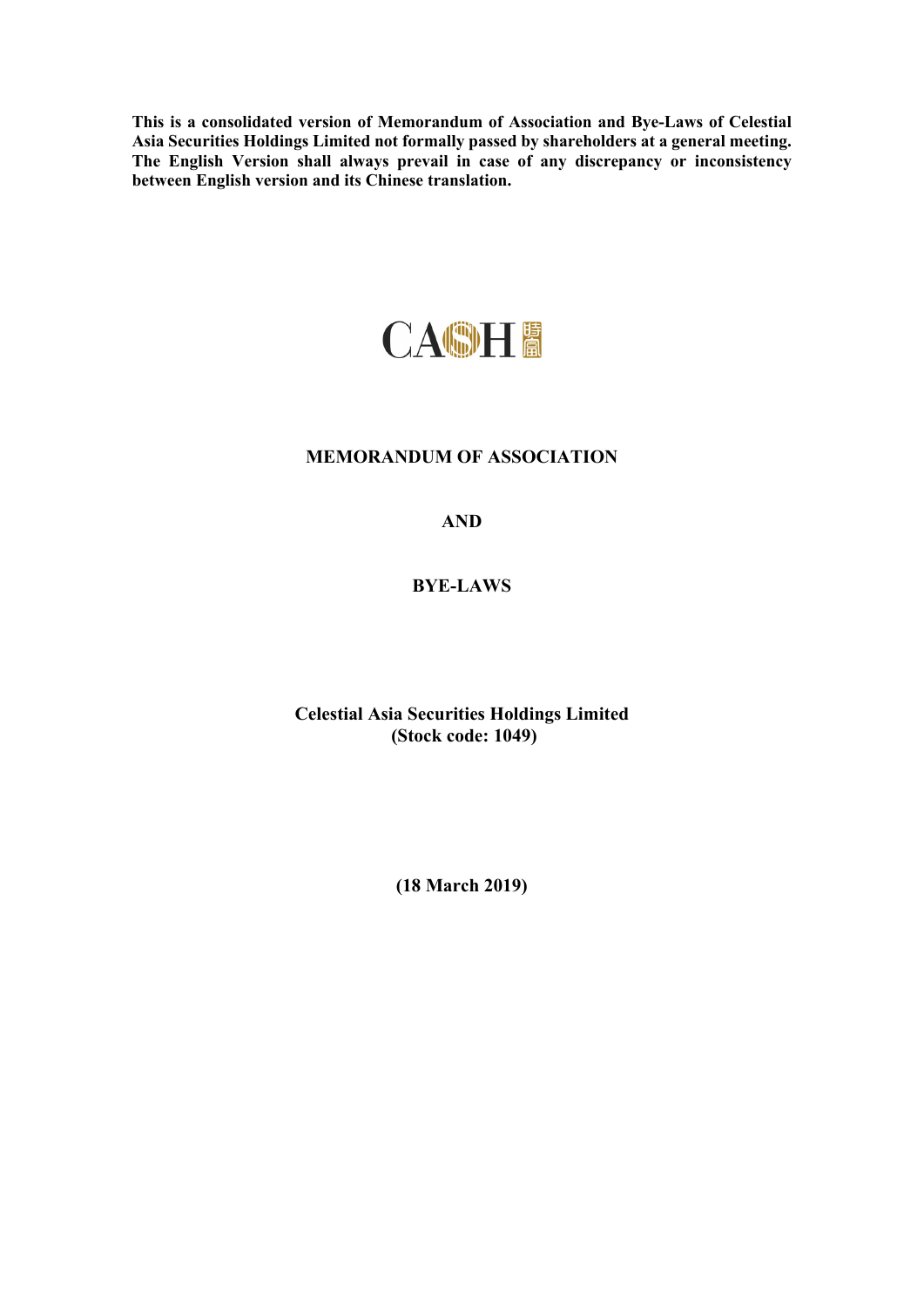# **MEMORANDUM OF ASSOCIATION**

**AND** 

# **BYE-LAWS**

**OF** 

# **Celestial Asia Securities Holdings Limited**

(incorporated in Bermuda with limited liability)

incorporated the 25th day of October 1993

BERMUDA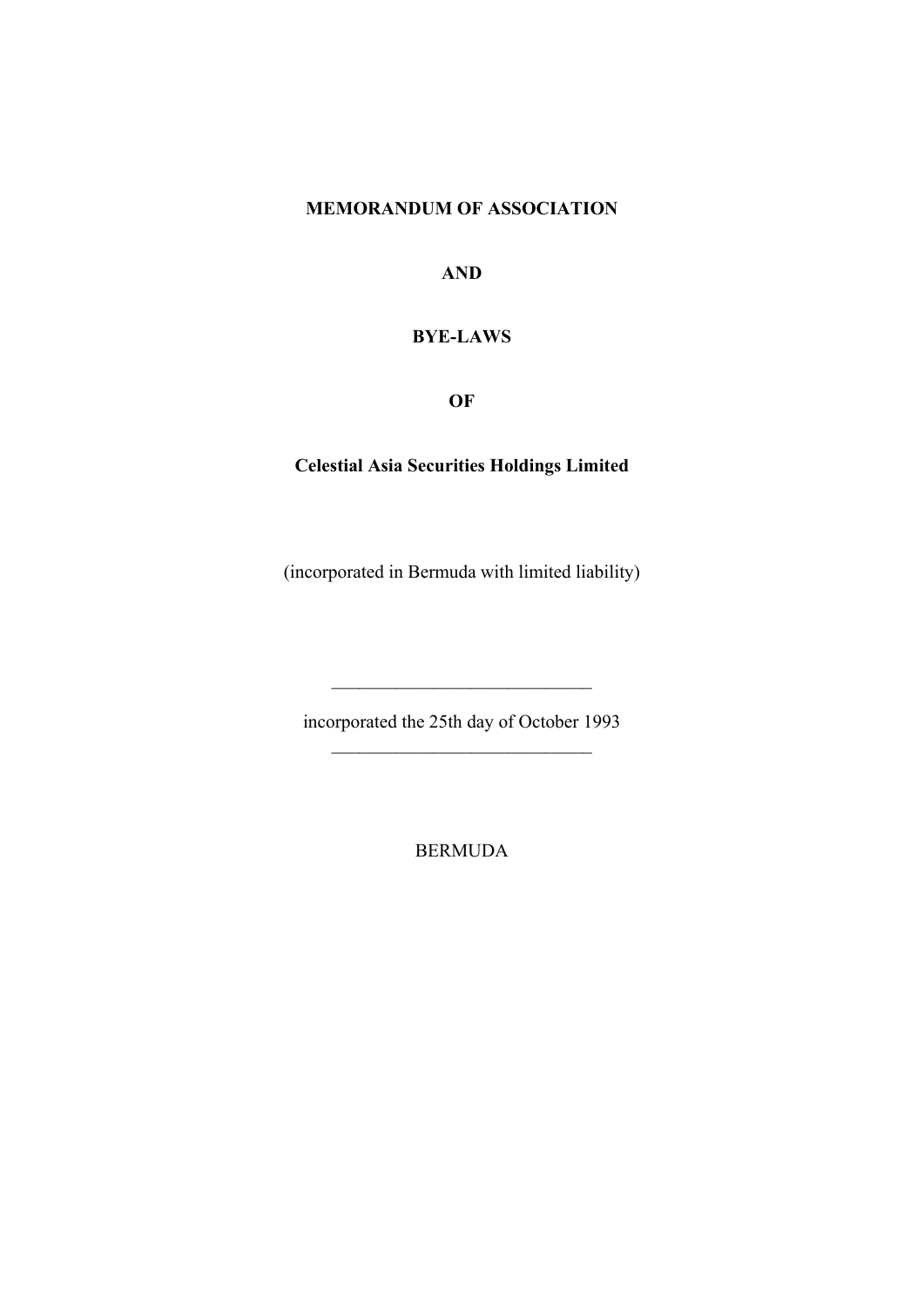Registration No. 18789

## (COPY)

### **BERMUDA**

# **CERTIFICATE OF INCORPORATION ON CHANGE OF NAME**

**I HEREBY CERTIFY** that in accordance with section 10 of *the Companies Act 1981* **Net2Gather (China) Holdings Limited** by resolution and with the approval of the Registrar of Companies has changed its name and was registered as **Celestial Asia Securities Holdings Limited** on the **8th** day of **October, 2012**.

> Given under my hand and the Seal of the REGISTRAR OF COMPANIES this **11th** day of **October 2012**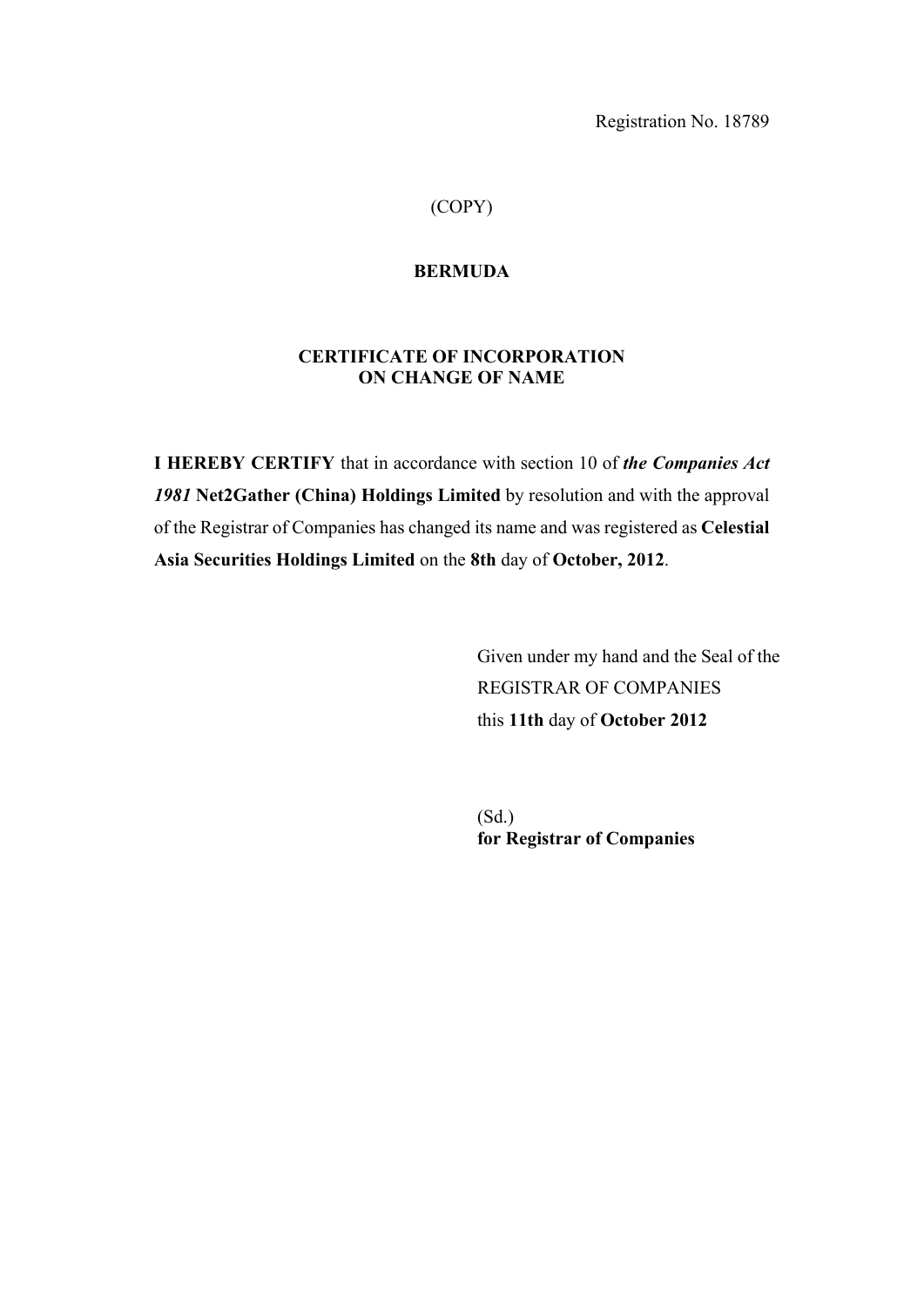FROM NO.6B Registration No. 18789

## (COPY)

### **BERMUDA**

# **CERTIFICATE OF SECONDARY NAME**

I hereby in accordance with section 10A of *the Companies Act 1981* issue this Certificate of Secondary Name and do certify that on the **3rd** day of **June 2011**

#### **Net2Gather (China) Holdings Limited**

was registered with the secondary name 網融(中國)控股有限公司 by me in the Register maintained by me under the provisions of section 14 of *the Companies Act 1981.* 

> Given under my hand and the Seal of the REGISTRAR OF COMPANIES this **10th** day of **June 2011**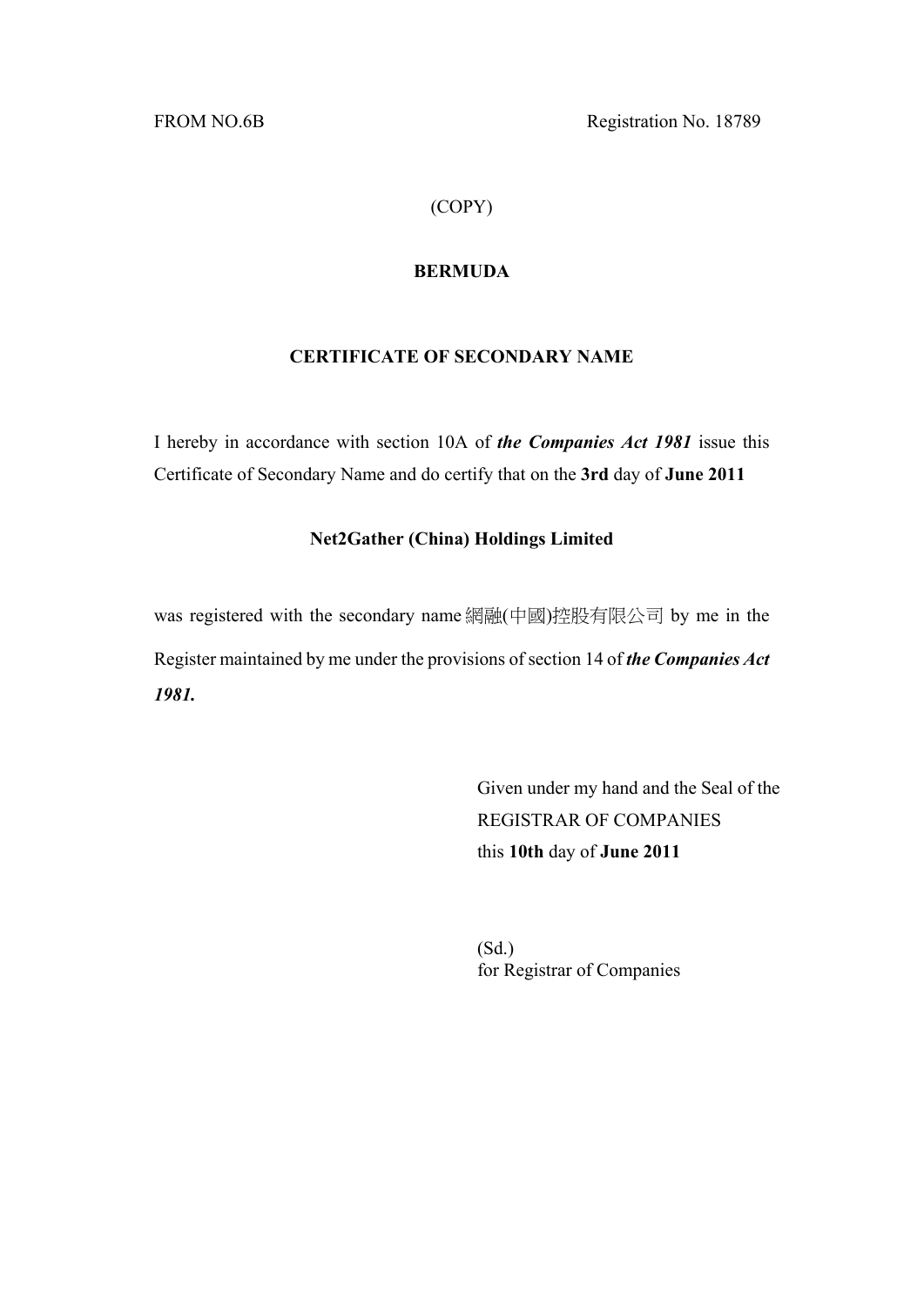Registration No. 18789

## (COPY)

#### **BERMUDA**

# **CERTIFICATE OF INCORPORATION ON CHANGE OF NAME**

**I HEREBY CERTIFY** that in accordance with section 10 of the Companies Act 1981 **Celestial Asia Securities Holdings Limited** by resolution and with the approval of the Registrar of Companies has changed its name and was registered as **Net2Gather (China) Holdings Limited** on the **3rd** day of **June, 2011**.

> Given under my hand and the Seal of the REGISTRAR OF COMPANIES this **10th** day of **June 2011**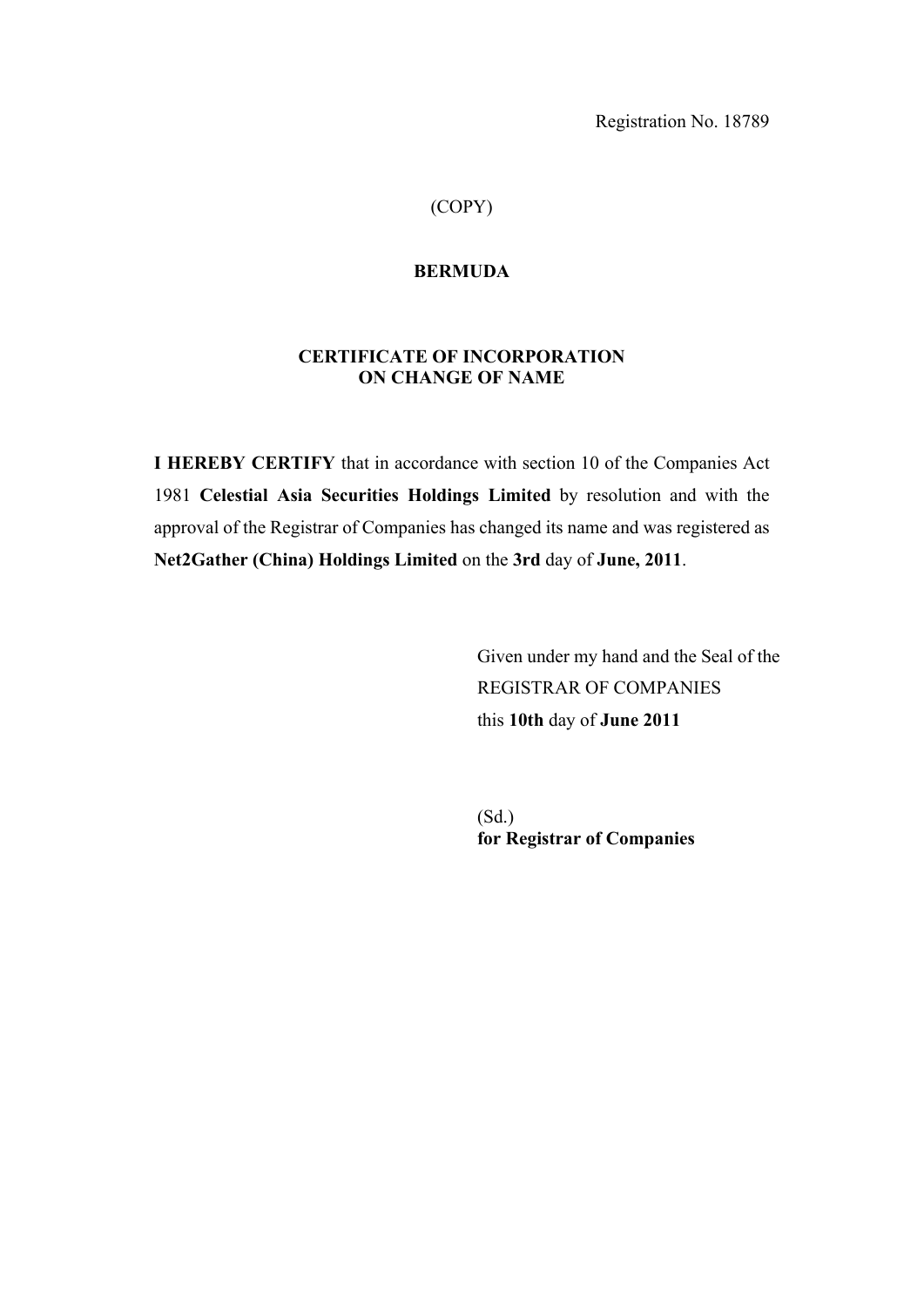FROM NO.3a Registration No. 18789

# (COPY)

### **BERMUDA**

## **CERTIFICATE OF INCORPORATION ON CHANGE OF NAME**

**I HEREBY CERTIFY** that in accordance with section 10 of *the Companies Act 1981* **Cheerful Holdings Limited** by resolution and with the approval of the Registrar of Companies has changed its name and was registered as **Celestial Asia Securities Holdings Limited** on the **26th** day of **June, 1998**.

> Given under my hand and the Seal of the REGISTRAR OF COMPANIES this **26th** day of **June, 1998**.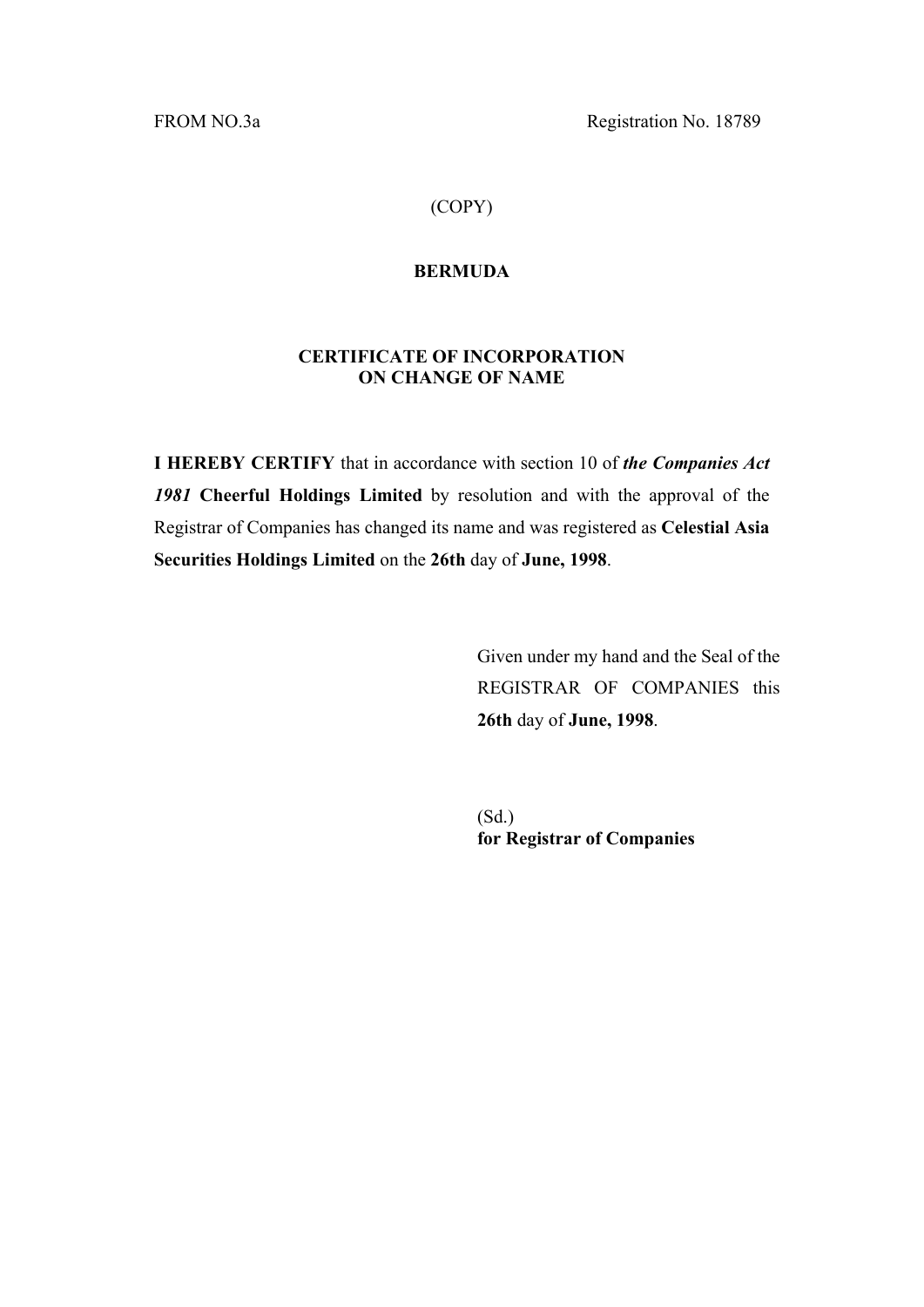FROM NO. 6

# (COPY)

### **BERMUDA**

# **CERTIFICATE OF INCORPORATION**

I hereby in accordance with the provisions of section 14 of the Companies Act, 1981, issue this Certificate of Incorporation and do certify that on the 25th day of October 1993

### **Cheerful Holdings Limited**

was registered by me in the Register maintained by me under the provisions of the said section and that the status of the said company is that of an exempted company.

Given under my hand this 25th day of October 1993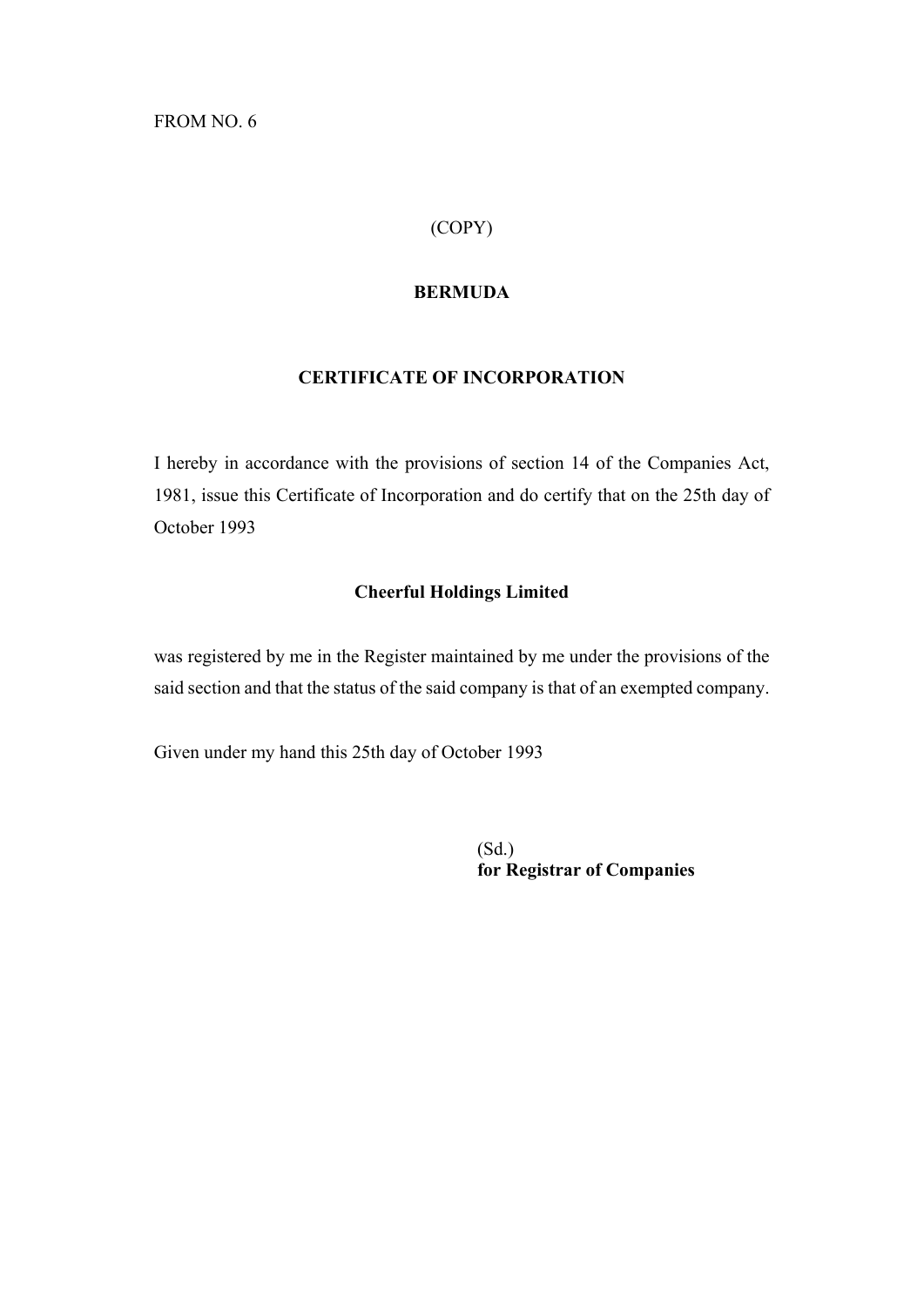# **Celestial Asia Securities Holdings Limited**

### **Amendments embodied herein**

The following resolutions have been embodied into this copy of the Memorandum of Association and Bye-laws :

- Ordinary Resolution passed on 29 March 1994 in respect of the increase in authorized share capital.
- Special Resolution and Ordinary Resolutions passed on 28 June 1996 in respect of, among other things, the amendments to the Bye-laws.
- Ordinary Resolutions passed on 26 June 1998 in respect of, among other things, the increase in authorized share capital.
- Special Resolution passed on 26 June 1998 in respect of the change of name.
- Ordinary Resolution passed on 25 November 1998 in respect of the increase in authorized share capital.
- Ordinary Resolution passed on 11 October 1999 in respect of the increase in authorized share capital.
- Ordinary Resolution passed on 7 May 2001 in respect of the increase in authorized share capital.
- Special Resolution passed on 25 April 2002 in respect of, among other things, the share consolidation, the capital reduction and the capital increase.
- Ordinary Resolution passed on 9 February 2004 in respect of the increase in authorized share capital.
- Special Resolution passed on 17 May 2004 in respect of the amendments to the Bye-laws.
- Ordinary Resolution passed on 3 September 2007 in respect of the increase in authorized share capital.
- Special Resolution passed on 22 February 2008 in respect of the amendments to the Bye-laws.
- Special Resolution passed on 6 June 2008 in respect of, among other things, the share consolidation and the capital reduction.
- Ordinary Resolution passed on 27 October 2010 in respect of the share subdivision.
- Special Resolution passed on 3 June 2011 in respect of the change of name.
- Special Resolution passed on 5 October 2012 in respect of the change of name and ordinary resolution passed on 5 October 2012 in respect of the share consolidation.
- Special Resolution passed on 15 March 2019 in respect of the capital reorganisation.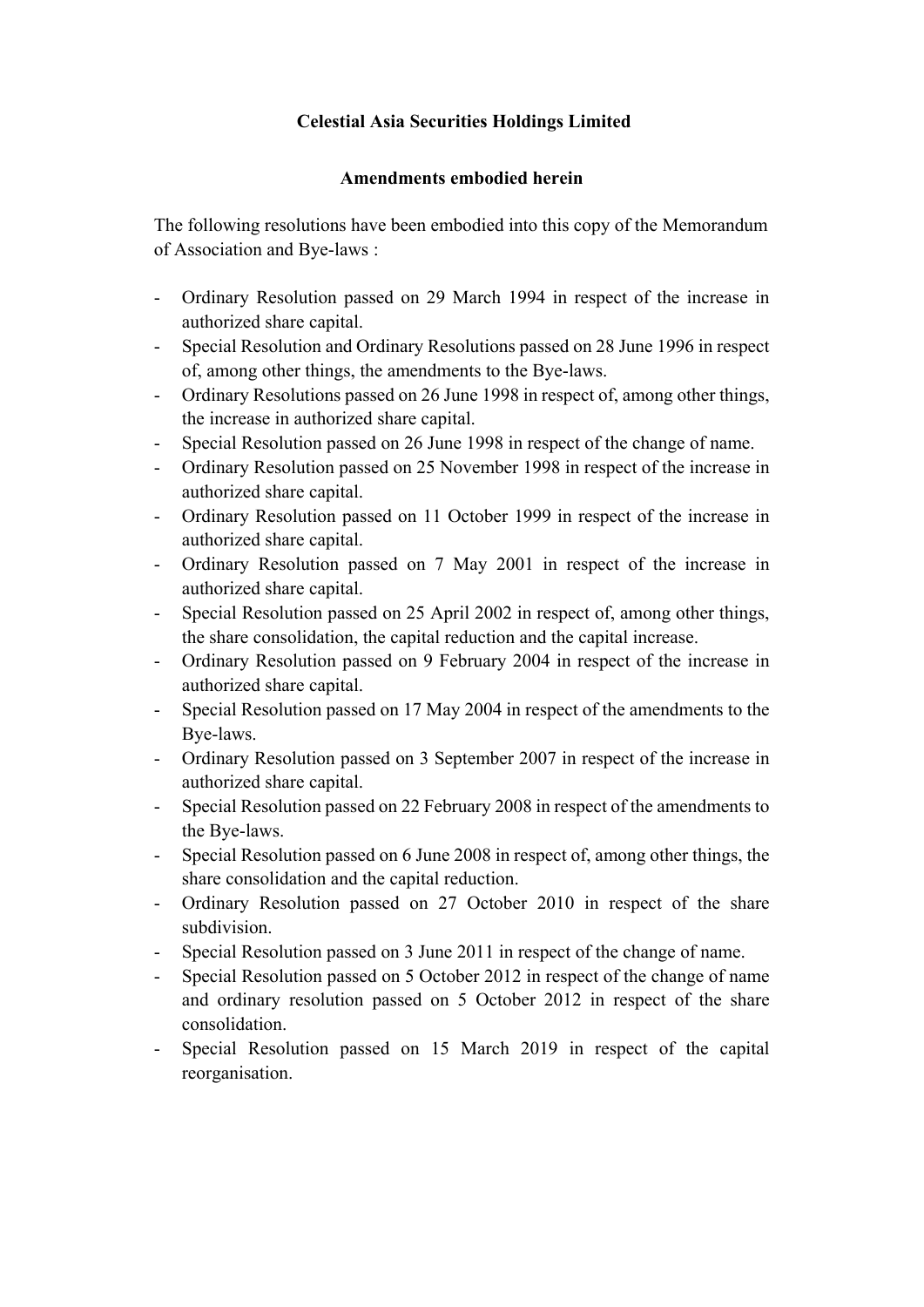### **[COPY]**

### **THE COMPANIES ACT 1981 MEMORANDUM OF ASSOCIATION OF COMPANY LIMITED BY SHARES (Section 7(1) and (2)) MEMORANDUM OF ASSOCIATION**

#### **OF**

#### **#Celestial Asia Securities Holdings Limited**

(hereinafter referred to as "the Company")

- 1. The liability of the members of the Company is limited to the amount (if any) for the time being unpaid on the shares respectively held by them.
- 2. We, the undersigned, namely,

| <b>NAME</b>            | <b>ADDRESS</b>  | <b>BERMUDIAN</b><br><b>STATUS</b> | <b>NATIONALITY</b> | <b>NUMBER</b><br><b>OF SHARES</b><br><b>SUBSCRIBED</b> |
|------------------------|-----------------|-----------------------------------|--------------------|--------------------------------------------------------|
|                        |                 | (Yes/No)                          |                    |                                                        |
| John A. Ellison        | Clarendon House | <b>Yes</b>                        | <b>British</b>     | One Share                                              |
|                        | 2 Church Street |                                   |                    |                                                        |
|                        | Hamilton HM II  |                                   |                    |                                                        |
|                        | Bermuda.        |                                   |                    |                                                        |
| James A. Pearman       | -ditto-         | Yes                               | <b>British</b>     | One Share                                              |
| Nicolas G.<br>Trollope | -ditto-         | Yes                               | <b>British</b>     | One Share                                              |

do hereby respectively agree to take such number of shares of the Company as may be allotted to us respectively by the provisional directors of the Company, not exceeding the number of shares for which we have respectively subscribed, and to satisfy such calls as may be made by the directors, provisional directors or promoters of the Company in respect of the shares allotted to us respectively.

# As altered by special resolutions passed on 26 June 1998, 3 June 2011 and 5 October 2012.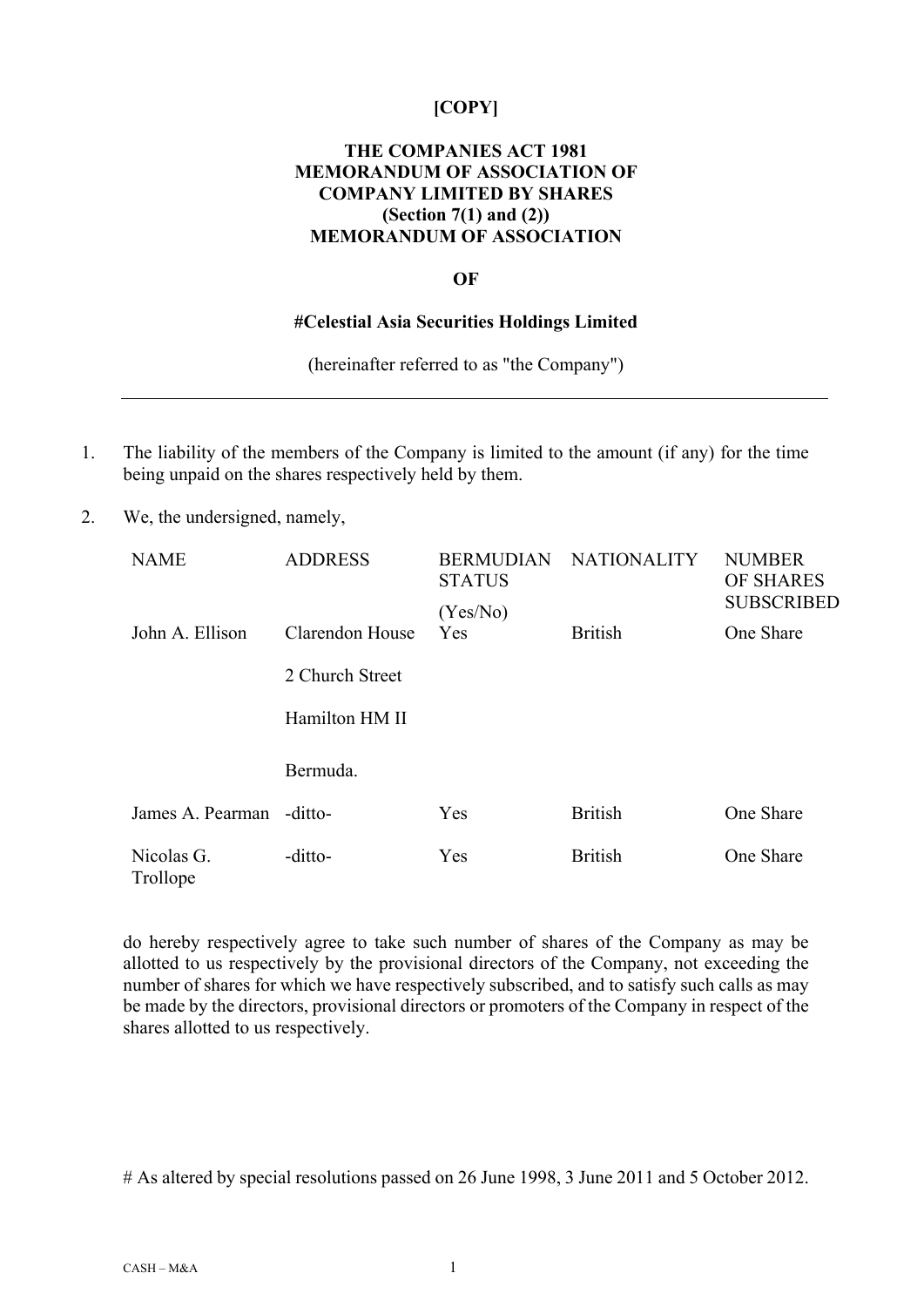- 3. The Company is to be an exempted Company as defined by the Companies Act 1981.
- 4. The Company has power to hold land situated in Bermuda not exceeding in all, including the following parcels-

## nil

- #5. The authorised share capital of the Company is HK\$30,000,000.00 divided into 3,000,000,000 shares of HK\$0.01 each. The minimum subscribed share capital of the Company is HK\$100,000.00.
- 6. The objects for which the Company is formed and incorporated are-

As per attached Schedule

#*Note: As altered by ordinary resolutions passed on 29 March 1994, 26 June 1998, 25 November 1998, 11 October 1999, 7 May 2001, 25 April 2002, 9 February 2004, 3 September 2007, 27 October 2010 and 5 October 2012, and special resolution passed on 15 March 2019.*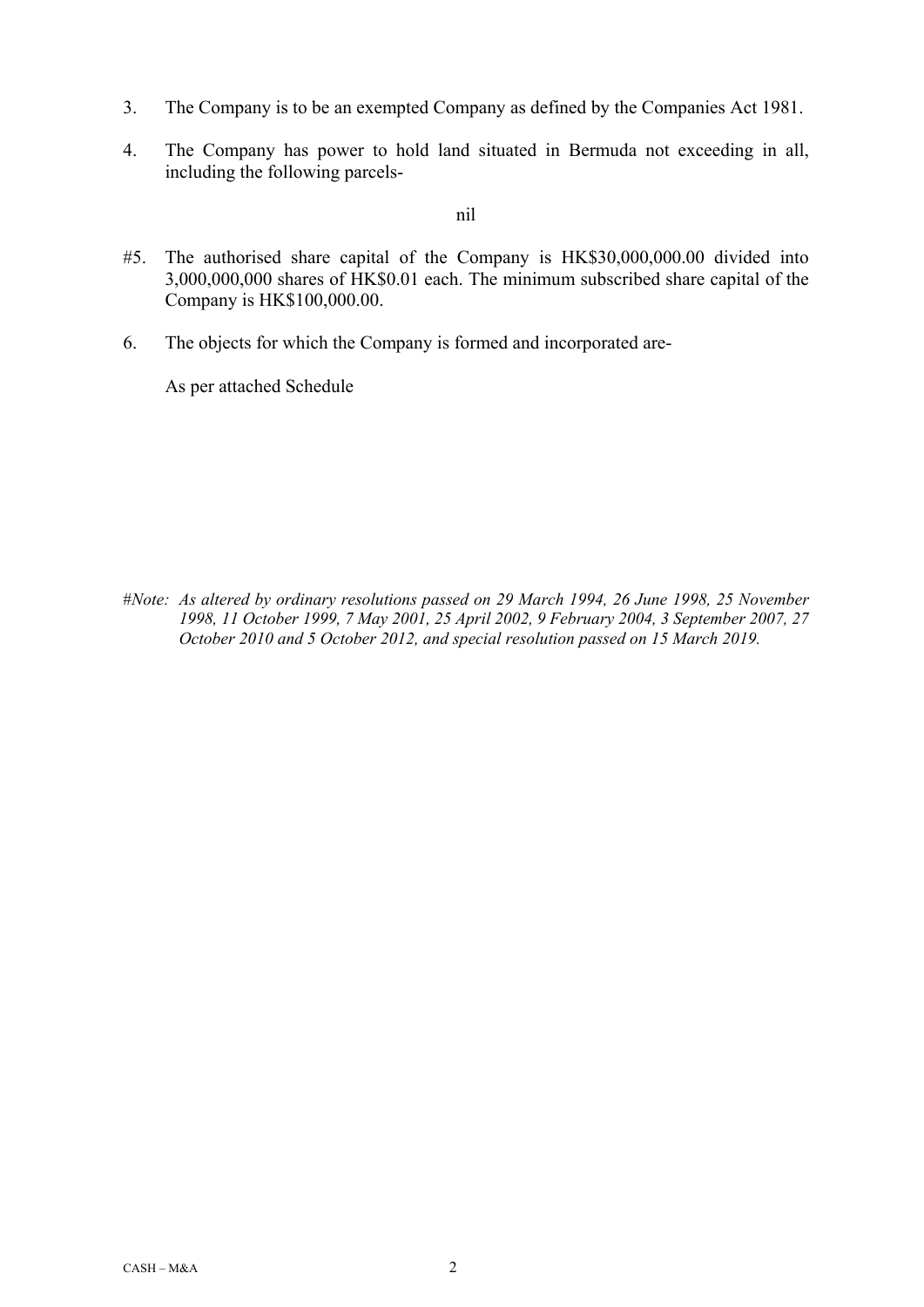## THE COMPANIES ACT 1981 MEMORANDUM OF ASSOCIATION OF COMPANY LIMITED BY SHARES (Section  $7(1)$  and  $(2)$ )

### **Celestial Asia Securities Holdings Limited**

Schedule to Form 2 Objects/Powers of the Company

### 6. Objects of the Company:

- 1) to act and to perform all the functions of a holding company in all its branches and to co-ordinate the policy and administration of any subsidiary company or companies wherever incorporated or carrying on business or of any group of companies of which the Company or any subsidiary company is a member or which are in any manner controlled directly or indirectly by the Company;
- 2) to act as an investment company and for that purpose to acquire and hold upon any terms and, either in the name of the Company or that of any nominee, shares, stock, debentures, debenture stock, annuities, notes, mortgages, bonds, obligations and securities, foreign exchange, foreign currency deposits and commodities, issued or guaranteed by any company wherever incorporated or carrying on business, or by any government, sovereign, ruler, commissioners, public body or authority, supreme, municipal, local or otherwise, by original subscription, tender, purchase, exchange, underwriting, participation in syndicates or in any other manner and whether or not fully paid up, and to make payments thereon as called up or in advance of calls or otherwise and to subscribe for the same, whether conditionally or absolutely, and to hold the same with a view to investment, but with the power to vary any investments, and to exercise and enforce all rights and powers conferred by or incident to the ownership thereof, and to invest and deal with the moneys of the Company not immediately required upon such securities and in such manner as may be from time to time determined;
- 3) as set out in paragraphs (b) to (n) and (p) to (u) inclusive of the Second Schedule to The Companies Act 1981.

### 7. Powers of the Company

- 1) the Company shall, pursuant to Section 42 of The Companies Act 1981, have the power to issue preference shares which are, at the option of the holder, liable to be redeemed.
- 2) the Company shall, pursuant to Section 42A of The Companies Act 1981, have the power to purchase its own shares.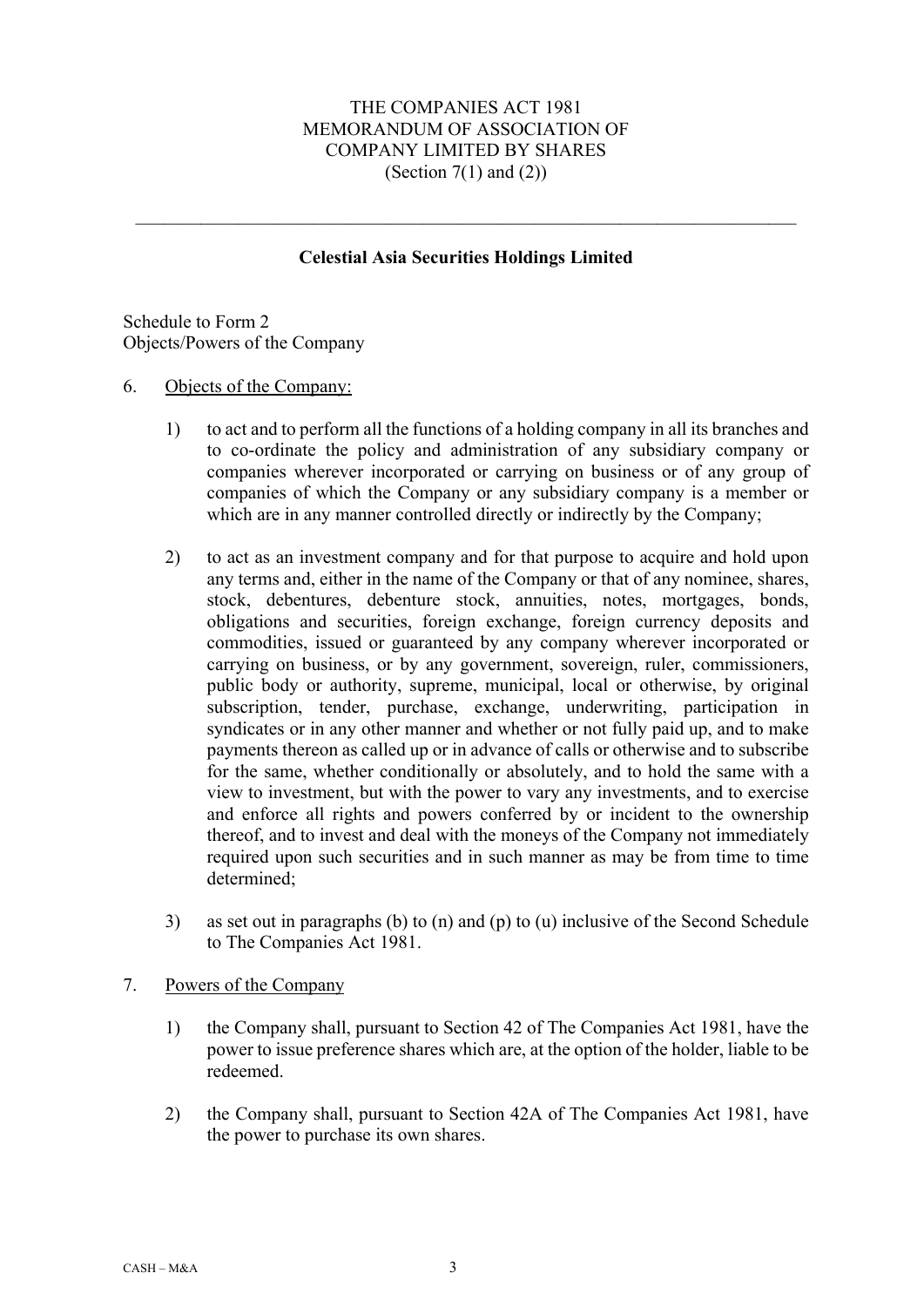- 3) the Company shall have the power to grant pensions, annuities, or other allowances, including allowances on death, to or for the benefit of any directors, officers or employees or former directors, officers or employees of the Company or any company which at any time is or was a subsidiary or a holding company or another subsidiary of a holding company of the Company or otherwise associated with the Company or of any predecessor in business of any of them, and to the relations, connections or dependants of any such persons, and to other persons whose service or services have directly or indirectly been of benefit to the Company or whom the Company considers have any moral claim on the Company or to their relations, connections or dependents, and to establish or support or aid in the establishment or support of any associations, institutions, clubs, schools, building and housing schemes, funds and trusts, and to make payments toward insurance or other arrangements likely to benefit any such persons or otherwise advance the interests of the Company or of its Members, and to subscribe, guarantee or pay money for any purpose likely, directly or indirectly, to further the interests of the Company or of its Members or for any national, charitable, benevolent, educational, religious, social, public, general or useful object.
- 4) the Company shall not have the power set out in paragraph 8 of the First Schedule to The Companies Act 1981.

Sigued by each in the presence of at least one witness attesting the signature thereof –

(Sd.) John A. Ellison (Sd.) J. Hayward

(Sd.) James A. Pearman (Sd.) J. Hayward

(Sd.) Nirolus G. Trollope

(Subscribers)

(Sd.) J. Hayward (Witnesses)

SUBSCRIBED this Nineteenth day of October, 1993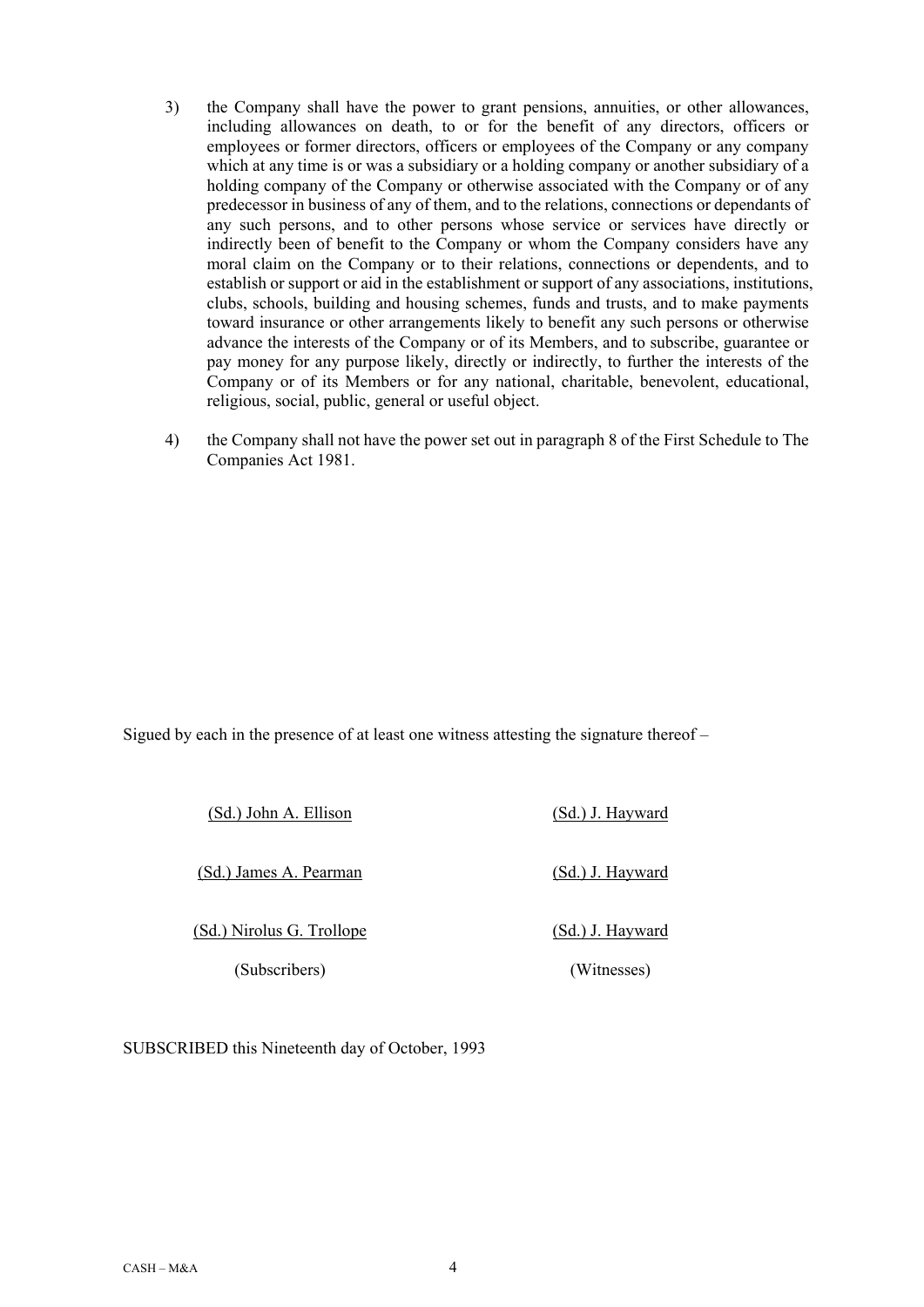#### **BYE-LAWS OF CELESTIAL ASIA SECURITIES HOLDINGS LIMITED**

# **INDEX**

| <b>SUBJECT</b>                          | <b>BY-LAW</b><br>NOS. | <b>PAGE</b><br>NOS. |
|-----------------------------------------|-----------------------|---------------------|
| <b>ACCOUNTING RECORDS</b>               | 151-153               | 39                  |
| ALTERATION OF BYE-LAWS AND AMENDMENT TO | 167                   | 43                  |
| MEMORANDUM OF ASSOCIATION               |                       |                     |
| <b>ALTERATION OF CAPITAL</b>            | $4 - 7$               | $4 - 5$             |
| <b>ALTERNATE DIRECTORS</b>              | 92-95                 | $22 - 23$           |
| <b>AUDIT</b>                            | 154-159               | 40                  |
| <b>AUTHENTICATION OF DOCUMENTS</b>      | 135                   | 32                  |
| <b>BOARD OF DIRECTORS</b>               | 86                    | $20 - 21$           |
| <b>BORROWING POWERS</b>                 | 110-113               | 28                  |
| <b>CALLS ON SHARES</b>                  | $25 - 33$             | $8-9$               |
| <b>CAPITALISATION</b>                   | 148-149               | 37                  |
| CORPORATIONS ACTING BY REPRESENTATIVES  | 84                    | $19 - 20$           |
| DESTRUCTION OF DOCUMENTS                | 136                   | 33                  |
| <b>DIRECTORS' FEE AND EXPENSES</b>      | 96-99                 | 23                  |
| <b>DIRECTORS' INTEREST</b>              | 100-103               | $24 - 26$           |
| DISQUALIFICATION OF DIRECTORS           | 89                    | $21 - 22$           |
| DIVIDENDS AND OTHER PAYMENTS            | 137-146               | 33-37               |
| <b>EXECUTIVE DIRECTORS</b>              | 90-91                 | 22                  |
| <b>FORFEITURE OF SHARES</b>             | 34-42                 | $9-10$              |
| <b>GENERAL MEETINGS</b>                 | 56-58                 | 14                  |
| <b>GENERAL POWERS OF THE DIRECTORS</b>  | 104-109               | 26-28               |
| <b>INDEMNITY</b>                        | 166                   | $42 - 43$           |
| <b>INFORMATION</b>                      | 168                   | 43                  |
| <b>INTERPRETATION</b>                   | $1 - 2$               | $1 - 3$             |
| <b>LIEN</b>                             | $22 - 24$             | 8                   |
| <b>MANAGERS</b>                         | 124-126               | 30                  |
| <b>MINUTES</b>                          | 133                   | 32                  |
| NOTICE OF GENERAL MEETINGS              | 59-60                 | $14 - 15$           |
| <b>NOTICES</b>                          | 160-162               | $41 - 42$           |
| <b>OFFICERS</b>                         | 127-131               | $30 - 31$           |
| PROCEEDINGS AT GENERAL MEETING          | 61-65                 | $15 - 16$           |
| PROCEEDINGS OF THE DIRECTORS            | 114-123               | 28-30               |
| <b>PROXIES</b>                          | 78-83                 | $18-19$             |
| <b>RECORD DATES</b>                     | 45                    | 11                  |
| REGISTER OF DIRECTORS AND OFFICERS      | 132                   | 31                  |
| <b>REGISTER OF MEMBERS</b>              | 43-44                 | 11                  |
| <b>RESERVES</b>                         | 147                   | 37                  |
| RETIREMENT OF DIRECTORS                 | 87-88                 | 21                  |
| <b>SEAL</b>                             | 134                   | 32                  |
| <b>SHARE CAPITAL</b>                    | 3                     | $3 - 4$             |
| <b>SHARE RIGHTS</b>                     | $8-9$                 | 5                   |
| <b>SHARES</b>                           | $12 - 15$             | 6                   |
| <b>SHARES CERTIFICATES</b>              | $16-21$               | $6 - 7$             |
| <b>SIGNATURES</b>                       | 163                   | 42                  |
| SUBSCRIPTION RIGHTS RESERVE             | 150                   | 37-39               |
| <b>TRANSFER OF SHARES</b>               | $46 - 51$             | $11 - 13$           |
| <b>TRANSMISSION OF SHARES</b>           | 52-54                 | 13                  |
| <b>UNTRACEABLE MEMBERS</b>              | 55                    | $13 - 14$           |
| <b>VARIATION OF RIGHTS</b>              | $10 - 11$             | $5-6$               |
|                                         | 66-77                 |                     |
| <b>VOTING</b>                           |                       | $16-18$             |
| <b>WINDING UP</b>                       | 164-165               | 42                  |
| WRITTEN RESOLUTION OF MEMBERS           | 85                    | 20                  |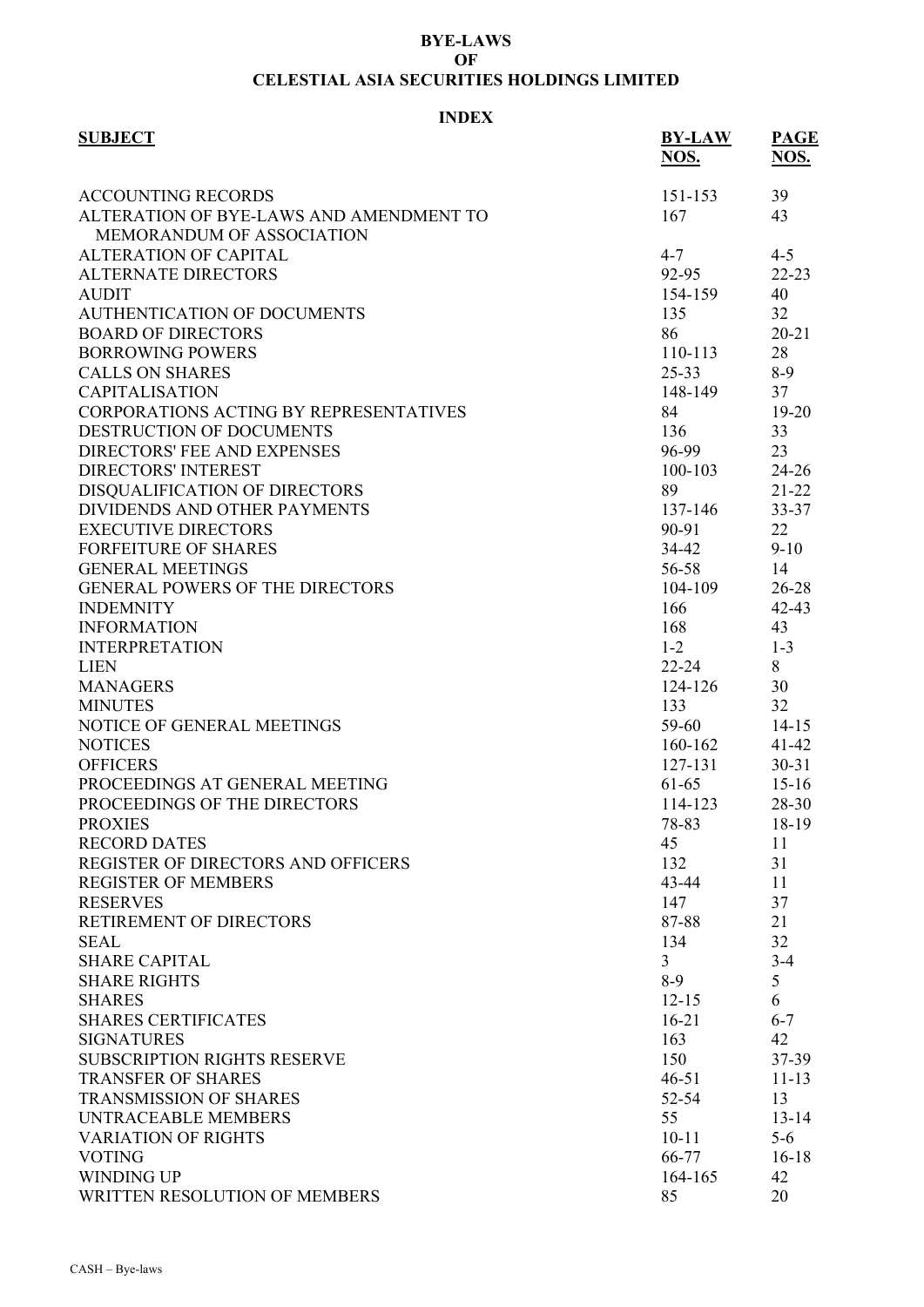### **INTERPRETATION**

1. In these Bye-laws, un1ess the context otherwise requires, the words standing in the first column of the following table shall bear the meaning set opposite them respectively in the second column.

|        | <b>WORD</b>                            | <b>MEANING</b>                                                                                                                                                                                                                                                                                                |
|--------|----------------------------------------|---------------------------------------------------------------------------------------------------------------------------------------------------------------------------------------------------------------------------------------------------------------------------------------------------------------|
|        | "Act"                                  | The Companies Act 1981 of Bermuda, as amended from time<br>to time.                                                                                                                                                                                                                                           |
|        | "Auditor"                              | the auditor of the Company for the time being and may<br>include any individual or partnership.                                                                                                                                                                                                               |
| **     | "associate(s)"                         | as defined by the rules of the Designed Stock Exchange.                                                                                                                                                                                                                                                       |
|        | "Bye-laws"                             | these Bye-laws in their present form or as supplemented or<br>amended or substituted from time to time.                                                                                                                                                                                                       |
|        | "Board" or "Directors"                 | the Board of Directors of the Company or the Directors<br>present at a meeting of Directors at which a quorum is<br>present.                                                                                                                                                                                  |
|        | "capital"                              | the share capital from time to time of the Company.                                                                                                                                                                                                                                                           |
|        | "clear days"                           | in relation to the period of a notice that period excluding the<br>day when the notice is given or deemed to be given and the<br>day for which it is given or on which it is to take effect.                                                                                                                  |
| $\ast$ | "clearing house"                       | a clearing house recognised by the laws of the jurisdiction in<br>which or on which the shares of the Company are listed or<br>quoted.                                                                                                                                                                        |
| ***    | "Company"                              | Celestial Asia Securities Holdings Limited.                                                                                                                                                                                                                                                                   |
|        | "competent regulatory authority"       | a competent regulatory authority in the territory where the<br>shares of the Company are listed or quoted on a stock<br>exchange in such territory.                                                                                                                                                           |
|        | "debenture" and "debenture"<br>holder" | stockholder<br>include<br>debenture<br>stock<br>and debenture<br>respectively.                                                                                                                                                                                                                                |
|        | "Designated stock Exchange"            | a stock exchange which is an appointed stock exchange for<br>the purposes of the Act in respect of which the shares of the<br>Company are listed or quoted and where such appointed stock<br>exchange deems such listing or quotation to be the primary<br>listing or quotation of the shares of the Company. |

*\* As altered by special resolutions passed on 28 June 1996 and 17 May 2004.* 

*\*\* As added by a special resolution passed on 17 May 2004.* 

*\*\*\* As altered by a special resolution passed on 26 June 1998, 3 June 2011 and 5 October 2012.*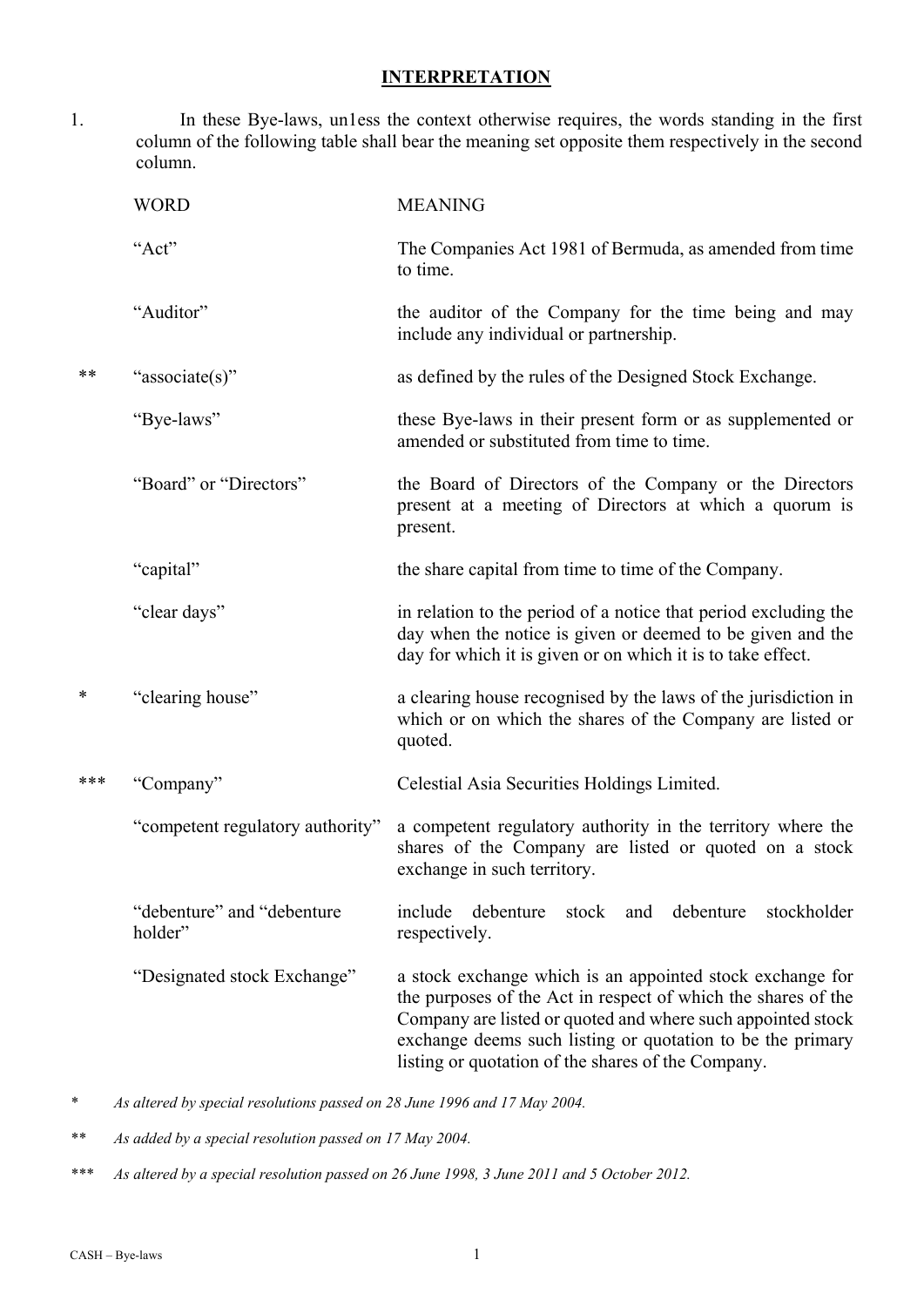| "dollars" and "\$"    | dollars, the legal currency of Hong Kong.                                                                                                                                                                                                                                                                                                                                                             |
|-----------------------|-------------------------------------------------------------------------------------------------------------------------------------------------------------------------------------------------------------------------------------------------------------------------------------------------------------------------------------------------------------------------------------------------------|
| "head office"         | such office of the Company as the Directors may from time to<br>time determine to be the principal office of the Company.                                                                                                                                                                                                                                                                             |
| "Member"              | a duly registered holder from time to time of the shares in the<br>capital of the Company.                                                                                                                                                                                                                                                                                                            |
| "month"               | a calendar month.                                                                                                                                                                                                                                                                                                                                                                                     |
| "Notice"              | written notice unless otherwise specifically stated and as<br>further defined in these Bye-laws.                                                                                                                                                                                                                                                                                                      |
| "Office"              | the registered office of the Company for the time being.                                                                                                                                                                                                                                                                                                                                              |
| "paid up"             | paid up or credited as paid up                                                                                                                                                                                                                                                                                                                                                                        |
| "Register"            | the principal register and where applicable, any branch<br>register of Members of the Company to be kept pursuant to<br>the provisions of the Act.                                                                                                                                                                                                                                                    |
|                       |                                                                                                                                                                                                                                                                                                                                                                                                       |
| "Registration Office" | in respect of any class of share capital such place as the Board<br>may from time to time determine to keep a branch register of<br>Members in respect of that class of share capital and where<br>(except in cases where the Board otherwise directs) the<br>transfers or other documents of title for such class of share<br>capital are to be lodged for registration and are to be<br>registered. |
| "Seal"                | common seal or anyone or more duplicate seals of the<br>Company (including a securities seal) for use in Bermuda or<br>in any place outside Bermuda.                                                                                                                                                                                                                                                  |
| "Secretary"           | any person, firm or corporation appointed by the Board to<br>perform any of the duties of secretary of the Company and<br>includes any assistant, deputy, temporary or acting secretary.                                                                                                                                                                                                              |
| "Statutes"            | the Act and every other act of the Legislature of Bermuda for<br>the time being in force applying to or affecting the Company,<br>its memorandum of association and/or these Bye-laws.                                                                                                                                                                                                                |

- 2. In these Bye-laws, unless there be something within the subject or context inconsistent with such construction:
	- (a) words importing the singular include the plural and vice versa;
	- (b) words importing a gender include every gender;
	- (c) words importing persons include companies, associations and bodies of persons whether corporate or not;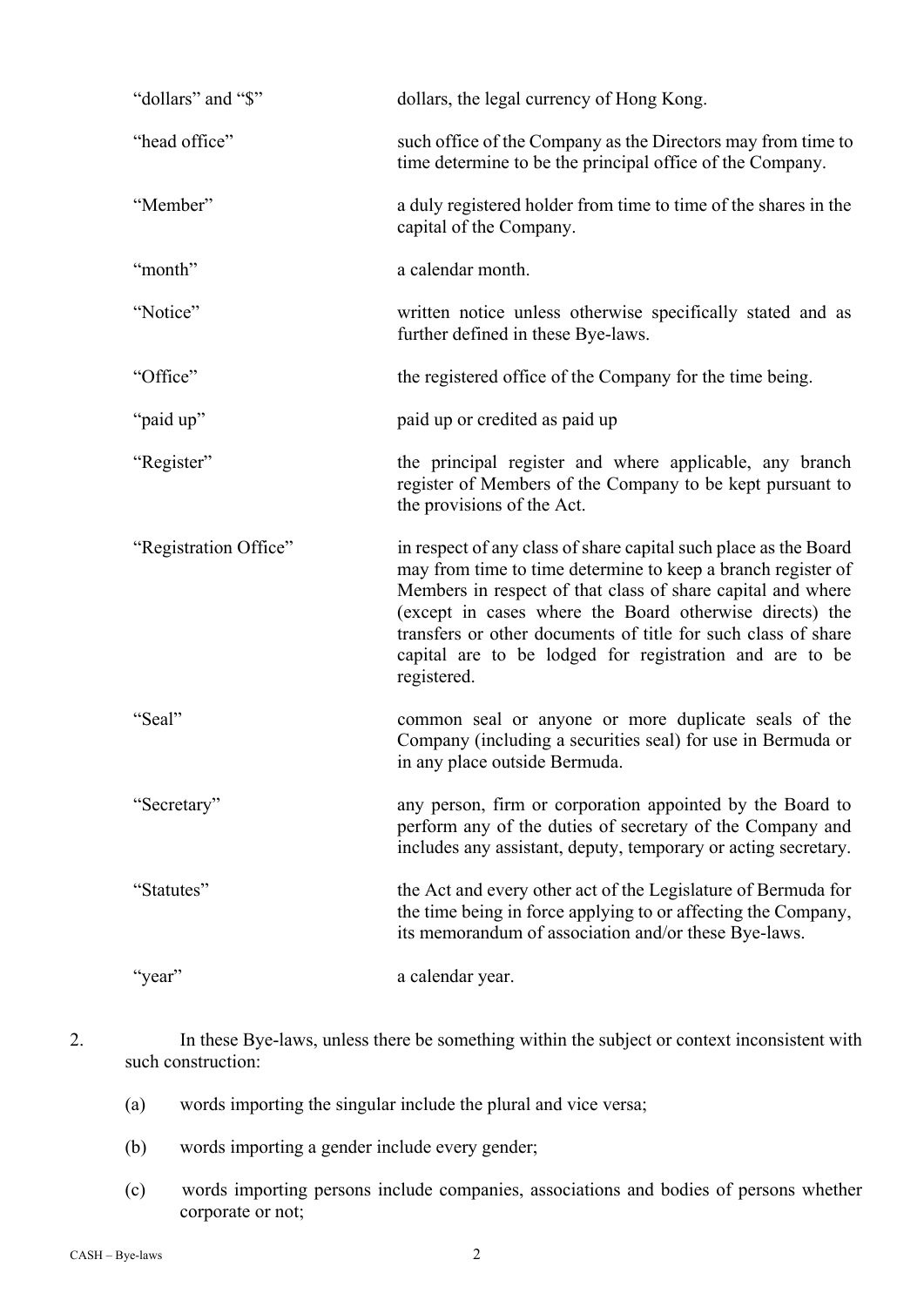- (d) the words:
	- (i) "may" shall be construed as permissive;
	- (ii) "shall" or "will" shall be construed as imperative;
- \*\* (e) expressions referring to writing shall, unless the contrary intention appears, be construed as including printing, lithography, photography and other modes of representing words or figures in a visible form, and including the form of electronic display, provided that all applicable Statutes, rules and regulations are complied;
	- (f) references to any act, ordinance, statute or statutory provision shall be interpreted as relating to any statutory modification or re-enactment thereof for the time being in force;
	- (g) save as aforesaid words and expressions defined in the Statutes shall bear the same meanings in these Bye-laws if not inconsistent with the subject in the context;
	- (h) a resolution shall be a special resolution when it has been passed by a majority of not less than three-fourths of votes cast by such Members as, being entitled so to do, vote in person or, in the case of such Members as are corporations, by their respective duly authorised representative or, where proxies are allowed, by proxy at a general meeting of which not less than twenty-one (21) clear days' notice, specifying (without prejudice to the power contained in these Bye-laws to amend the same) the intention to propose the resolution as a special resolution, has been duly given. Provided that, except in the case of an annual general meeting, if it is so agreed by a majority in number of the Members having the right to attend and vote at any such meeting, being a majority together holding not less than ninety-five (95) per cent in nominal value of the shares giving that right, a resolution may be proposed and passed as a special resolution at a meeting of which less than twenty-one (21) clear days' Notice has been given;
	- (i) a resolution shall be an ordinary resolution when it has been passed by a simple majority of votes cast by such Members as, being entitled so to do, vote in person or, in the case of any Member being a corporation, by its duly authorised representative or, where proxies are allowed, by proxy at a general meeting of which not less than fourteen (14) days' Notice has been duly given;
- \*\* (j) references to a document being executed include that being executed under hand or under seal or by electronic signature or by any other method and references to a Notice or document include that recorded or stored in any digital, electronic, electrical, magnetic or other retrievable form or medium and information in visible form whether having physical substance or not;
	- (k) a special resolution shall be effective for any purpose for which an ordinary resolution is expressed to be required under any provision of these Bye-laws or the Statutes.

# **SHARE CAPITAL**

\*\*\*\* 3. (1) The share capital of the Company shall be divided into shares of a par value of HK\$0.01 each.

*\*\*\*\* As altered by ordinary resolutions passed on 27 October 2010 and 5 October 2012, and special resolution passed on 15 March 2019.* 

*<sup>\*\*</sup> As altered by a special resolution passed on 17 May 2004.*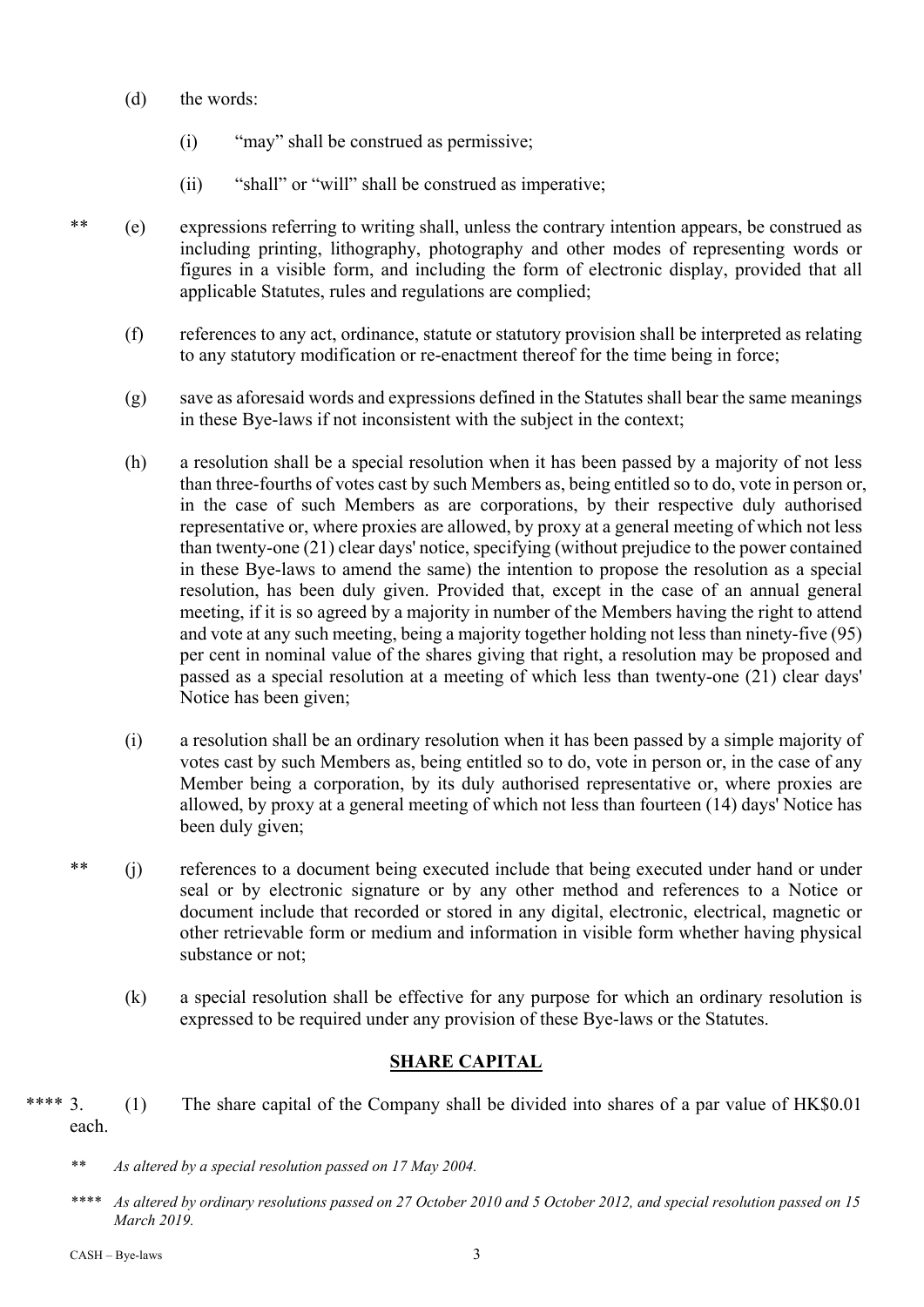(2) Subject to the Act, the Company's memorandum of association and, where applicable, the rules of any Designated Stock Exchange and/or any competent regulatory authority, any power of the Company to purchase or otherwise acquire its own shares shall be exercisable by the Board upon such terms and subject to such conditions as it thinks fit.

(3) Neither the Company nor any of its subsidiaries shall directly or indirectly give financial assistance to a person who is acquiring or proposing to acquire shares in the Company for the purpose of that acquisition whether before or at the same time as the acquisition takes place or afterwards. PROVIDED that nothing in this Bye-law shall prohibit transactions permitted by the Act.

# **ALTERATION OF CAPITAL**

- 4. The Company may from time to time by ordinary resolution in accordance with Section 45 of the Act:
	- (a) increase its capital by such sum, to be divided into shares of such amounts, as the resolution shall prescribe;
	- (b) consolidate and divide all or any of its capital into shares of larger amount than its existing shares;
	- (c) divide its shares into several classes and without prejudice to any special rights previously conferred on the holders of existing shares attach thereto respectively any preferential, deferred, qualified or special rights, privileges, conditions or such restrictions which in the absence of any such determination by the Company in general meeting, as the Directors may determine provided always that where the Company issues shares which do not carry voting rights, the words "non-voting" shall appear in the designation of such shares and where the equity capital includes shares with different voting rights, the designation of each class of shares, other than those with the most favourable voting rights, must include the words "restricted voting" or "limited voting";
	- (d) sub-divide its shares, or any of them, into shares of smaller amount than is fixed by the memorandum of association (subject, nevertheless, to the Act), and may by such resolution determine that, as between the holders of the shares resulting from such sub-division, one or more of the shares may have any such preferred rights or be subject to any such restrictions as compared with the other or others as the Company has power to attach to unissued or new shares;
	- (e) change the currency denomination of its share capital;
	- (f) make provision for the issue and allotment of shares which do not carry any voting rights; and
	- (g) cancel any shares which, at the date of the passing of the resolution, have not been taken, or agreed to be taken, by any person, and diminish the amount of its capital by the amount of the shares so cancelled.
- 5. The Board may settle as it considers expedient any difficulty which arises in relation to any consolidation and division under the last preceding Bye-law and in particular but without prejudice to the generality of the foregoing may issue certificates in respect of fractions of shares or arrange for the sale of the shares representing fractions and the distribution of the net proceeds of sale (after deduction of the expenses of such sale) in due proportion amongst the Members who would have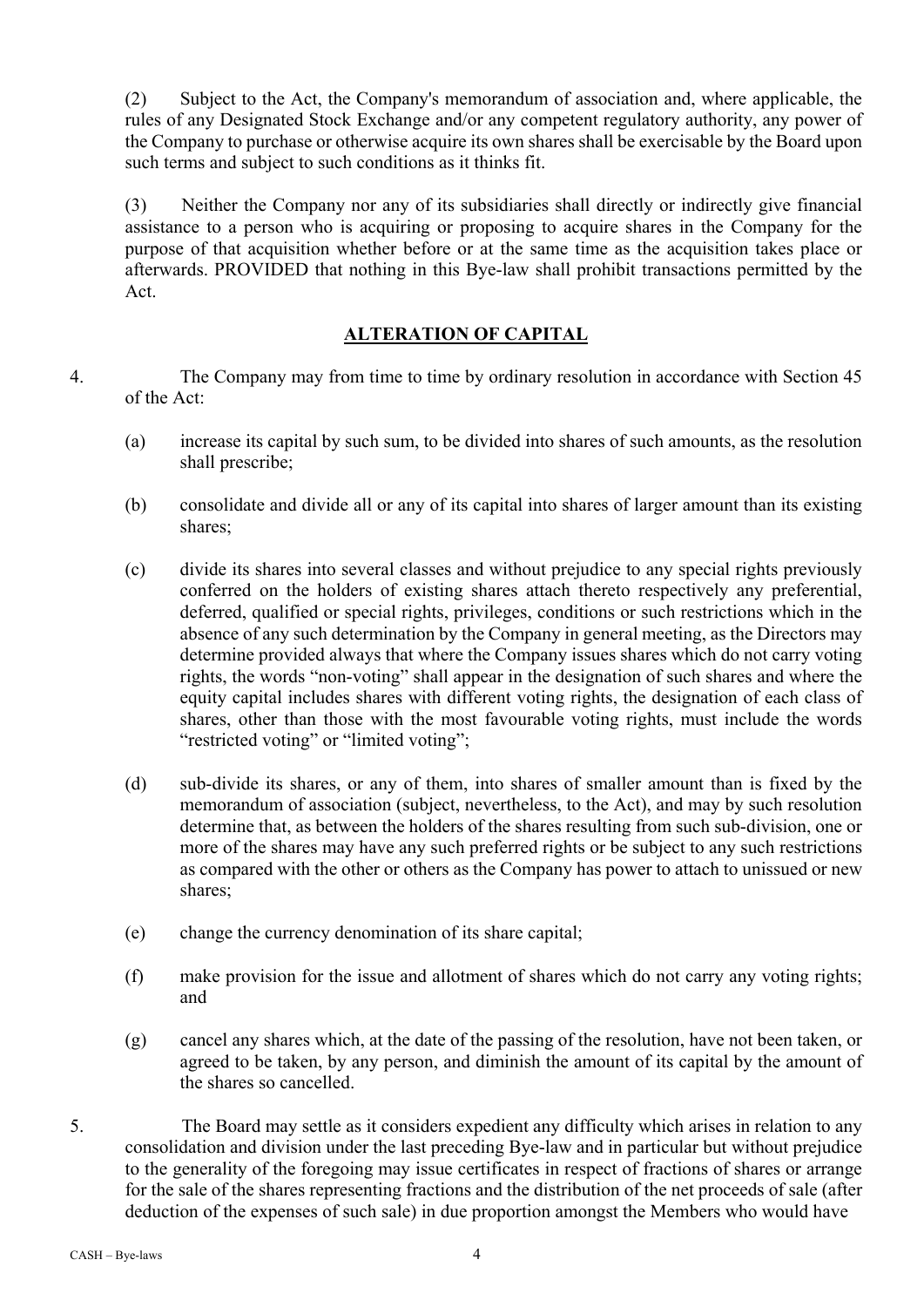been entitled to the fractions, and for this purpose the Board may authorise some person to transfer the shares representing fractions to their purchaser or resolve that such net proceeds be paid to the Company for the Company's benefit. Such purchaser will not be bound to see to the application of the purchase money nor will his title to the shares be affected by any irregularity or invalidity in the proceedings relating to the sale.

- \*\* 6. The Company may from time to time by special resolution, subject to any confirmation or consent required by law, reduce its authorised or issued share capital or, save for the use of share premium as expressly permitted by the Act, any share premium account or other undistributable reserve.
	- 7. Except so far as otherwise provided by the conditions of issue, or by these Bye-laws, any capital raised by the creation of new shares shall be treated as if it formed part of the original capital of the Company, and such shares shall be subject to the provisions contained in these Bye-laws with reference to the payment of calls and instalments, transfer and transmission, forfeiture, lien, cancellation, surrender, voting and otherwise.

### **SHARE RIGHTS**

- 8. Subject to any special rights conferred on the holders of any shares or class of shares, any share in the Company (whether forming part of the present capital or not) may be issued with or have attached thereto such rights or restrictions whether in regard to dividend, voting, return of capital or otherwise as the Company may by ordinary resolution determine or, if there has not been any such determination or so far as the same shall not make specific provision, as the Board may determine.
- \*\*\* 9. Subject to Sections 42 and 43 of the Act, any preference shares may be issued or converted into shares that, at a determinable date or at the option of the Company or the holder if so authorised by its memorandum of association, are liable to be redeemed on such terms and in such manner as the Company before the issue or conversion may by ordinary resolution of the Members determine. Where the Company purchases for redemption a redeemable share, purchases not made through the market or by tender shall be limited to a maximum price as may from time to time be determined by the Company in general meeting, either generally or with regard to specific purchases. If purchases are by tender, tenders shall be available to all Members alike.

# **VARIATION OF RIGHTS**

- 10. Subject to the Act and without prejudice to Bye-law 8, all or any of the special rights for the time being attached to the shares or any class of shares may, unless otherwise provided by the terms of issue of the shares of that class, from time to time (whether or not the Company is being wound up) be varied, modified or abrogated either with the consent in writing of the holders of not less than three-fourths of the issued shares of that class or with the sanction of a special resolution passed at a separate general meeting of the holders of the Shares of that class. To every such separate general meeting all the provisions of these Bye-laws relating to general meetings of the Company shall, mutatis mutandis, apply, but so that:
	- (a) the necessary quorum (other than at an adjourned meeting) shall be two persons holding or representing by proxy not less than one-third in nominal value of the issued shares of that class and at any adjourned meeting of such holders, two holders present in person or by proxy (whatever the number of shares held by them) shall be a quorum;

*<sup>\*\*</sup> As altered by a special resolution passed on 17 May 2004.* 

*<sup>\*\*\*</sup> As altered by a special resolution passed on 22 February 2008.*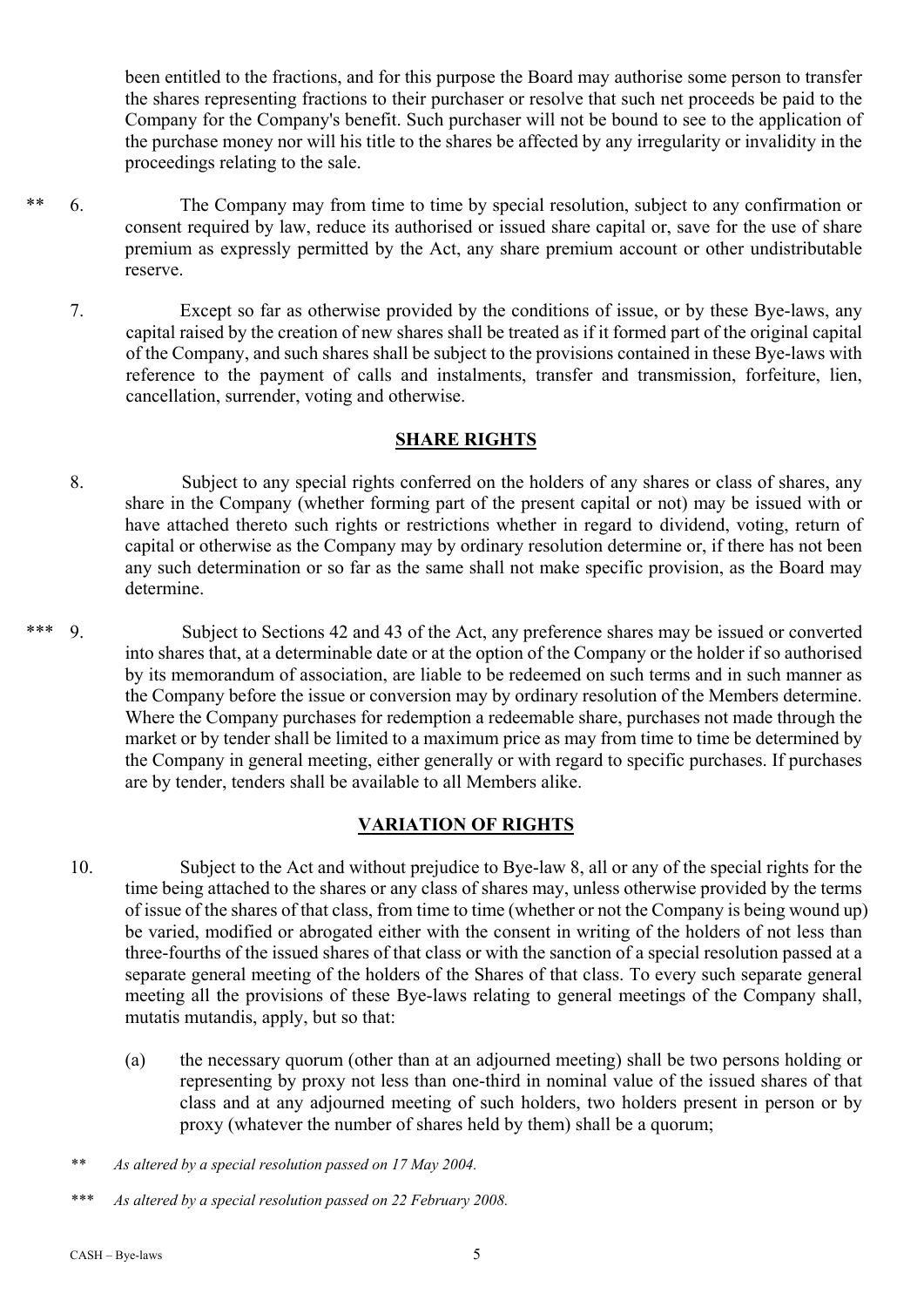- (b) every holder of shares of the class shall be entitled on a poll to one vote for every such share held by him; and
- (c) any holder of shares of the class present in person or by proxy may demand a poll.
- 11. The special rights conferred upon the holders of any shares or class of shares shall not, unless otherwise expressly provided in the rights attaching to or the terms of issue of such shares, be deemed to be varied, modified or abrogated by the creation or issue of further shares ranking pari passu therewith.

# **SHARE**

12. (1) Subject to the Act and these Bye-laws and without prejudice to any special rights or restrictions for the time being attached to any shares or any class of shares, the unissued shares of the Company (whether forming part of the original or any increased capital) shall be at the disposal of the Board, which may offer, allot, grant options over or otherwise dispose of them to such persons, at such times and for such consideration and upon such terms and conditions as the Board may in its absolute discretion determine but so that no shares shall be issued at a discount. Neither the Company nor the Board shall be obliged, when making or granting any allotment of, offer of, option over or disposal of shares, to make, or make available, any such offer, option or shares to Members or others with registered addresses in any particular territory or territories being a territory or territories where, in the absence of a registration statement or other special formalities, this would or might, in the opinion of the Board, be unlawful or impracticable. Members affected as a result of the foregoing sentence shall not be, or be deemed to be, a separate class of members for any purpose whatsoever.

(2) The Board may issue warrants conferring the right upon the holders thereof to subscribe for any class of shares or securities in the capital of the Company on such terms as it may from time to time determine.

- 13. The Company may in connection with the issue of any shares exercise all powers of paying commission and brokerage conferred or permitted by the Act. Subject to the Act, the commission may be satisfied by the payment of cash or by the allotment of fully or partly paid shares or partly in one and partly in the other.
- 14. Except as required by law, no person shall be recognised by the Company as holding any share upon any trust and the Company shall not be bound by or required in any way to recognise (even when having notice thereof) any equitable, contingent, future or partial interest in any share or any fractional part of a share or (except only as otherwise provided by these Bye-laws or by law) any other rights in respect of any share except an absolute right to the entirety thereof in the registered holder.
- 15. Subject to the Act and these Bye-laws, the Board may at any time after the allotment of shares but before any person has been entered in the Register as the holder, recognise a renunciation thereof by the allottee in favour of some other person and may accord to any allottee of a share a right to effect such renunciation upon and subject to such terms and conditions as the Board considers fit to impose.

# **SHARE CERTIFICATES**

16. Every share certificate shall be issued under the Seal or a facsimile thereof and shall specify the number and class and distinguishing numbers (if any) of the shares to which it relates, and the amount paid up thereon and may otherwise be in such form as the Directors may from time to time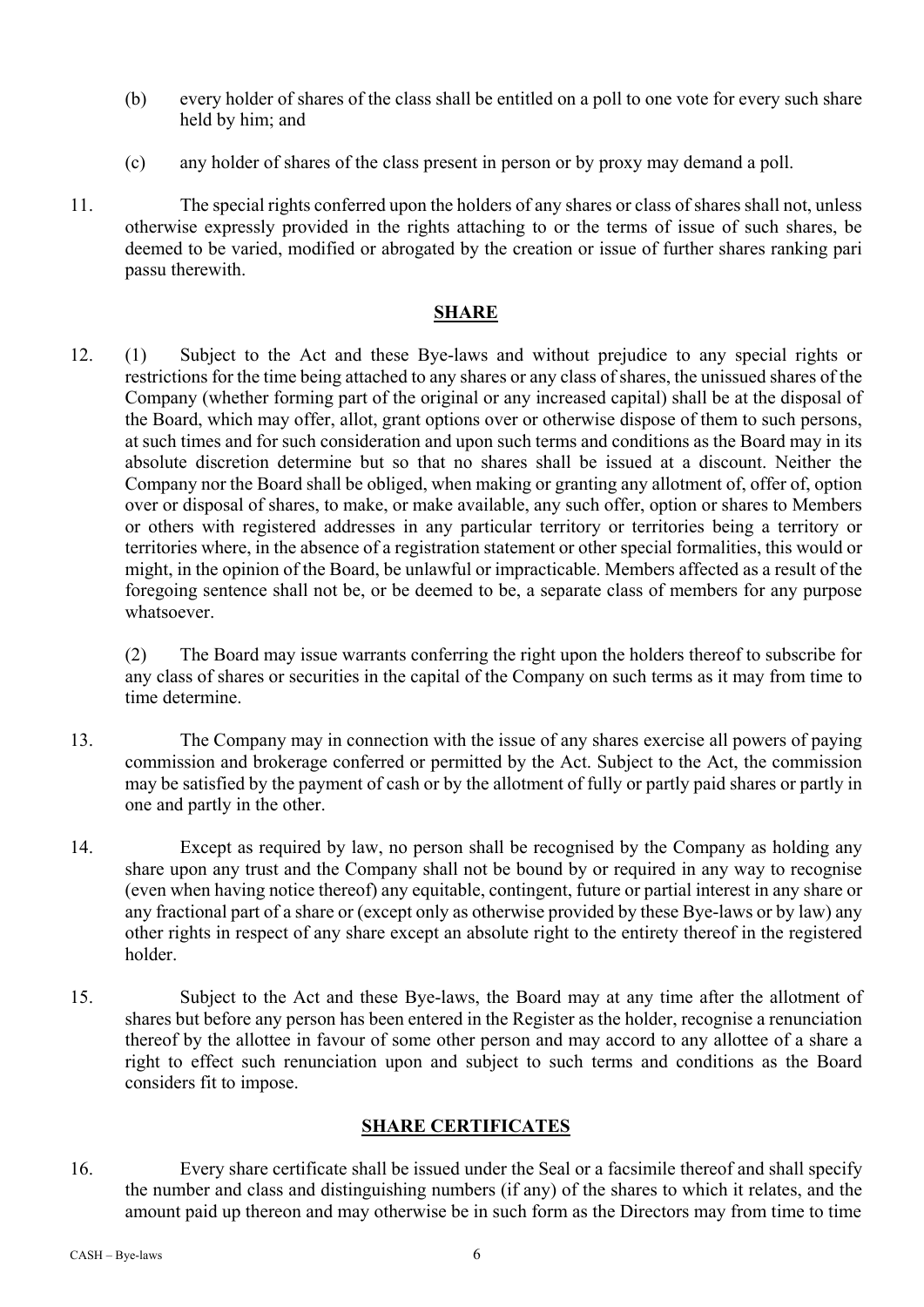determine. No certificate shall be issued representing shares of more than one class. The Board may by resolution determine, either generally or in any particular case or cases, that any signatures on any such certificates (or certificates in respect of other securities) need not be autographic but may be affixed to such certificates by some mechanical means or may be printed thereon or that such certificates need not be signed by any person.

17. (1) In the case of a share held jointly by several persons, the Company shall not be bound to issue more than one certificate therefor and delivery of a certificate to one of several joint holders shall be sufficient delivery to all such holders.

(2) Where a share stands in the names of two or more persons, the person first named in the Register shall as regards service of notices and, subject to the provisions of these Bye-laws, all or any other matters connected with the Company, except the transfer of the shares, be deemed the sole holder thereof.

- 18. Every person whose name is entered, upon an allotment of shares, as a Member in the Register shall be entitled, without payment, to receive one certificate for all such shares of anyone class or several certificates each for one or more of such shares of such class upon payment for every certificate after the first of such reasonable out-of-pocket expenses as the Board from time to time determines.
- 19. Share certificates shall be issued in the case of an issue of shares within such period as prescribed by the Designated Stock Exchange (or such longer period as the terms of the issue provide) after allotment or in the case of a transfer of fully or partly paid shares within such period as prescribed by the Designated Stock Exchange after lodgment of a transfer with the Company, not being a transfer which the Company is for the time being entitled to refuse to register and does not register.
- \* 20. (1) Upon every transfer of shares the certificate held by the transferor shall be given up to be cancelled, and shall forthwith be cancelled accordingly, and a new certificate shall be issued to the transferee in respect of the shares transferred to him at such fee as is provided in paragraph (2) of this Bye-law. If any of the shares included in the certificate so given up shall be retained by the transferor a new certificate for the balance shall be issued to him at the aforesaid fee payable by the transferor to the Company in respect thereof.

(2) The fee referred to in paragraph (1) above shall be an amount not exceeding \$2.5 or such other maximum amount as the Designated Stock Exchange may from time to time determine provided that the Board may at any time determine a lower amount for such fee.

21. If a share certificate shall be damaged or defaced or alleged to have been lost, stolen or destroyed a new certificate representing the same shares may be issued to the relevant member upon request and on payment of such fee as the Designated Stock Exchange may determine to be the maximum payable or such lesser sum as the Board may determine and, subject to compliance with such terms (if any) as to evidence and indemnity and to payment of the costs and reasonable out-of-pocket expenses of the Company in investigating such evidence and preparing such indemnity as the Board may think fit and, in case of damage or defacement, on delivery of the old certificate to the Company provided always that where share warrants have been issued, no new share warrant shall be issued to replace one that has been lost unless the Directors are satisfied beyond reasonable doubt that the original has been destroyed.

*<sup>\*</sup> As amended by a special resolution passed on 28 June 1996.*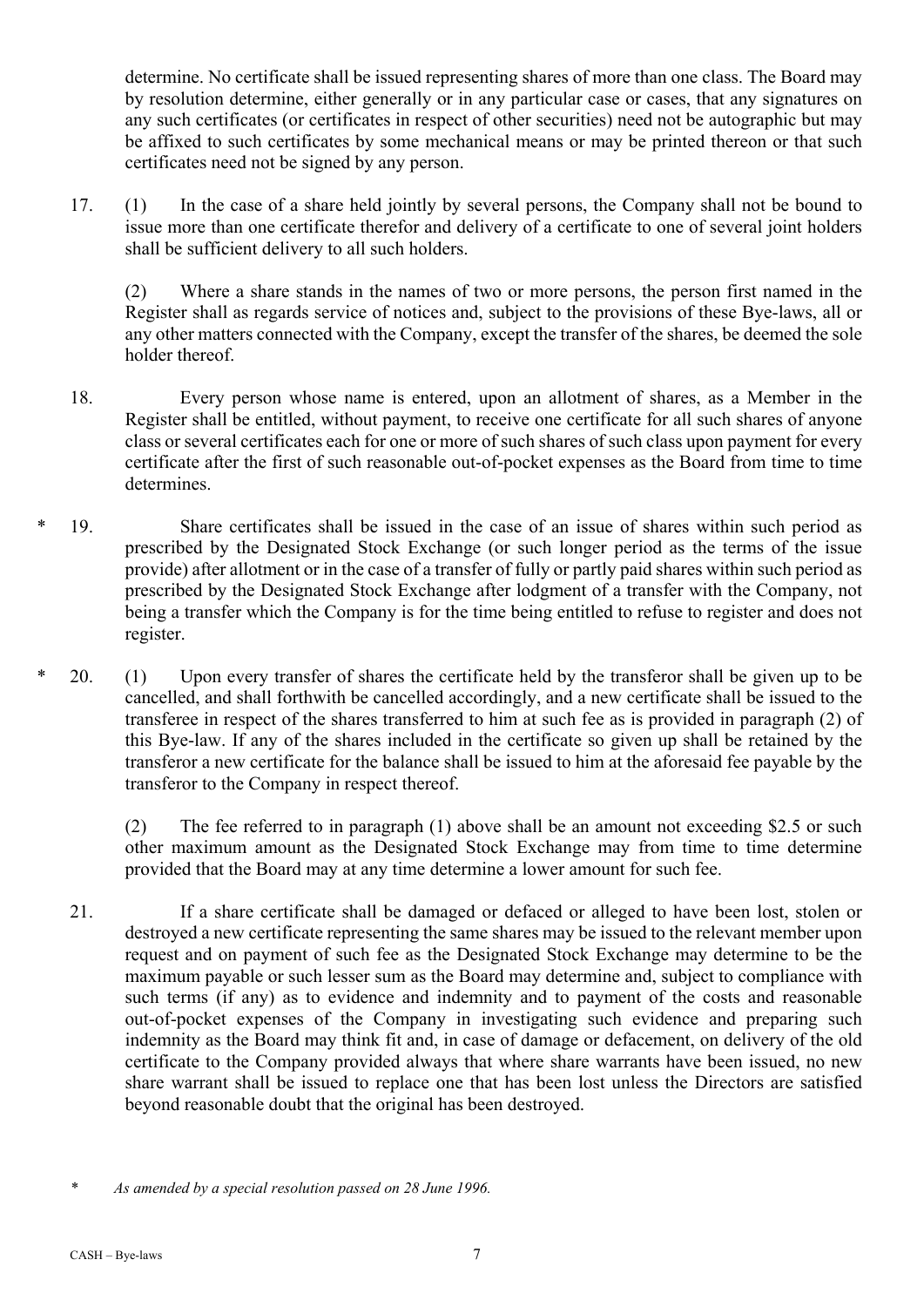#### **LIEN**

- 22. The Company shall have a first and paramount lien on every share (not being a fully paid share) for all moneys (whether presently payable or not) called or payable at a fixed time in respect of that share. The Company shall also have a first and paramount lien on every share (not being a fully paid share) registered in the name of a Member (whether or not jointly with other Members) for all amounts of money presently payable by such Member or his estate to the Company whether the same shall have been incurred before or after notice to the Company of any equitable or other interest of any person other than such member, and whether the period for the payment or discharge of the same shall have actually arrived or not, and notwithstanding that the same are joint debts or liabilities of such Member or his estate and any other person, whether a Member of the Company or not. The Company's lien on a share shall extend to all dividends or other moneys payable thereon or in respect thereof. The Board may at any time, generally or in any particular case, waive any lien that has arisen or declare any share exempt in whole or in part, from the provisions of this Bye-law.
- 23. Subject to these Bye-laws, the Company may sell in such manner as the Board determines any share on which the Company has a lien, but no sale shall be made unless some sum in respect of which the lien exists is presently payable, or the liability or engagement in respect of which such lien exists is liable to be presently fulfilled or discharged nor until the expiration of fourteen clear days after a notice in writing, stating and demanding payment of the sum presently payable, or specifying the liability or engagement and demanding fulfilment or discharge thereof and giving notice of the intention to sell in default, has been served on the registered holder for the time being of the share or the person entitled thereto by reason of his death or bankruptcy.
- 24. The net proceeds of the sale shall be received by the Company and applied in or towards payment or discharge of the debt or liability in respect of which the lien exists, so far as the same is presently payable, and any residue shall (subject to a like lien for debts or liabilities not presently payable as existed upon the share prior to the sale) be paid to the person entitled to the share at the time of the sale. To give effect to any such sale the Board may authorise some person to transfer the shares sold to the purchaser thereof. The purchaser shall be registered as the holder of the shares so transferred and he shall not be bound to see to the application of the purchase money, nor shall his title to the shares be affected by any irregularity or invalidity in the proceedings relating to the sale.

### **CALLS ON SHARES**

- 25. Subject to these Bye-laws and to the terms of allotment, the Board may from time to time make calls upon the Members in respect of any moneys unpaid on their shares (whether on account of the nominal value of the shares or by way of premium), and each Member shall (subject to being given at least fourteen (14) clear days' Notice specifying the time and place of payment) pay to the Company as required by such notice the amount called on his shares. A call may be extended, postponed or revoked in whole or in part as the Board determines but no member shall be entitled to any such extension, postponement or revocation except as a matter of grace and favour.
- 26. A call shall be deemed to have been made at the time when the resolution of the Board authorising the call was passed and may be made payable either in one lump sum or by instalments. The Directors may make arrangements on the issue of shares for a difference between the shareholders in the amount of calls to be paid and in the times of payment.
- 27. A person upon whom a call is made shall remain liable for calls made upon him notwithstanding the subsequent transfer of the shares in respect of which the call was made. The joint holders of a share shall be jointly and severally liable to pay all calls and instalments due in respect thereof or other moneys due in respect thereof.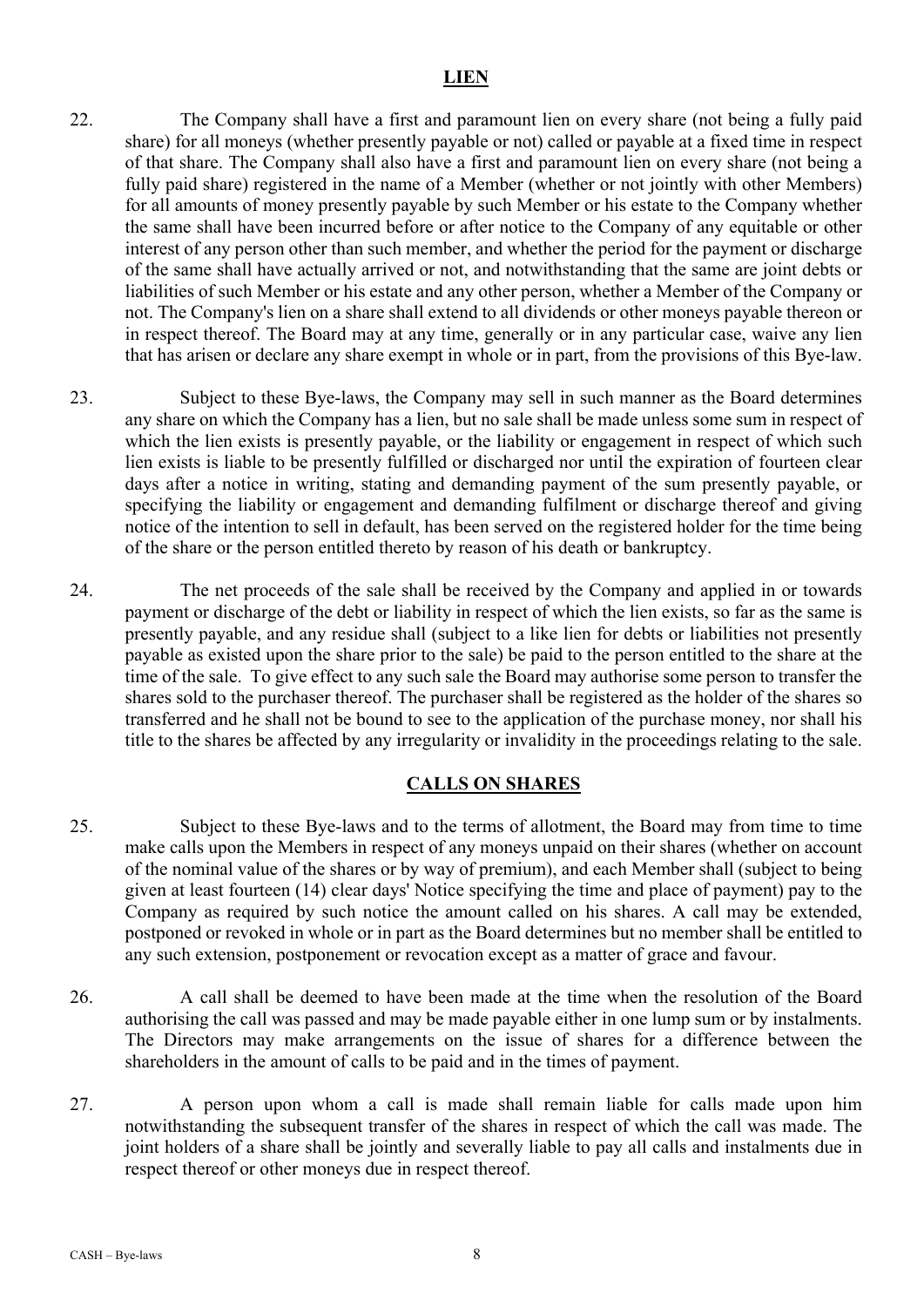- 28. If a sum called in respect of a share is not paid before or on the day appointed for payment thereof, the person from whom the sum is due shall pay interest on the amount unpaid from the day appointed for payment thereof to the time of actual payment at such rate (not exceeding twenty per cent. (20%) per annum) as the Board may determine, but the Board may in its absolute discretion waive payment of such interest wholly or in part.
- 29. No member shall be entitled to receive any dividend or bonus or to be present and vote (save as proxy for another Member) at any General Meeting either personally or by proxy, or be reckoned in a quorum, or exercise any other privilege as a Member until all calls or instalments due by him to the Company, whether alone or jointly with any other person, together with interest and expenses (if any) shall have been paid.
- 30. On the trial or hearing of any action or other proceedings for the recovery of any money due for any call, it shall be sufficient to prove that the name of the Member sued is entered in the Register as the holder, or one of the holders, of the shares in respect of which, such debt accrued, that the resolution making the call is duly recorded in the minute book, and that notice of such call was duly given to the Member sued, in pursuance of these Bye-laws; and it shall not be necessary to prove the appointment of the Directors who made such call, nor any other matters whatsoever, but the proof of the matters aforesaid shall be conclusive evidence of the debt.
- 31. Any amount payable in respect of a share upon allotment or at any fixed date, whether in respect of nominal value or premium or as an instalment of a call, shall be deemed to be a call duly made and payable on the date fixed for payment and if it is not paid the provisions of these Bye-laws shall apply as if that amount had become due and payable by virtue of a call duly made and notified.
- 32. On the issue of shares the Board may differentiate between the allottees or holders as to the amount of calls to be paid and the times of payment.
- 33. The Board may, if it thinks fit, receive from any Member willing to advance the same, and either in money or money's worth, all or any part of the moneys uncalled and unpaid or instalments payable upon any shares held by him and upon all or any of the moneys so advanced (until the same would, but for such advance, become presently payable) pay interest at such rate (if any) as the Board may decide. The Board may at any time repay the amount so advanced upon giving to such Member not less than one month's notice in writing of its intention in that behalf, unless before the expiration of such notice the amount so advanced shall have been called up on the shares in respect of which it was advanced. Such payment in advance shall not entitle the holder of such share or shares to participate in respect thereof in a dividend subsequently declared.

# **FORFEITURE OF SHARES**

- 34. (1) If a call remains unpaid after it has become due and payable the Board may give to the person from whom it is due not less than fourteen (14) clear days' notice:
	- (a) requiring payment of the amount unpaid together with any interest which may have accrued and which may still accrue up to the date of actual payment; and
	- (b) stating that if the notice is not complied with the shares on which the call was made will be liable to be forfeited.

(2) If the requirements of any such notice are not complied with, any share in respect of which such notice has been given may at any time thereafter, before payment of all calls and interest due in respect thereof has been made, be forfeited by a resolution of the Board to that effect, and such forfeiture shall include all dividends and bonuses declared in respect of the forfeited share but not actually paid before the forfeiture.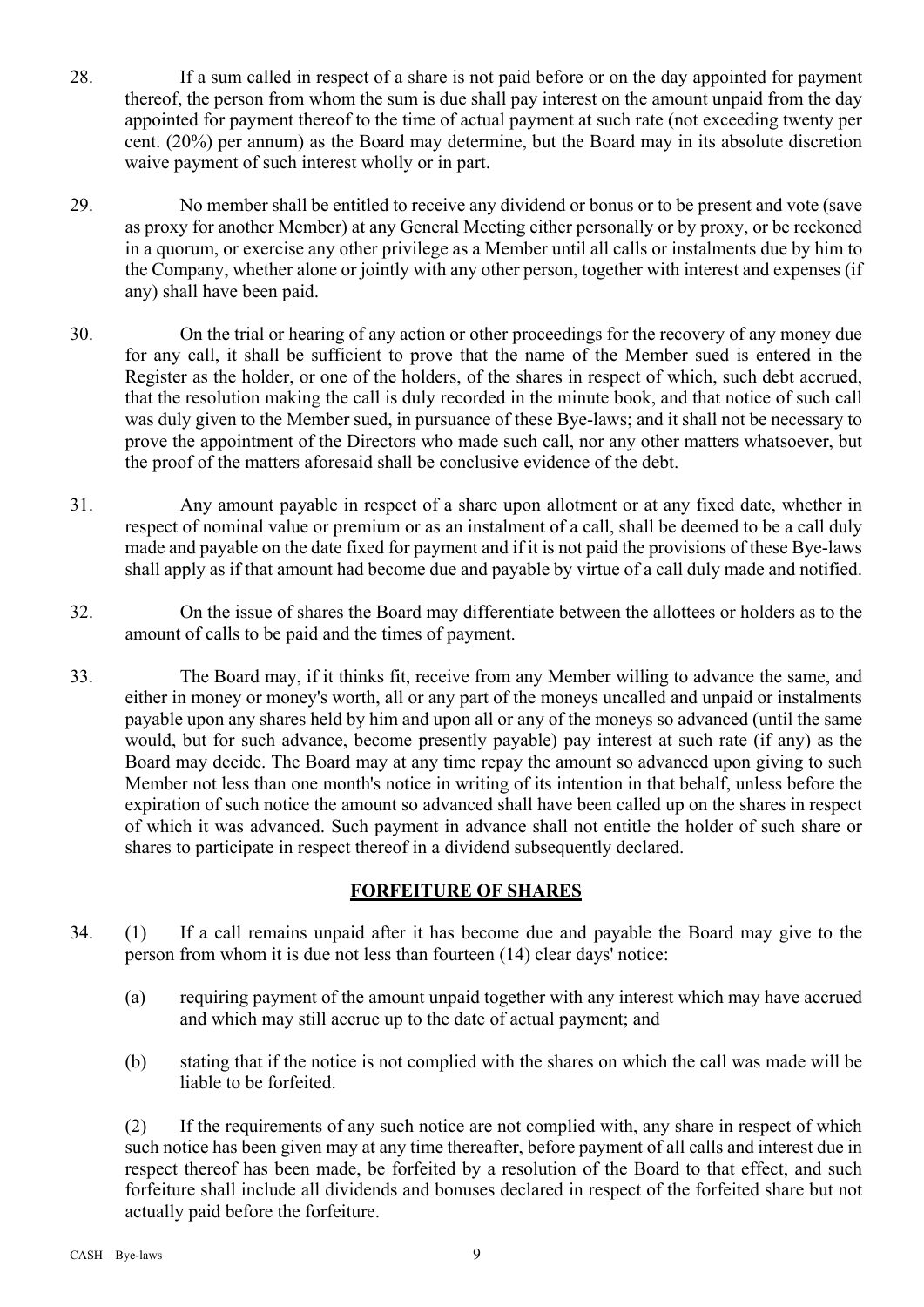- 35. When any share has been forfeited, notice of the forfeiture shall be served upon the person who was before forfeiture the holder of the share. No forfeiture shall be invalidated by any omission or neglect to give such notice.
- 36. The Board may accept the surrender of any share liable to be forfeited hereunder and, in such case, references in these Bye-laws to forfeiture will include surrender.
- 37. Until cancelled in accordance with the requirements of the Act, a forfeited share shall be the property of the Company and may be sold, re-allotted or otherwise disposed of to such person, upon such terms and in such manner as the Board determines, and at any time before a sale, re-allotment or disposition the forfeiture may be annulled by the Board on such terms as the Board determines.
- 38. A person whose shares have been forfeited shall cease to be a Member in respect of the forfeited shares but nevertheless shall remain liable to pay the Company all moneys which at the date of forfeiture were presently payable by him to the Company in respect of the shares, with (if the Directors shall in their discretion so require) interest thereon from the date of forfeiture until payment at such rate (not exceeding twenty per cent. (20%) per annum) as the Board determines. The Board may enforce payment thereof if it thinks fit, and without any deduction or allowance for the value of the forfeited shares, at the date of forfeiture, but his liability shall cease if and when the Company shall have received payment in full of all such moneys in respect of the shares. For the purposes of this Bye-law any sum which, by the terms of issue of a share, is payable thereon at a fixed time which is subsequent to the date of forfeiture, whether on account of the nominal value of the share or by way of premium, shall notwithstanding that time has not yet arrived be deemed to be payable at the date of forfeiture, and the same shall become due and payable immediately upon the forfeiture, but interest thereon shall only be payable in respect of any period between the said fixed time and the date of actual payment.
- 39. A declaration by a Director or the Secretary that a share has been forfeited on a specified date shall be conclusive evidence of the facts therein stated as against all persons claiming to be entitled to the share, and such declaration shall (subject to the execution of an instrument of transfer by the Company if necessary) constitute a good title to the share, and the person to whom the share is disposed of shall be registered as the holder of the share and shall not be bound to see to the application of the consideration (if any), nor shall his title to the share be affected by any irregularity in or invalidity of the proceedings in reference to the forfeiture, sale or disposal of the share. When any share shall have been forfeited, notice of the declaration shall be given to the member in whose name it stood immediately prior to the forfeiture, and an entry of the forfeiture, with the date thereof, shall forthwith be made in the register, but no forfeiture shall be in any manner invalidated by any omission or neglect to give such notice or make any such entry.
- 40. Notwithstanding any such forfeiture as aforesaid the Board may at any time, before any shares so forfeited shall have been sold, re-allotted or otherwise disposed of, permit the shares forfeited to be bought back upon the terms of payment of all calls and interest due upon and expenses incurred in respect of the share, and upon such further terms (if any) as it thinks fit.
- 41. The forfeiture of a share shall not prejudice the right of the Company to any call already made or instalment payable thereon.
- 42. The provisions of these Bye-laws as to forfeiture shall apply in the case of non-payment of any sum which, by the terms of issue of a share, becomes payable at a fixed time, whether on account of the nominal value of the share or by way of premium, as if the same had been payable by virtue of a call duly made and notified.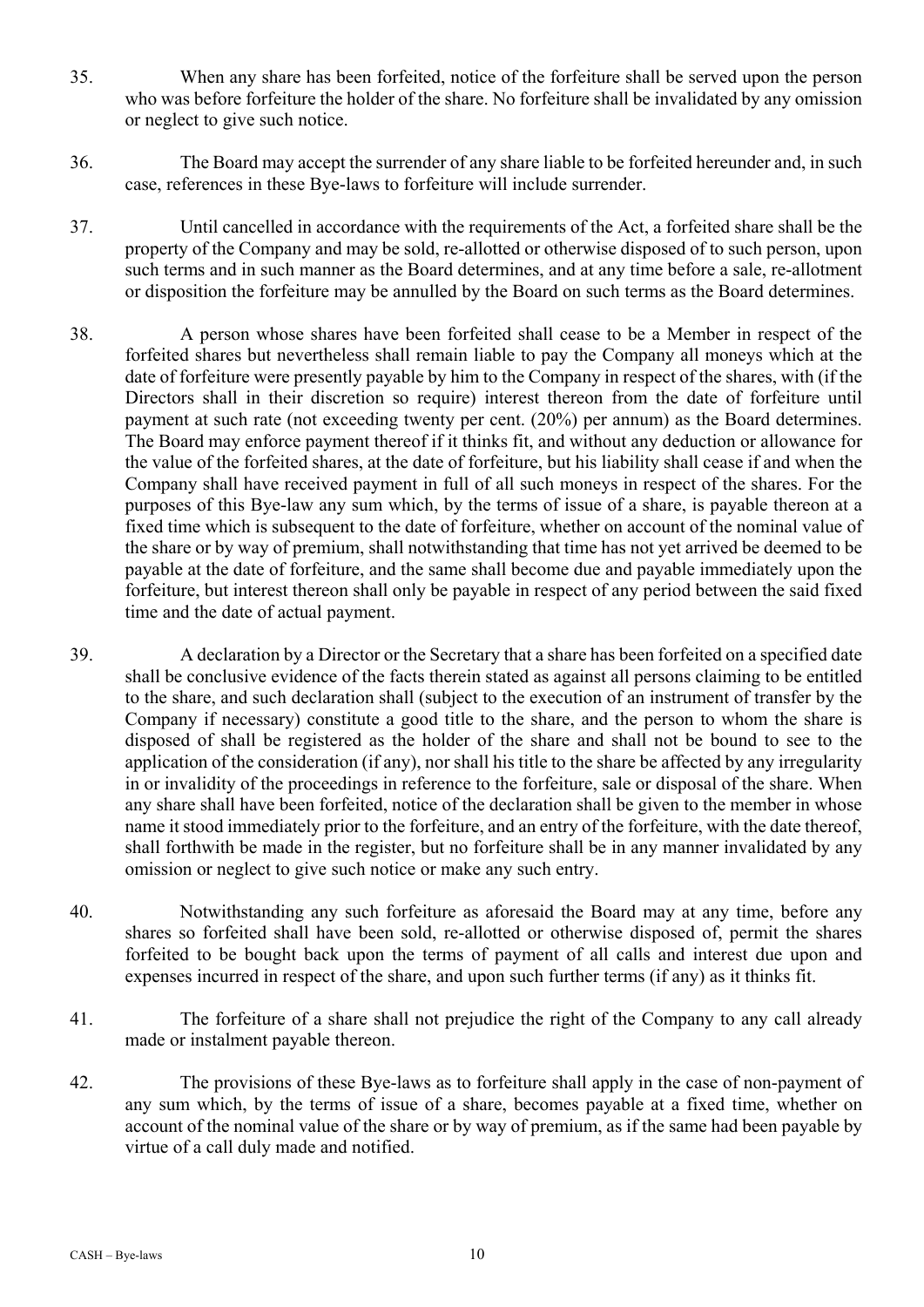## **REGISTER OF MEMBERS**

- 43. (1) The Company shall keep in one or more books a Register of its Members and shall enter therein the following particulars, that is to say:
	- (a) the name and address of each Member, the number and class of shares held by him and the amount paid or agreed to be considered as paid on such shares;
	- (b) the date on which each person was entered in the Register; and
	- (c) the date on which any person ceased to be a Member.

(2) Subject to the Act, the Company may keep an overseas or local or other branch register of Members resident in any place, and the Board may make and vary such regulations as it determines in respect of the keeping of any such register and maintaining a Registration Office in connection therewith.

\*\* 44. The Register and branch register of Members, as the case may be, shall be open to inspection between 10 a.m. and 12 noon on every business day by Members without charge or by any other person, upon a maximum payment of five Bermuda dollars, at the Office or such other place in Bermuda at which the Register is kept in accordance with the Act or, if appropriate, upon a maximum payment of ten dollars at the Registration Office. The Register including any overseas or local or other branch register of Members may, after notice bas been given by advertisement in an appointed newspaper and where applicable, any other newspapers in accordance with the requirements of any Designated Stock Exchange or by any means in such manner as may be accepted by the Designated Stock Exchange to that effect, be closed at such times or for such periods not exceeding in the whole thirty (30) days in each year as the Board may determine and either generally or in respect of any class of shares.

# **RECORD DATES**

- 45. Notwithstanding any other provision of these Bye-laws the Company or the Directors may fix any date as the record date for:
	- (a) determining the Members entitled to receive any dividend, distribution, allotment or issue and such record date may be on, or at any time not more than 30 days before or after, any date on which such dividend, distribution, allotment or issue is declared, paid or made;
	- (b) determining the Members entitled to receive notice of and to vote at any general meeting of the Company.

# **TRANSFER OF SHARES**

46. Subject to these Bye-laws, any Member may transfer all or any of his shares by an instrument of transfer in the usual or common form or in any other form approved by the Board and may be under hand only.

*<sup>\*\*</sup> As altered by a special resolution passed on 17 May 2004.*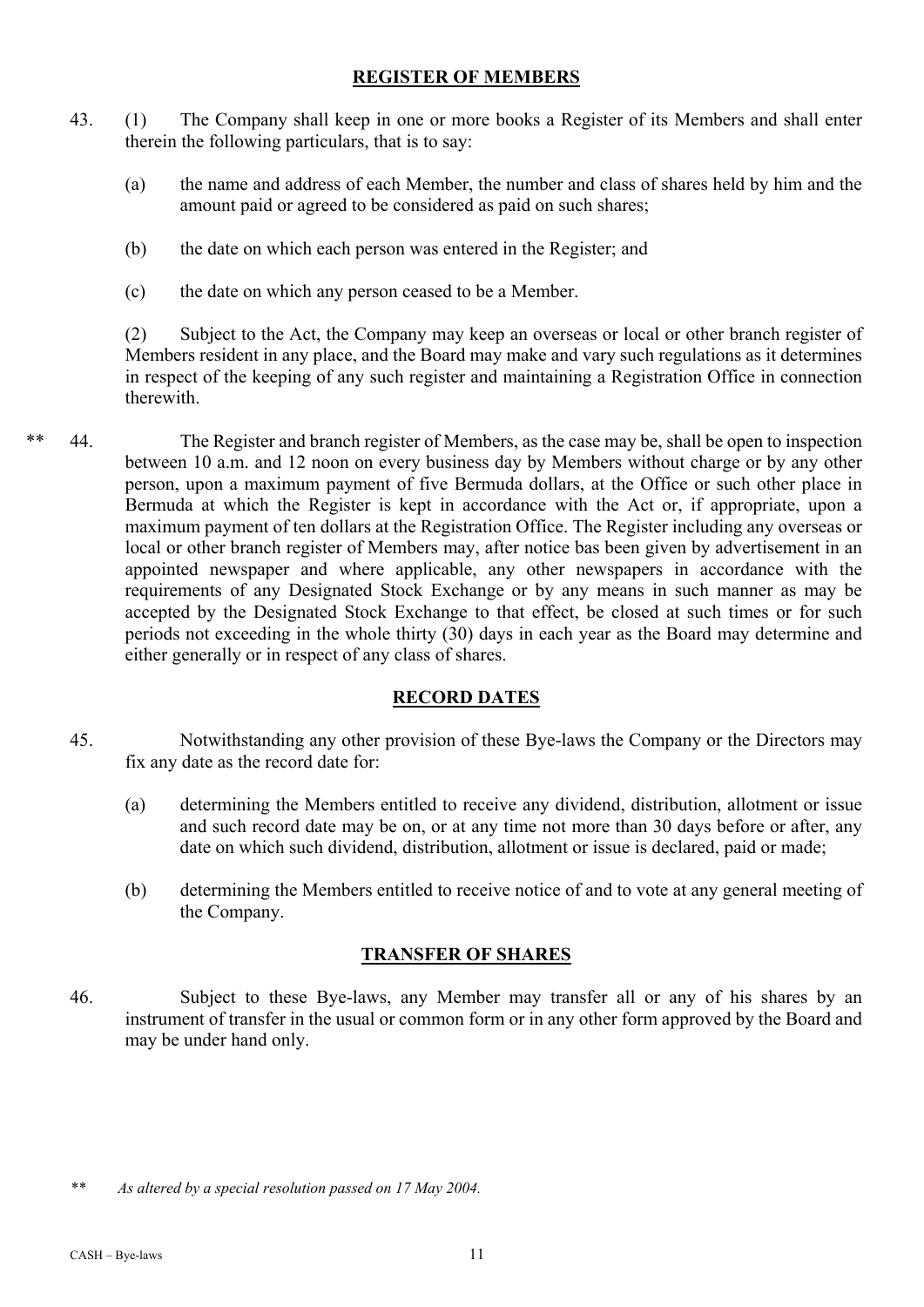- 47. The instrument of transfer shall be executed by or on behalf of the transferor and the transferee provided that the Board may dispense with the execution of the instrument of transfer by the transferee in any case which it thinks fit in its discretion to do so. The Board may also resolve, either generally or in any particular case, upon request by either the transferor or transferee, to accept mechanically executed transfers. The transferor shall be deemed to remain the holder of the share until the name of the transferee is entered in the Register in respect thereof. Nothing in these Bye-laws shall preclude the Board from recognising a renunciation of the allotment or provisional allotment of any share by the allottee in favour of some other person.
- 48. (1) The Board may, in its absolute discretion, and without giving any reason therefor, refuse to register a transfer of any share (not being a fully paid up share) to a person of whom it does not approve, or any share issued under any share incentive scheme for employees upon which a restriction on transfer imposed thereby still subsists, and it may also, without prejudice to the foregoing generality, refuse to register a transfer of any share to more than four (4) joint holders or a transfer of any share (not being a fully paid up share) on which the Company has a lien.

(2) No transfer shall be made to an infant or to a person of unsound mind or under other legal disability.

(3) The Board in so far as permitted by any applicable law may, in its absolute discretion, at any time and from time to time transfer any share upon the Register to any branch register or any share on any branch register to the Register or any other branch register. In the event of any such transfer, the shareholder requesting such transfer shall bear the cost of effecting the transfer unless the Board otherwise determines.

(4) Unless the Board otherwise agrees (which agreement may be on such terms and subject to such conditions as the Board in its absolute discretion may from time to time determine. and which agreement it shall, without giving any reason therefor, be entitled in its absolute discretion to give or withhold), no shares upon the Register shall be transferred to any branch register nor shall shares on any branch register be transferred to the Register or any other branch register and all transfers and other documents of title shall be lodged for registration, and registered, in the case of any shares on a branch register. at the relevant Registration Office, and, in the case of any shares on the Register, at the Office or such other place in Bermuda at which the Register is kept in accordance with the Act.

- 49. Without limiting the generality of the last preceding Bye-law, the Board may decline to recognise any instrument of transfer unless:-
	- (a) a fee of such sum as the Designated Stock Exchange may determine to be payable or such lesser sum as the Board may from time to time require is paid to the Company in respect thereof;
	- (b) the instrument of transfer is in respect of only one class of share;
	- (c) the instrument of transfer is lodged at the Office or such other place in Bermuda at which the Register is kept in accordance with the Act or the Registration Office (as the case may be) accompanied by the relevant share certificate(s) and such other evidence as the Board may reasonably require to show the right of the transferor to make the transfer (and, if the instrument of transfer is executed by some other person on his behalf, the authority of that person so to do); and
	- (d) if applicable, the instrument of transfer is duly and properly stamped.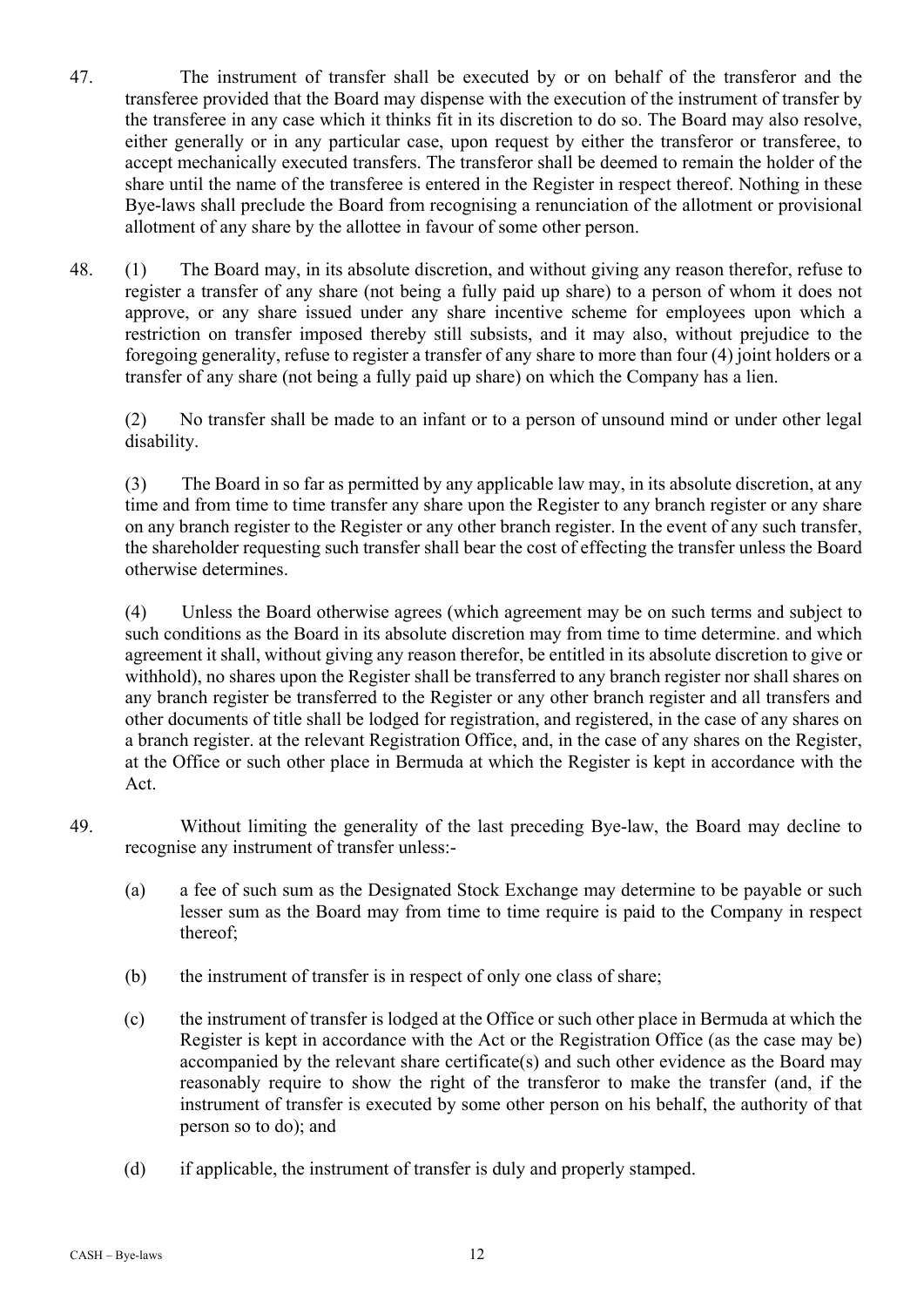- 50. If the Board refuses to register a transfer of any share, it shall, within two (2) months after the date on which the transfer was lodged with the Company, send to each of the transferor and transferee notice of the refusal.
- \*\* 51. The registration of transfers of shares or of any class of shares may, after notice has been given by advertisement in an appointed newspaper and, where applicable, any other newspapers in accordance with the requirements of any Designated Stock Exchange or by any means in such manner as may be accepted by the Designated Stock Exchange to that effect be suspended at such times and for such periods (not exceeding thirty (30) days in any year) as the Board may determine.

### **TRANSMISSION OF SHARES**

- 52. If a Member dies, the survivor or survivors where the deceased was a joint holder, and his legal personal representatives where he was a sole or only surviving holder, will be the only persons recognised by the Company as having any title to his interest in the shares; but nothing in this Bye-law will release the estate of a deceased Member (whether sole or joint) from any liability in respect of any share which had been solely or jointly held by him.
- 53. Subject to Section 52 of the Act, any person becoming entitled to a share in consequence of the death or bankruptcy or winding up of a Member may, upon such evidence as to his title being produced as may be required by the Board, elect either to become the holder of the share or to have some person nominated by him registered as the transferee thereof. If he elects to become the holder he shall notify the Company in writing either at the Registration Office or Office, as the case may be, to that effect. If he elects to have another person registered he shall execute a transfer of the share in favour of that person. The provisions of these Bye-laws relating to the transfer and registration of transfers of shares shall apply to such notice or transfer as aforesaid as if the death or bankruptcy of the Member had not occurred and the notice or transfer were a transfer signed by such Member.
- 54. A person becoming entitled to a share by reason of the death or bankruptcy or winding-up of a Member shall be entitled to the same dividends and other advantages to which he would be entitled if he were the registered holder of the share. However, the Board may, if it thinks fit, withhold the payment of any dividend payable or other advantages in respect of such share until such person shall become the registered holder of the share or shall have effectually transferred such share, but, subject to the requirements of Bye-law 75(2) being met, such a person may vote at meetings.

# **UNTRACEABLE MEMBERS**

55. (1) Without prejudice to the rights of the Company under paragraph (2) of this Bye-law, the Company may cease sending cheques for dividend entitlements or dividend warrants by post if such cheques or warrants have been left uncashed on two consecutive occasions. However, the Company may exercise the power to cease sending cheques for dividend entitlements or dividend warrants after the first occasion on which such a cheque or warrant is returned undelivered.

(2) The Company shall have the power to sell, in such manner as the Board thinks fit, any shares of a Member who is untraceable, but no such sale shall be made unless:

- (a) all cheques or warrants in respect of dividends of the shares in question, being not less than three in total number, for any sum payable in cash to the holder of such shares in respect of them sent during the relevant period in the manner authorised by the Bye-laws of the Company have remained uncashed;
- *\*\* As altered by a special resolution passed on 17 May 2004.*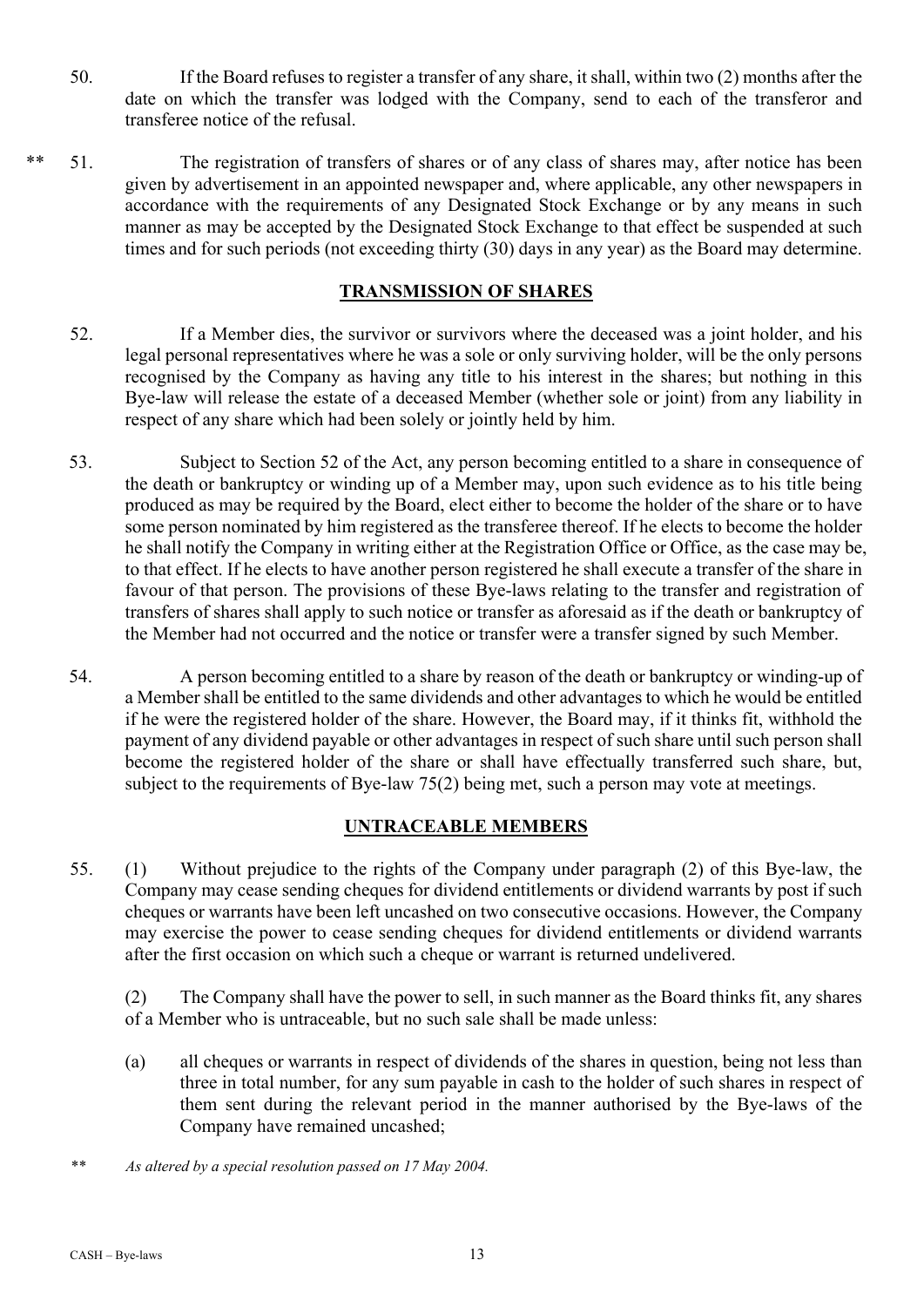- (b) so far as it is aware at the end of the relevant period, the Company has not at any time during the relevant period received any indication of the existence of the Member who is the holder of such shares or of a person entitled to such shares by death, bankruptcy or operation of law; and
- (c) the Company, if so required by the rules governing the listing of shares on the Designated Stock Exchange has given notice to, and caused advertisement in newspapers in accordance with the requirements of, the Designated Stock Exchange to be made of its intention to sell such shares in the manner required by the Designated Stock Exchange, and a period of three (3) months or such shorter period as may be allowed by the Designated Stock Exchange has elapsed since the date of such advertisement.

For the purpose of the foregoing, the "relevant period" means the period commencing twelve years before the date of publication of the advertisement referred to in paragraph (c) of this Bye-law and ending at the expiry of the period referred to in that paragraph.

(3) To give effect to any such sale the Board may authorise some person to transfer the said shares and an instrument of transfer signed or otherwise executed by or on behalf of such person shall be as effective as if it had been executed by the registered holder or the person entitled by transmission to such shares, and the purchaser shall not be bound to see to the application of the purchase money nor shall his title to the shares be affected by any irregularity or invalidity in the proceedings relating to the sale. The net proceeds of the sale will belong to the Company and upon receipt by the Company of such net proceeds it shall become indebted to the former Member for an amount equal to such net proceeds. No trust shall be created in respect of such debt and no interest shall be payable in respect of it and the Company shall not be required to account for any money earned from the net proceeds which may be employed in the business of the Company or as it thinks fit. Any sale under this Bye-law shall be valid and effective notwithstanding that the Member holding the shares sold is dead, bankrupt or otherwise under any legal disability or incapacity.

# **GENERAL MEETINGS**

- 56. An annual general meeting of the Company shall be held in each year other than the year of incorporation at such time (within a period of not more than fifteen (15) months after the holding of the last preceding annual general meeting unless a longer period would not infringe the rules of the Designated Stock Exchange, if any) and place as may be determined by the Board.
- 57. Each general meeting, other than an annual general meeting, shall be called a special general meeting. General meetings may be held in any part of the world as may be determined by the Board.
- 58. The Board may whenever it thinks fit call special general meetings, and Members holding at the date of deposit of the requisition not less than one-tenth of the paid up capital of the Company carrying the right of voting at general meetings of the Company shall at all times have the right, by written requisition to the Board or the Secretary of the Company, to require a special general meeting to be called by the Board for the transaction of any business specified in such requisition; and such meeting shall be held within two (2) months after the deposit of such requisition. If within twenty-one (21) days of such deposit the Board fails to proceed to convene such meeting the requisitionists themselves may do so in accordance with the provisions of Section 74(3) of the Act.

# **NOTICE OF GENERAL MEETINGS**

59. (1) An annual general meeting and any special general meeting at which the passing of a special resolution is to be considered shall be called by not less than twenty-one (21) clear days' Notice. All other special general meetings may be called by not less than fourteen (14) clear days' Notice but a general meeting may be called by shorter notice if it is so agreed: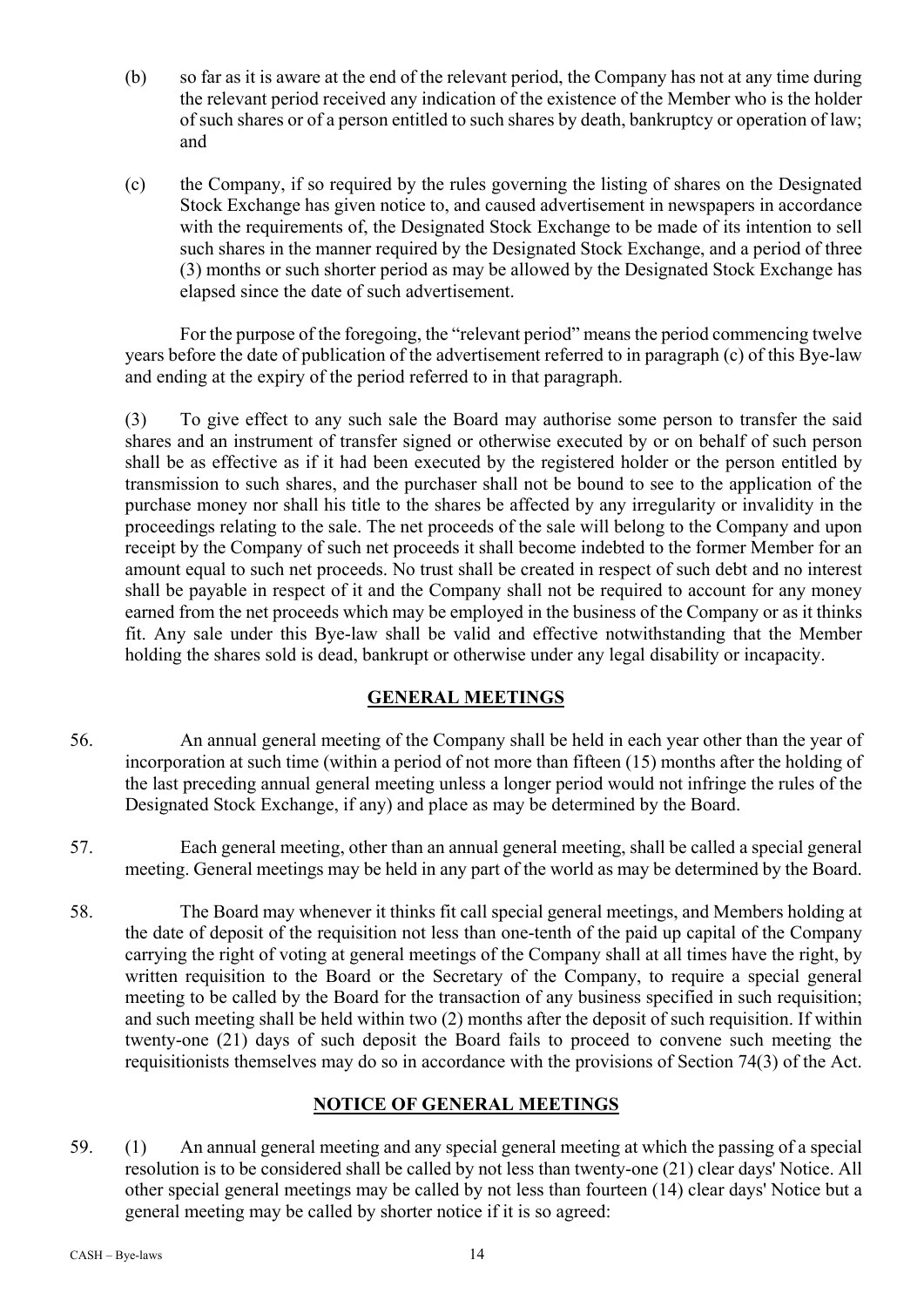- (a) in the case of a meeting called as an annual general meeting, by all the Members entitled to attend and vote thereat; and
- (b) in the case of any other meeting, by a majority in number of the Members having the right to attend and vote at the meeting, being a majority together holding not less than ninety-five per cent. (95%) in nominal value of the issued shares giving that right.

(2) The period of notice shall be exclusive of the day on which it is served or deemed to be served and exclusive of the day on which the meeting is to be held, and the notice shall specify the time and place of the meeting and, in case of special business, the general nature of the business. The notice convening an annual general meeting shall specify the meeting as such. Notice of every general meeting shall be given to all Members other than to such Members as, under the provisions of these Bye-laws or the terms of issue of the shares they hold, are not entitled to receive such notices from the Company, to all persons entitled to a share in consequence of the death or bankruptcy or winding-up of a Member and to each of the Directors and the Auditors.

60. The accidental omission to give Notice of a meeting or (in cases where instruments of proxy are sent out with the Notice) to send such instrument of proxy to, or the non-receipt of such Notice or such instrument of proxy by, any person entitled to receive such Notice shall not invalidate any resolution passed or the proceedings at that meeting.

# **PROCEEDING AT GENERAL MEETINGS**

61. (1) All business shall be deemed special that is transacted at a special general meeting, and also all business that is transacted at an annual general meeting, with the exception of sanctioning dividends, the reading, considering and adopting of the accounts and balance sheet and the reports of the Directors and Auditors and other documents required to be annexed to the balance sheet, the election of Directors and appointment of Auditors and other officers in the place of those retiring, the fixing of the remuneration of the Auditors, and the voting of remuneration or extra remuneration to the Directors.

(2) No business other than the appointment of a chairman of a meeting shall be transacted at any general meeting unless a quorum is present at the commencement of the business. Two (2) Members entitled to vote and present in person or by proxy or (in the case of a member being a corporation) by its duly authorised representative shall form a quorum for all purposes.

62. If within thirty (30) minutes (or such longer time not exceeding one hour as the chairman of the meeting may determine to wait) after the time appointed for the meeting a quorum is not present, the meeting, if convened on the requisition of Members, shall be dissolved. In any other case it shall stand adjourned to the same day in the next week at the same time and place or to such time and place as the Board may determine. If at such adjourned meeting a quorum is not present within half an hour from the time appointed for holding the meeting, the meeting shall be dissolved.

\*\*\* 63. The president of the Company or the chairman, if one is appointed, shall preside as chairman at every general meeting. If at any meeting the president or the chairman, as the case may be, is not present within fifteen (15) minutes after the time appointed for holding the meeting, or if neither of them is willing to act as chairman, or if no such officer is appointed, the Directors present shall choose one of their number to act, or if one Director only is present he shall preside as chairman if willing to act. If no Director is present, or if each of the Directors present declines to take the chair, or if the chairman chosen shall retire from the chair, the Members present in person or (in the case of a Member being a corporation) by its duly authorised representative or by proxy and entitled to vote shall elect one of their number to be chairman.

*<sup>\*\*\*</sup> As altered by a special resolution passed on 22 February 2008.*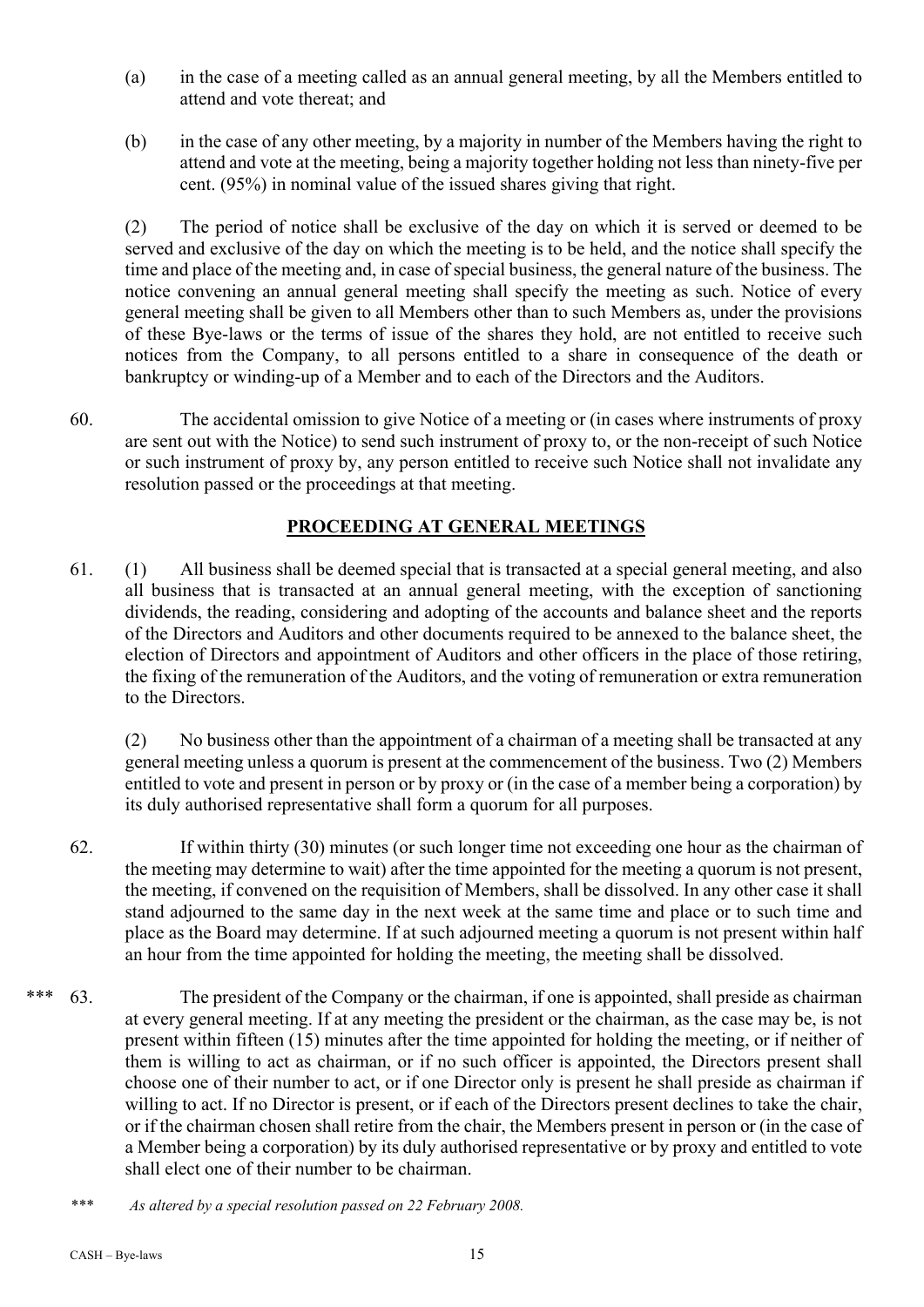- 64. The chairman may, with the consent of any meeting at which a quorum is present (and shall if so directed by the meeting), adjourn the meeting from time to time and from place to place as the meeting shall determine, but no business shall be transacted at any adjourned meeting other than business which might lawfully have been transaction at the meeting had the adjournment not taken place. When a meeting is adjourned for fourteen (14) days or more, at least seven (7) clear days' notice of the adjourned meeting shall be given specifying the time and place of the adjourned meeting but it shall not be necessary to specify in such notice the nature of the business to be transacted at the adjourned meeting and the general nature of the business to be transacted. Save as aforesaid, it shall be unnecessary to give notice of an adjournment. No business shall be transacted at any such adjourned meeting other than the business which might have been transacted at the meeting from which the adjournment took place.
- 65. If an amendment is proposed to any resolution under consideration but is in good faith ruled out of order by the chairman of the meeting, the proceedings on the substantive resolution shall not be invalidated by any error in such ruling. In the case of a resolution duly proposed as a special resolution, no amendment thereto (other than a mere clerical amendment to correct a patent error) may in any event be considered or voted upon.

### **VOTING**

- \*\*\* 66. Subject to any special rights or restrictions as to voting for the time being attached to any shares by or in accordance with these Bye-laws, at any general meeting on a show of hands every Member present in person or by proxy or (being a corporation) is present by a representative duly authorised under Section 78 of the Act shall have one vote and on a poll every Member present in person or in the case of a Member being a corporation by its duly authorised representative or by proxy shall have one vote for every fully paid share of which he is the holder but so that no amount paid up or credited as paid up on a share in advance of calls or instalments is treated for the foregoing purposes as paid up on the share. A resolution put to the vote of a meeting shall be decided on a show of hands unless voting by way of a poll is required by the rules of the Designated Stock Exchange or (before or on the declaration of the result of the show of hands or on the withdrawal of any other demand for a poll) a poll is demanded:
	- (a) by the chairman of such meeting; or
	- (b) by at least three Members present in person or in the case of a Member being a corporation by its duly authorised representative or by proxy for the time being entitled to vote at the meeting; or
	- (c) by a Member or Members present in person or in the case of a Member being a corporation by its duly authorised representative or by proxy and representing not less than one-tenth of the total voting rights of all Members having the right to vote at the meeting; or
	- (d) by a Member or Members present in person or in the case of a Member being a corporation by its duly authorised representative or by proxy and holding shares in the Company conferring a right to vote at the meeting being shares on which an aggregate sum has been paid up equal to not less than one-tenth of the total sum paid up on all shares conferring that right; or
	- (e) if required by the rules of the Designated Stock Exchange, by any Director or Directors who, individually or collectively, hold proxies in respect of shares representing five per cent. (5%) or more of the total voting rights at such meeting.
	- *\*\*\* As altered by a special resolution passed on 22 February 2008.*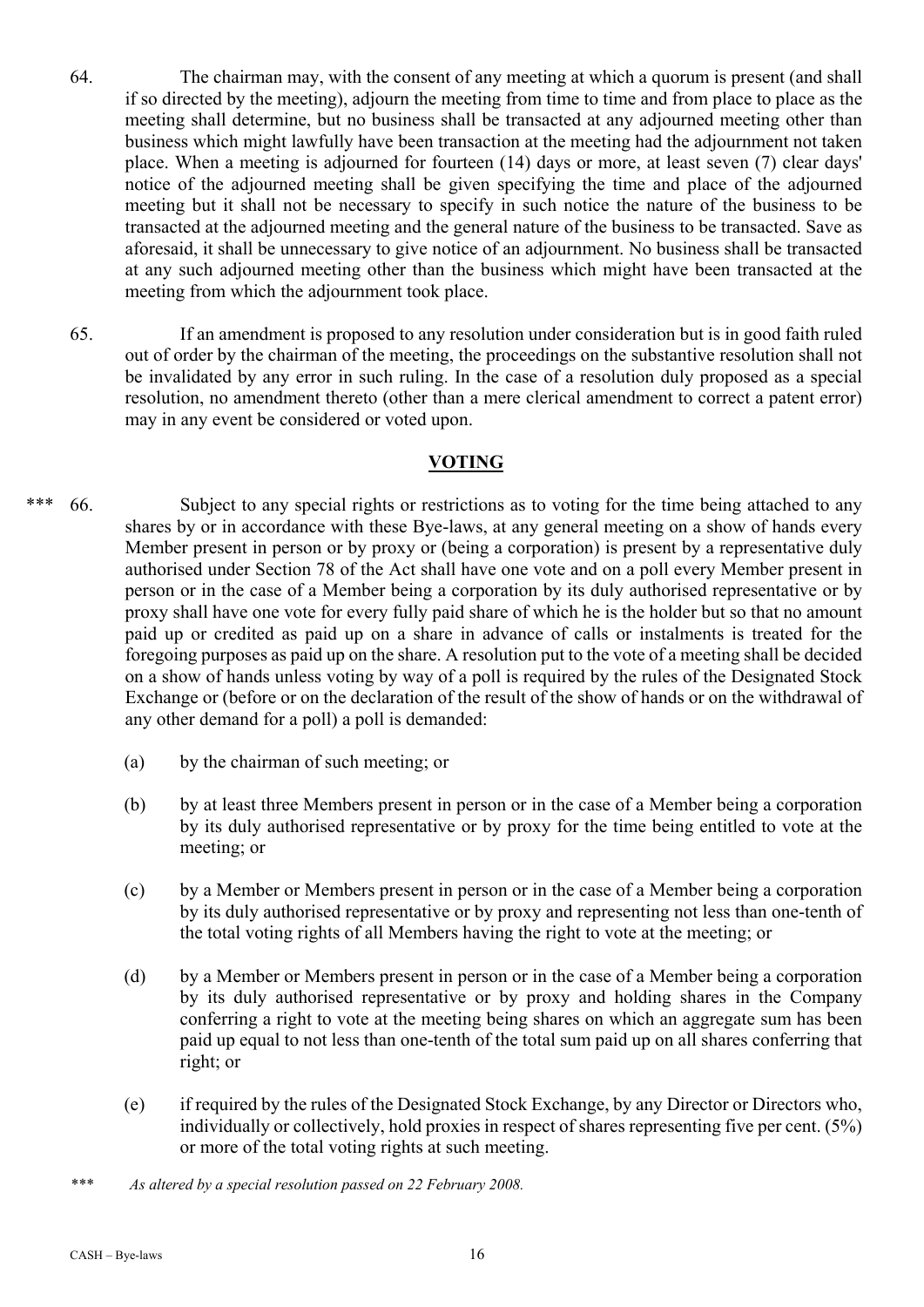A demand by a person as proxy for a Member or in the case of a Member being a corporation by its duly authorised representative shall be deemed to be the same as a demand by a Member.

- 67. Unless a poll is duly demanded and the demand is not withdrawn, a declaration by the chairman that a resolution has been carried, or carried unanimously, or by a particular majority, or not carried by a particular majority, or lost, and an entry to that effect made in the minute hook of the Company, shall be conclusive evidence of the fact without proof of the number or proportion of the votes recorded for or against the resolution.
- 68. If a poll is duly demanded the result of the poll shall be deemed to be the resolution of the meeting at which the poll was demanded. There shall be no requirement for the chairman to disclose the voting figures on a poll.
- 69. A poll demanded on the election of a chairman, or on a question of adjournment, shall be taken forthwith. A poll demanded on any other question shall be taken in such manner (including the use of ballot or voting papers or tickets) and either forthwith or at such time (being not later than thirty (30) days after the date of the demand) and place as the chairman directs. It shall not be necessary (unless the chairman otherwise directs) for notice to be given of a poll not taken immediately.
- 70. The demand for a poll shall not prevent the continuance of a meeting or the transaction of any business other than the question on which the poll has been demanded, and, with the consent of the chairman, it may be withdrawn at any time before the close of the meeting or the taking of the poll, whichever is the earlier.
- 71. On a poll votes may be given either personally or by proxy.
- 72. A person entitled to more than one vote on a poll need not use all his votes or cast all the votes he uses in the same way.
- 73. In the case of an equality of votes, whether on a show of hands or on a poll, the chairman of such meeting shall be entitled to a second or casting vote in addition to any other vote he may have.
- 74. Where there are joint holders of any share anyone of such joint holder may vote, either in person or by proxy, in respect of such share as if he were solely entitled thereto, but if more than one of such joint holders be present at any meeting the vote of the senior who tenders a vote, whether in person or by proxy, shall be accepted to the exclusion of the votes of the other joint holders, and for this purpose seniority shall be determined by the order in which the names stand in the Register in respect of the joint holding. Several executors or administrators of a deceased Member in whose name any share stands shall for the purposes of this Bye-law be deemed joint holders thereof.
- 75. (1) A Member who is a patient for any purpose relating to mental health or in respect of whom an order has been made by any court having jurisdiction for the protection or management of the affairs of persons incapable of managing their own affairs may vote, whether on a show of hands or on a poll, by his receiver, committee, curator bonis or other person in the nature of a receiver committee or curator bonis appointed by such court, and such receiver, committee, curator bonis or other person may vote on a poll by proxy, and may otherwise act and be treated as if he were the registered holder of such shares for the purposes of general meetings, provided that such evidence as the Board may require of the authority of the person claiming to vote shall have been deposited at the Office, head office or Registration Office, as appropriate, not less than forty-eight (48) hours before the time appointed for holding the meeting, or adjourned meeting or poll, as the case may be.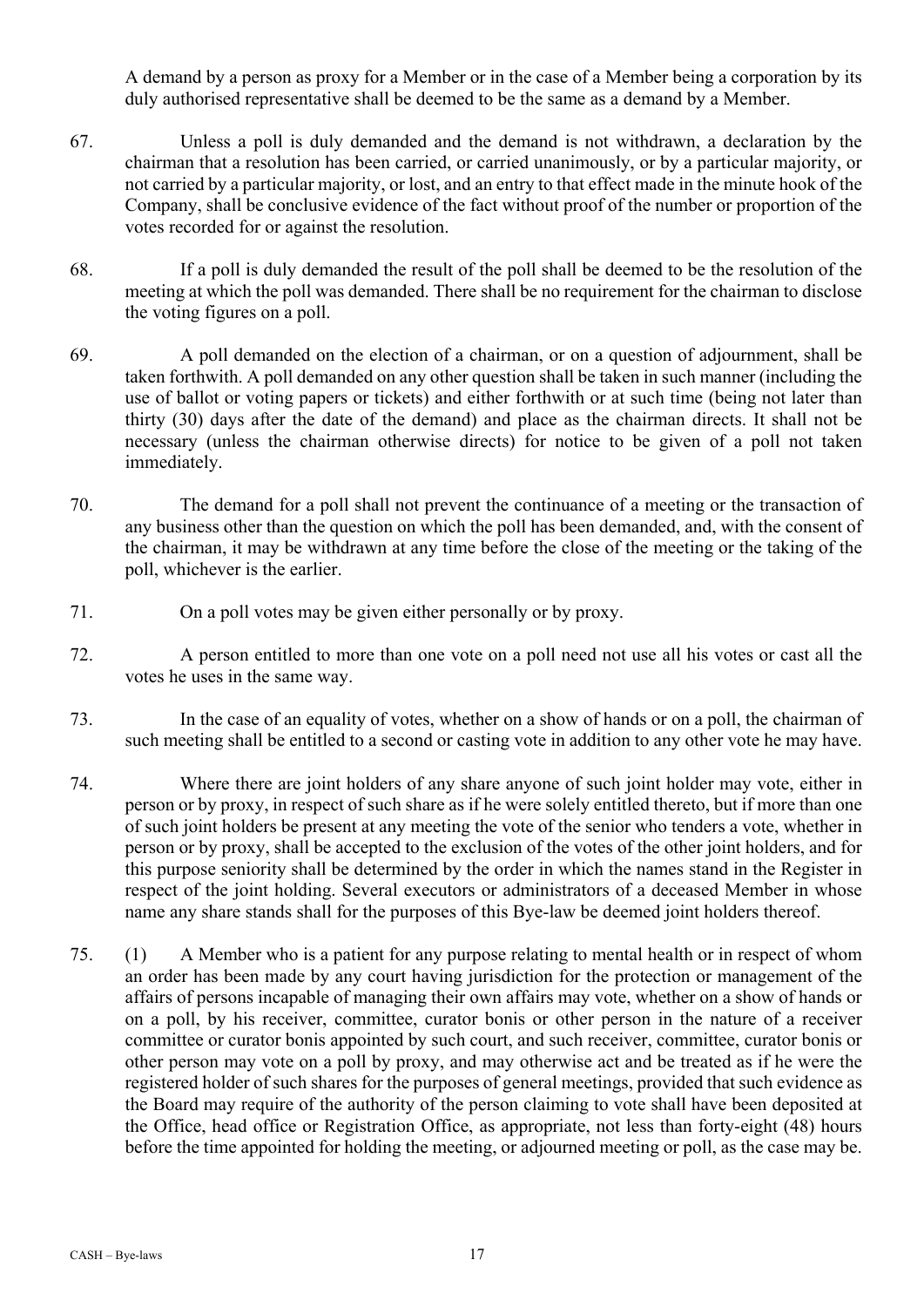(2) Any person entitled under Bye-law 53 to be registered as the holder of any shares may vote at any general meeting in respect thereof in the same manner as if he were the registered holder of such shares, provided that forty-eight (48) hours at least before the time of the holding of the meeting or adjourned meeting, as the case may be, at which he proposes to vote, he shall satisfy the Board of his entitlement to such shares, or the Board shall have previously admitted his right to vote at such meeting in respect thereof.

- 76. No Member shall, unless the Board otherwise determines, be entitled to attend and vote and to be reckoned in a quorum at any General Meeting unless he is duly registered and all calls or other sums presently payable by him in respect of shares in the Company have been paid.
- 77. (1) If any Member is, under the rules of the Designated Stock Exchange, required to abstain from voting on or restricted to voting only for or only against any particular resolution, any votes cast by or on behalf of such Member in contravention of such requirement shall not be counted.
	- (2) Subject to Bye-law 77(1), if:
		- (a) any objection shall be raised to the qualification of any voter; or
		- (b) any votes have been counted which ought not to have been counted or which might have been rejected; or
		- (c) any votes are not counted which ought to have been counted;

the objection or error shall not vitiate the decision of the meeting or adjourned meeting on any resolution unless the same is raised or pointed out at the meeting or, as the case may be, the adjourned meeting at which the vote objected to is given or tendered or at which the error occurs. Any objection or error shall be referred to the chairman of the meeting and shall only vitiate the decision of the meeting on any resolution if the chairman decides that the same may have affected the decision of the meeting. The decision of the chairman on such matters shall be final and conclusive.

# **PROXIES**

- \* 78. Any Member entitled to attend and vote at the meeting of the Company or a meeting of the holders of any class of shares in the Company shall be entitled to appoint another person as his proxy to attend and vote instead of him. A proxy need not be a Member. A Member who is the holder of two or more shares may appoint more than one proxy to represent him and vote on his behalf at a general meeting of the Company or at a class meeting. A proxy shall be entitled to exercise the same powers on behalf of a Member who is an individual and for whom he acts as proxy as such Member could exercise. In addition, a proxy shall be entitled to exercise the same powers on behalf of a Member which is a corporation and for which he acts as proxy as such Member could exercise if it were an individual Member.
	- 79. The instrument appointing a proxy shall be in writing under the hand of the appointor or of his attorney duly authorised in writing or, if the appointor is a corporation, either under its seal or under the hand of an officer, attorney or other person authorised to sign the same. In the case of an instrument of proxy purporting to be signed on behalf of a corporation by an officer thereof it shall be assumed, unless the contrary appears, that such officer was duly authorised to sign such instrument of proxy on behalf of the corporation without further evidence of the fact.

*<sup>\*</sup> As altered by special resolution passed on 28 June 1996.*

*<sup>\*\*</sup> As altered by a special resolution passed on 17 May 2004.*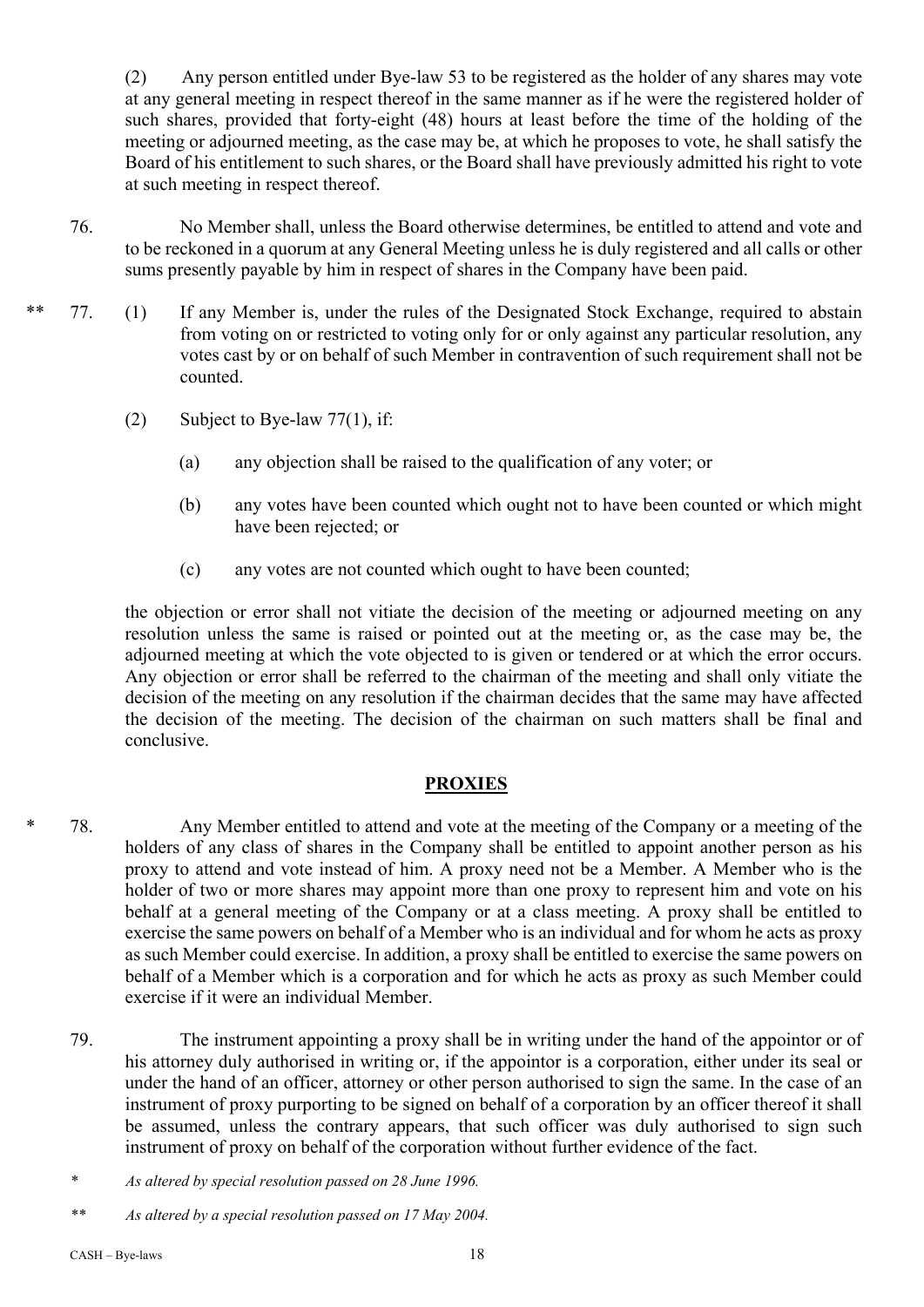- 80. The instrument appointing a proxy and (if required by the Board) the power of attorney or other authority (if any) under which it is signed, or a certified copy of such power or authority, shall be delivered to such place or one of such places (if any) as may he specified for that purpose in or by way of note to or in any document accompanying the notice convening the meeting (or, if no place is so specified at the Registration Office or the Office, as may be appropriate) not less than forty-eight (48) hours before the time appointed for holding the meeting or adjourned meeting at which the person named in the instrument proposes to vote or, in the case of a poll taken subsequently to the date of a meeting or adjourned meeting, not less than twenty-four (24) hours before the time appointed for the taking of the poll and in default the instrument of proxy 'shall not be treated as valid. No instrument appointing a proxy shall be valid after the expiration of twelve (12) months from the date named in it as the date of its execution, except at an adjourned meeting or on a poll demanded at a meeting or an adjourned meeting in cases where the meeting was originally held within twelve (12) months from such date. Delivery of an instrument appointing a proxy shall not preclude a Member from attending and voting in person at the meeting convened and in such event, the instrument appointing a proxy shall be deemed to be revoked.
- 81. Instruments of proxy shall be in any common form or in such other form as the Board may approve (provided that this shall not preclude the use of the two-way form) and the Board may, if it thinks fit, send out with the notice of any meeting forms of instrument of proxy for use at the meeting. The instrument of proxy shall be deemed to confer authority to demand or join in demanding a poll and to vote on any amendment of a resolution put to the meeting for which it is given as the proxy thinks fit. The instrument of proxy shall, unless the contrary is stated therein, be valid as well for any adjournment of the meeting as for the meeting to which it relates.
- 82. A vote given in accordance with the terms of an instrument of proxy shall be valid notwithstanding the previous death or insanity of the principal, or revocation of the instrument of proxy or of the authority under which it was executed, provided that no intimation in writing of such death, insanity or revocation shall have been received by the Company at the Office or the Registration Office (or such other place as may be specified for the delivery of instruments of proxy in the notice convening the meeting or other document sent therewith) two (2) hours at least before the commencement of the meeting or adjourned meeting, or the taking of the poll, at which the instrument of proxy is used.
- 83. Anything which under these Bye-laws a Member may do by proxy he may likewise do by his duly appointed attorney and the provisions of these Bye-laws relating to proxies and instruments appointing proxies shall apply mutatis mutandis in relation to any such attorney and the instrument under which such attorney is appointed.

# **CORPORATIONS ACTING BY REPRESENTATIVES**

84. (1) Any corporation which is a Member of the Company may by resolution of its directors or other governing body authorise such person as it thinks fit to act as its representative at any meeting of the Company or any class of Members of the Company. The person so authorised shall be entitled to exercise the same powers on behalf of such corporation as the corporation could exercise if it were an individual Member of the Company and such corporation shall for the purposes of these Bye-laws be deemed to be present in person at any such meeting if a person so authorised is present thereat.

(2) If a clearing house or a nominee of a clearing house is a Member, it may by resolution of its directors or other governing body authorise such person or persons as it thinks fit to act as its representative or representatives at any meeting of the Company or at any meeting of any class of Members provided that, if more than one person is so authorised, the authorisation shall specify the number and class of shares in respect of which each such person is so authorised. A person so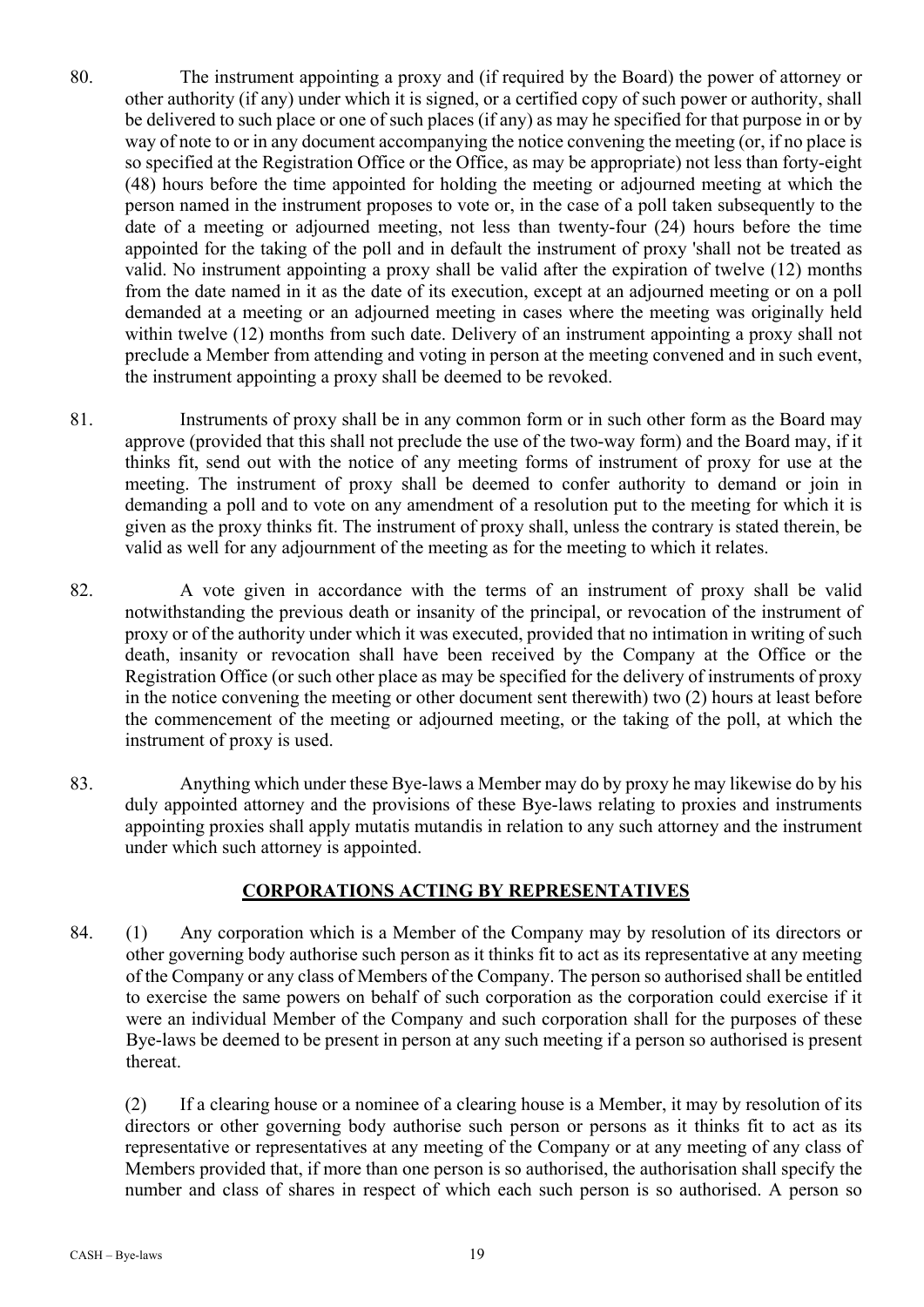authorised under the provisions of this Bye-law shall be entitled to exercise the same powers on behalf of the clearing house (or its nominee) which he represents as that clearing house (or its nominee) could exercise if it were an individual Member and the clearing house (or its nominee) shall for the purposes of these Bye-laws be deemed to be present at any such meeting if a person so authorised is present thereat.

(3) Any reference in these Bye-laws to a duly authorised representative of a Member being a corporation shall mean a representative authorised under the provisions of this Bye-law.

## **WRITTEN RESOLUTIONS OF MEMBERS**

85. (1) Subject to the Act, a resolution in writing signed (in such manner as to indicate, expressly or impliedly, unconditional approval) by or on behalf of all persons for the time being entitled to receive notice of and to attend and vote at general meetings of the Company shall, for the purposes of these Bye-laws, be treated as a resolution duly passed at a general meeting of the Company and, where relevant, as a special resolution so passed. Any such resolution shall be deemed to have been passed at a meeting held on the date on which it was signed by the last Member to sign, and where the resolution states a date as being the date of his signature thereof by any Member the statement shall be prima facie evidence that it was signed by him on that date. Such a resolution may consist of several documents in the like form, each signed by one or more relevant Members.

(2) Notwithstanding any provisions contained in these Bye-laws, a resolution in writing shall not be passed for the purpose of removing a Director before the expiration of his term of office under Bye-law 86(4) or for the purposes set out in Bye-law 154(3) relating to the removal and appointment of the Auditor.

# **BOARD OF DIRECTORS**

86. (1) Unless otherwise determined by the Company in general meeting, the number of Directors shall not be less than two (2). There shall be no maximum number of Directors. The Directors shall be elected or appointed in the first place at the statutory meeting of Members and thereafter in accordance with Bye-law 87 and shall hold office until the next appointment of Directors or until their successors are elected or appointed. Any general meeting may authorise the Board to fill any vacancy in their number left unfilled at a general meeting.

(2) The Directors shall have the power from time to time and at any time to appoint any person as a Director either to fill a casual vacancy on the Board or, subject to authorisation by the Members in general meeting, as an addition to the existing Board but so that the number of Directors so appointed shall not exceed any maximum number determined from time to time by the Members in general meeting. Any Director so appointed by the Board shall hold office only until the next following annual general meeting of the Company and shall then be eligible for re-election at that meeting.

(3) Neither a Director nor an alternate Director shall be required to hold any shares of the Company by way of qualification and a Director or alternate Director (as the case may be) who is not a Member shall be entitled to receive notice of and to attend and speak at any general meeting of the Company and of all classes of shares of the Company.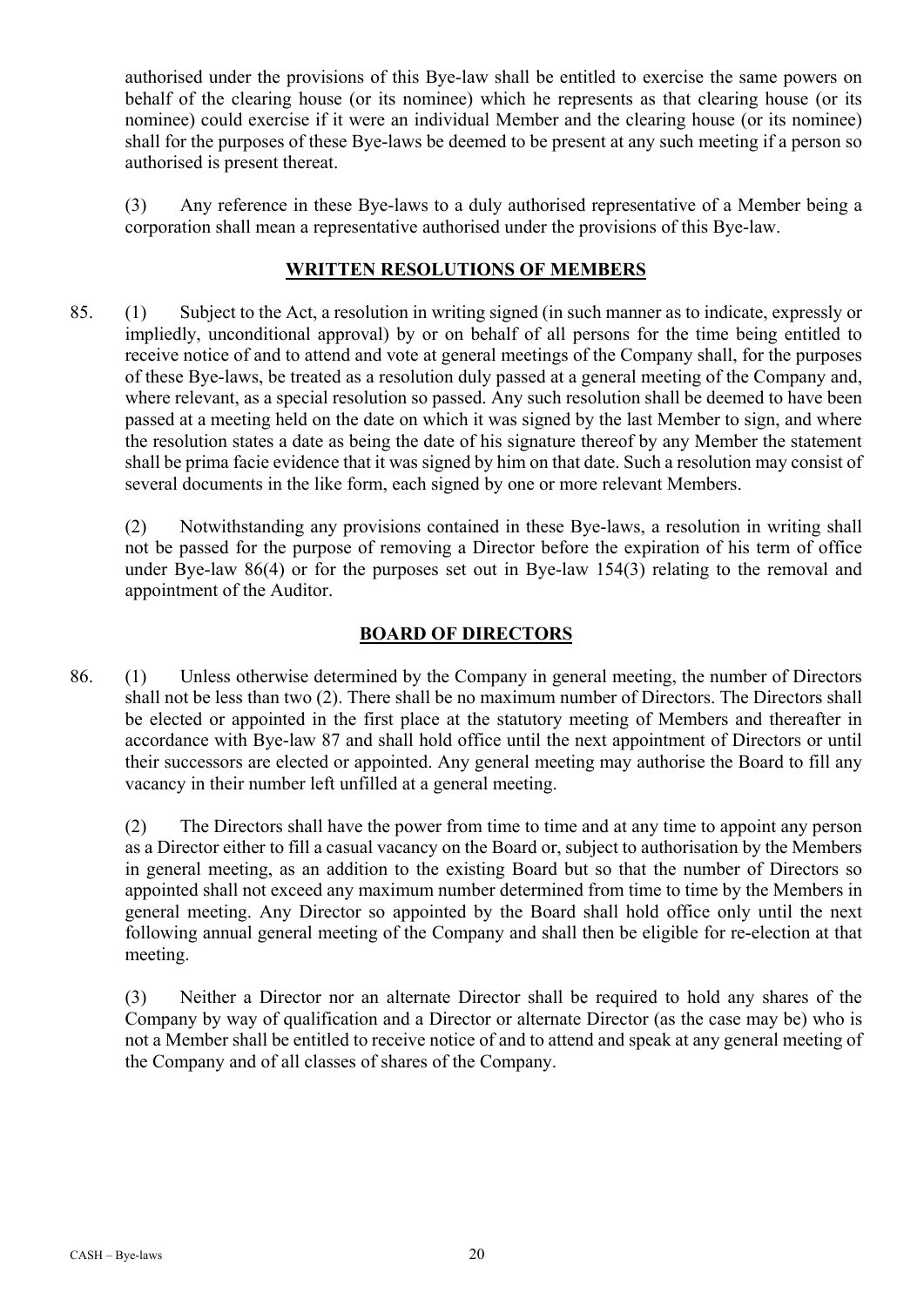\*\*\* (4) Subject to any provision to the contrary in these Bye-laws the Members may, at any general meeting convened and held in accordance with these Bye-laws, by ordinary resolution remove a Director at any time before the expiration of his period of office notwithstanding anything in these Bye-laws or in any agreement between the Company and such Director (but without prejudice to any claim for damages under any such agreement) provided that the notice of any such meeting convened for the purpose of removing a Director shall contain a statement of the intention so to do and be served on such Director fourteen (14) days before the meeting and at such meeting such Director shall be entitled to be heard on the motion for his removal.

(5) A vacancy on the Board created by the removal of a Director under the provisions of subparagraph (4) above may be filled by the election of appointment by the Members at the meeting at which such Director is removed to hold office until the next appointment of Directors or until their successors are elected or appointed or, in the absence of such election or appointment such general meeting may authorise the Board to fill any vacancy in the number left unfilled.

(6) The Company may from time to time in general meeting by ordinary resolution increase or reduce the number of Directors but so that the number of Directors shall never be less than two (2).

# **RETIREMENT OF DIRECTORS**

\*\*\* 87. (1) Notwithstanding any other provisions in the Bye-laws, at each annual general meeting one-third of the Directors for the time being (or, if their number is not a multiple of three (3), the number nearest to but not less than one-third) shall retire from office by rotation provided that every Director shall be subject to retirement at least once every three years.

> (2) A retiring Director shall be eligible for re-election. The Directors to retire by rotation shall include (so far as necessary to ascertain the number of directors to retire by rotation) any Director who wishes to retire and not to offer himself for re-election. Any further Directors so to retire shall be those of the other Directors subject to retirement by rotation who have been longest in office since their last re-election or appointment and so that as between persons who became or were last re-elected Directors on the same day those to retire shall (unless they otherwise agree among themselves) be determined by lot. Any Director appointed pursuant to Bye-law 86(2) shall not be taken into account in determining which particular Directors or the number of Directors who are to retire by rotation.

\*\* 88. No person other than a Director retiring at the meeting shall, unless recommended by the Directors for election, be eligible for election as a Director at any general meeting unless during the period of seven (7) days commencing from the day after the despatch of the notice convening the meeting for the appointment of Director(s) there shall have been lodged at the head office notice in writing signed by a Member (other than the person to be proposed) duly qualified to attend and vote at the meeting for which such notice is given of his intention to propose such person for election and also notice together with the necessary publication information required under the rules of the Designated Stock Exchange in writing by the person to be proposed of his willingness to be elected.

# **DISQUALIFICATION OF DIRECTORS**

89. The office of a Director shall be vacated if the Director:

(1) resigns his office by notice in writing delivered to the Company at the Office or tendered at a meeting of the Board whereupon the Board resolves to accept such resignation;

- *\*\* As altered by a special resolution passed on 17 May 2004.*
- *\*\*\* As altered by a special resolution passed on 22 February 2008.*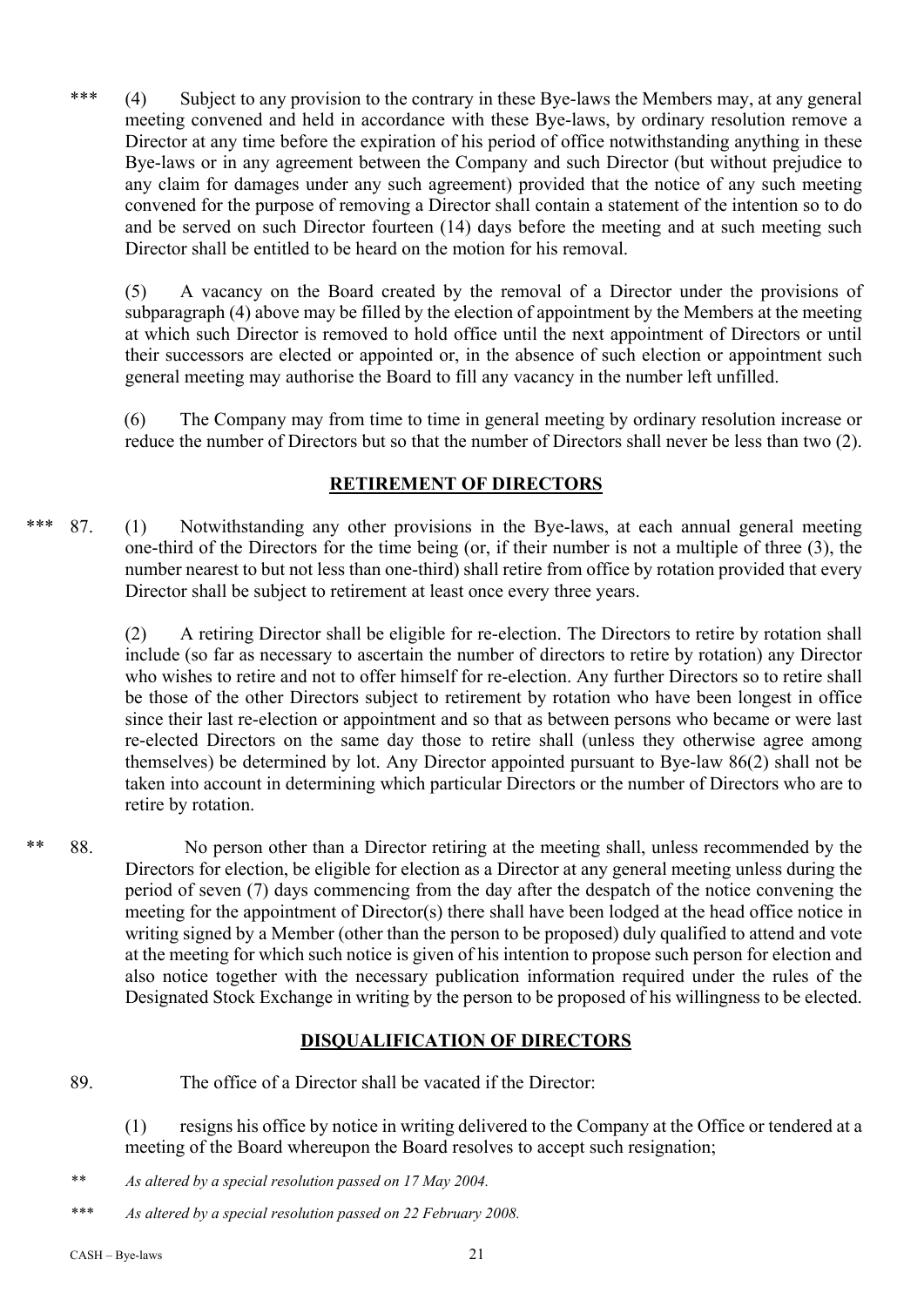(2) becomes of unsound mind or dies;

(3) without special leave of absence from the Board, is absent from meetings of the Board for six consecutive months, and his alternate Director, if any, shall not during such period have attended in his stead and the Board resolves that his office be vacated; or

(4) becomes bankrupt or has a receiving order made against him or suspends payment or compounds with his creditors;

(5) is prohibited by law from being a Director; or

(6) ceases to be a Director by virtue of any provision of the Statutes or is removed from office pursuant to these Bye-laws.

# **EXECUTIVE DIRECTORS**

- 90. The Board may from time to time appoint anyone or more of its body to be a managing director, joint managing director or deputy managing director or to hold any other employment or executive office with the Company for such period (subject to their continuance as Directors) and upon such terms as the Board may determine and the Board may revoke or terminate any of such appointments. Any such revocation or termination as aforesaid shall be without prejudice to any claim for damages that such Director may have against the Company or the Company may have against such Director. A Director appointed to an office under this Bye-law shall be subject to the same provisions as to removal as the other Directors of the Company, and he shall (subject to the provisions of any contract between him and the Company) ipso facto and immediately cease to hold such office if he shall cease to hold the office of Director for any cause.
- 91. Notwithstanding Bye-laws 96, 97, 98 and 99, an executive director appointed to an office under Bye-law 90 hereof shall receive such remuneration (whether by way of salary, commission, participation in profits or otherwise or by all or any of those modes) and such other benefits (including pension and/or gratuity and/or other benefits on retirement) and allowances as the Board may from time to time determine, and either in addition to or in lieu of his remuneration as a Director.

# **ALTERNATE DIRECTORS**

92. Any Director may at any time by Notice delivered to the Office or head office or at a meeting of the Directors appoint any person to be his alternate Director. Any person so appointed shall have all the rights and powers of the Director or Directors for whom such person is appointed in the alternative provided that such person shall not be counted more than once in determining whether or not a quorum is present. An alternate Director may be removed at any time by the body which appointed him and, subject thereto, the office of alternate Director shall continue until the next annual election of Directors or, if earlier, the date on which the relevant Director ceases to be a Director. Any appointment or removal of an alternate Director shall be effected by Notice signed by the appointor and delivered to the Office or head office or tendered at a meeting of the Board. An alternate Director may also be a Director in his own right and may act as alternate to more than one Director. An alternate Director shall, if his appointor so requests, be entitled to receive notices of meetings of the Board or of committees of the Board to the same extent as, but in lieu of, the Director appointing him and shall be entitled to such extent to attend and vote as a Director at any such meeting at which the Director appointing him is not personally present and generally at such meeting to exercise and discharge all the functions, powers and duties of his appointor as a Director and for the purposes of the proceedings at such meeting the provisions of these Bye-laws shall apply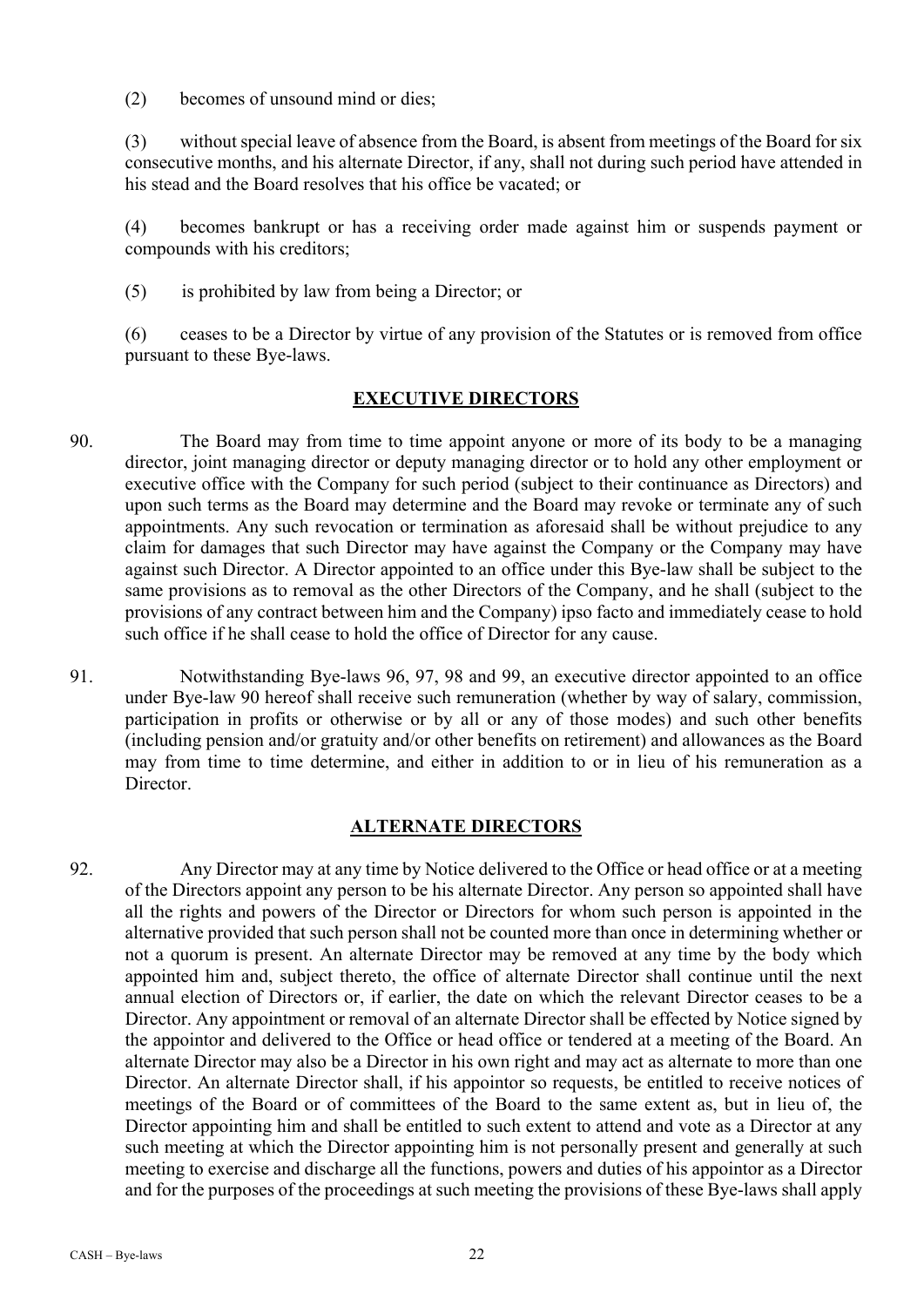as if he were a Director save that as an alternate for more than one Director his voting rights shall be cumulative.

- 93. An alternate Director shall only be a Director for the purposes of the Act and shall only be subject to the provisions of the Act insofar as they relate to the duties and obligations of a Director when performing the functions of the Director for whom he is appointed in the alternative and shall alone be responsible to the Company for his acts and defaults and shall not be deemed to be the agent of or for the Director appointing him. An alternate Director shall be entitled to contract and be interested in and benefit from contracts or arrangements or transactions and to be repaid expenses and to be indemnified by the Company to the same extent mutatis mutandis as if he were a Director but he shall not be entitled to receive from the Company any fee in his capacity as an alternate Director except only such part, if any, of the remuneration otherwise payable to his appointor as such appointor may by notice in writing to the Company from time to time direct.
- 94. Every person acting as an alternate Director shall have one vote for each Director for whom he acts as alternate (in addition to his own vote if he is also a Director). If his appointor is for the time being absent from Hong Kong or otherwise not available or unable to act, the signature of an alternate Director to any resolution in writing of the Board or a committee of the Board of which his appointor is a member shall, unless the notice of his appointment provides to the contrary, be as effective as the signature of his appointor.
- 95. An alternate Director shall ipso facto cease to be an alternate Director if his appointor ceases for any reason to be a Director, however, such alternate Director or any other person may he re-appointed by the Directors to serve as an alternate Director PROVIDED always that, if at any meeting any Director retires but is re-elected at the same meeting, any appointment of such alternate Director pursuant to these Bye-laws which was in force immediately before his retirement shall remain in force as though he had not retired.

# **DIRECTORS' FEES AND EXPENSES**

- 96. The ordinary remuneration of the Directors shall from time to time be determined by the Company in general meeting and shall (unless otherwise directed by the resolution by which it is voted) be divided amongst the Board in such proportions and in such manner as the Board may agree or, failing agreement, equally, except that any Director who shall hold office for part only of the period in respect of which such remuneration is payable shall be entitled only to rank in such division for a proportion of remuneration related to the period during which he has held office. Such remuneration shall be deemed to accrue from day to day.
- 97. Each Director shall be entitled to be repaid or prepaid all travelling, hotel and incidental expenses reasonably incurred or expected to be incurred by him in attending meetings of the Board or committees of the Board or general meetings or separate meetings of any class of shares or of debentures of the Company or otherwise in connection with the discharge of his duties as a Director.
- 98. Any Director who, by request, goes or resides abroad for any purpose of the Company or who performs services which in the opinion of the Board go beyond the ordinary duties of a Director may be paid such extra remuneration (whether by way of salary, commission, participation in profits or otherwise) as the Board may determine and such extra remuneration shall be in addition to or in substitution for any ordinary remuneration provided for by or pursuant to any other Bye-law.
- 99. The Board shall obtain the approval of the Company in general meeting before making any payment to any Director or past Director of the Company by way of compensation for loss of office, or as consideration for or in connection with his retirement from office (not being payment to which the Director is contractually entitled).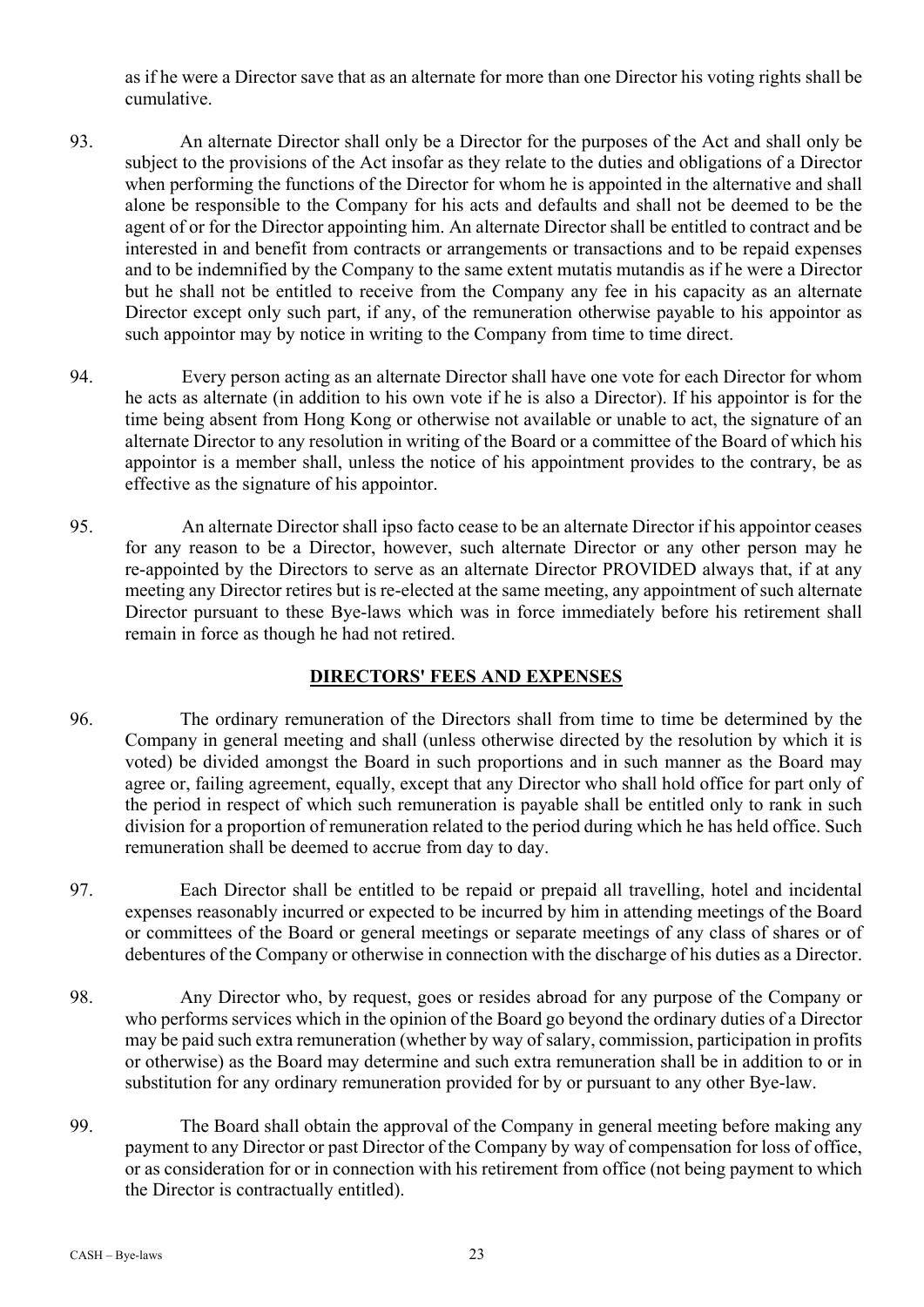### **DIRECTORS' INTERESTS**

- 100. A Director may:
	- (a) hold any other office or place of profit with the Company (except that of Auditor) in conjunction with his office of Director for such period and, subject to the relevant provisions of the Act, upon such terms as the Board may determine. Any remuneration (whether by way of salary, commission, participation in profits or otherwise) paid to any Director in respect of any such other office or place of profit shall be in addition to any remuneration provided for by or pursuant to any other Bye-law;
	- (b) act by himself or his firm in a professional capacity for the Company (otherwise than as Auditor) and he or his firm may be remunerated for professional services as if he were not a Director;
	- (c) continue to be or become a director, managing director, joint managing director, deputy managing director, executive director, manager or other officer or member of any other company promoted by the Company or in which the Company may be interested as a vendor, shareholder or otherwise and (unless otherwise agreed) no such Director shall be accountable for any remuneration, profits or other benefits received by him as a director, managing director, joint managing director, deputy managing director, executive director, manager or other officer or member of or from his interests in any such other company. Subject as otherwise provided by these Bye-laws the Directors may exercise or cause to be exercised the voting powers conferred by the shares in any other company held or owned by the Company, or exercisable by them as Directors of such other company in such manner in all respects as they think fit (including the exercise thereof in favour of any resolution appointing themselves or any of them directors, managing directors, joint managing directors, deputy managing directors, executive directors, managers or other officers of such company) or voting or providing for the payment of remuneration to the director, managing director, joint managing director, deputy managing director, executive director, manager or other officers of such other company and any Director may vote in favour of the exercise of such voting rights in manner aforesaid notwithstanding that he may be, or about to be, appointed a director, managing director, joint managing director, deputy managing director, executive director, manager or other officer of such a company, and that as such he is or may become interested in the exercise of such voting rights in manner aforesaid.
- 101. Subject to the Act and to these Bye-laws, no Director or proposed or intending Director shall be disqualified by his office from contracting with the Company, either with regard to his tenure of any office or place of profit or as vendor, purchaser or in any other manner whatever, nor shall any such contract or any other contract or arrangement in which any Director is in any way interested be liable to be avoided, nor shall any Director so contracting or being so interested be liable to account to the Company or the Members for any remuneration, profit or other benefits realised by any such contract or arrangement by reason of such Director holding that office or of the fiduciary relationship thereby established provided that such Director shall disclose the nature of his interest in any contract or arrangement in which he is interested in accordance with Bye-law 102 herein.
- 102. A Director who to his knowledge is in any way, whether directly or indirectly, interested in a contract or arrangement or proposed contract or arrangement with the Company shall declare the nature of his interest at the meeting of the Board at which the question of entering into the contract or arrangement is first considered, if he knows his interest then exists, or in any other case at the first meeting of the Board after he knows that he is or has become so interested. For the purposes of this Bye-law, a general notice to the Board by a Director to the effect that: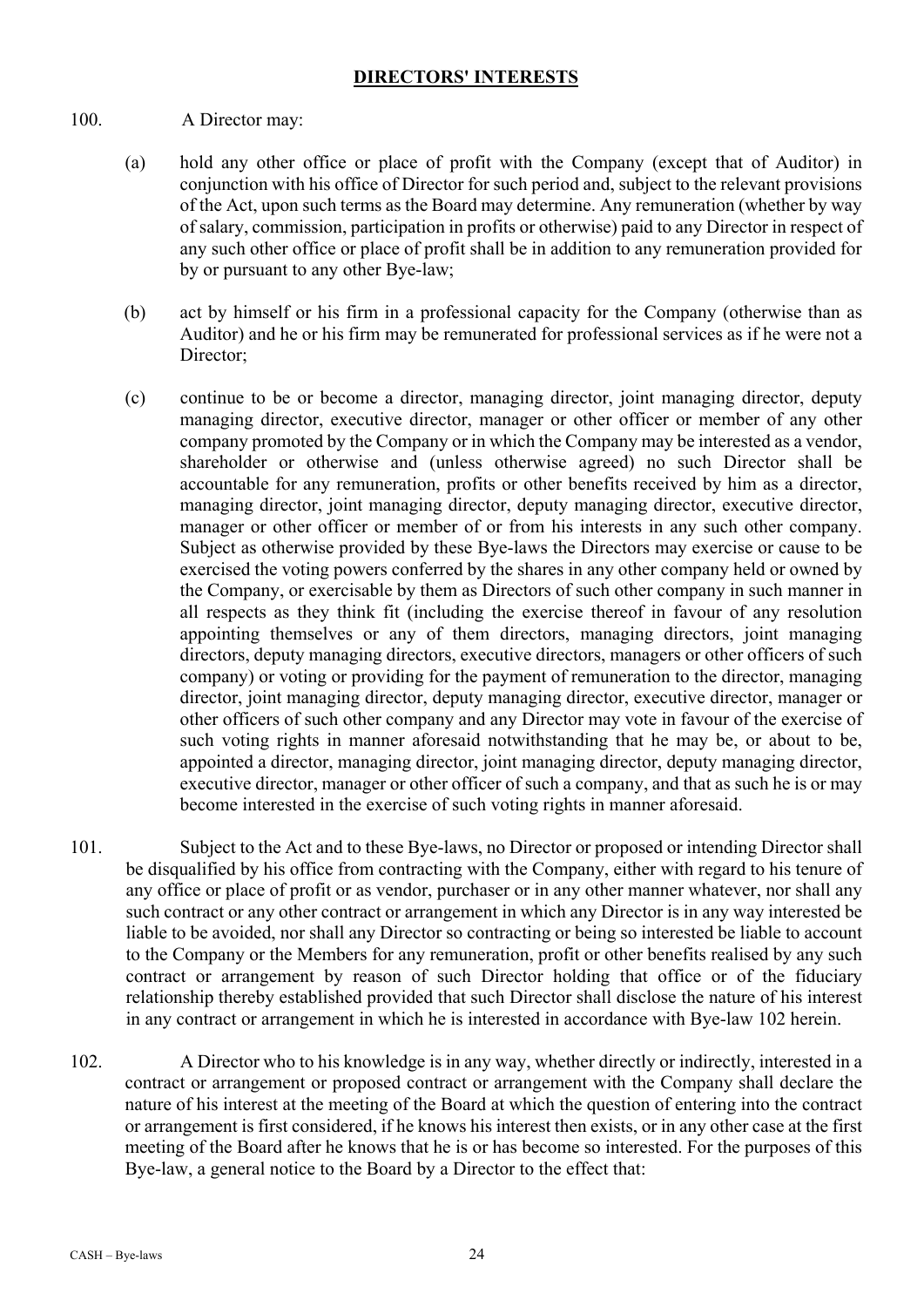- (a) he is a member or officer of a specified company or firm and is to be regarded as interested in any contract or arrangement which may after the date of the notice be made with that company or firm; or
- (b) he is to be regarded as interested in any contract or arrangement which may after the date of the notice be made with a specified person who is connected with him;

shall be deemed to be a sufficient declaration of interest under this Bye-law in relation to any such contract or arrangement, provided that no such notice shall be effective unless either it is given at a meeting of the Board or the Director takes reasonable steps to secure that it is brought up and read at the next Board meeting after it is given.

- \*\* 103. (1) A Director shall not vote (nor be counted in the quorum) on any resolution of the Board approving any contract or arrangement or any other proposal in which he or any of his associates is materially interested or in the manner as may be restricted by the rules of the Designated Stock Exchange, but prohibition shall not apply to any of the following matters namely:
	- (i) any contract or arrangement for the giving to such Director or his associate(s) any security or indemnity in respect of money lent by him or any of them or obligations incurred or undertaken by him or any of them at the request of or for the benefit of the Company or any of its subsidiaries;
	- (ii) any contract or arrangement for the giving of any security or indemnity to a third party in respect of a debt or obligation of the Company or any of its subsidiaries for which the Director or his associate(s) has/have himself or themselves assumed responsibility in whole or in part whether alone or jointly under a guarantee or indemnity or by the giving of security;
	- (iii) any contract or arrangement concerning an offer of shares or debentures or other securities of or by the Company or any other company which the Company may promote or be interested in for subscription or purchase, where the Director or his associate(s) is/are or is/are to be interested as a participant in the underwriting or sub-underwriting of the offer;
	- (iv) any contract or arrangement in which the Director or his associate(s) is/are interested in the same manner as other holders of shares or debentures or other securities of the Company or any of its subsidiaries by virtue only of his/their interest in shares or debentures or other securities of the Company;
	- (v) any contract or arrangement concerning any other company in which the Director or his associate(s) is/are interested only, whether directly or indirectly, as an officer or executive or a shareholder other than a company in which the Director and/or any of his associate(s) is/are beneficially interested in five (5) per cent or more of the issued shares or of the voting rights of any class of shares of such company (or any third company through which his interest or that of any of his associates is derived); or
	- (vi) any proposal concerning the adoption, modification or operation of a share option scheme, a pension fund or retirement, death or disability benefits scheme, an insurance policy or other arrangement which relates to Directors, their associates, and employees of the Company or of any of its subsidiaries and does not provide in respect of any Director, or his associate(s), as such any privilege or advantage not accorded to the employees to which such scheme or fund relates.
	- *\*\* As altered by a special resolution passed on 17 May 2004.*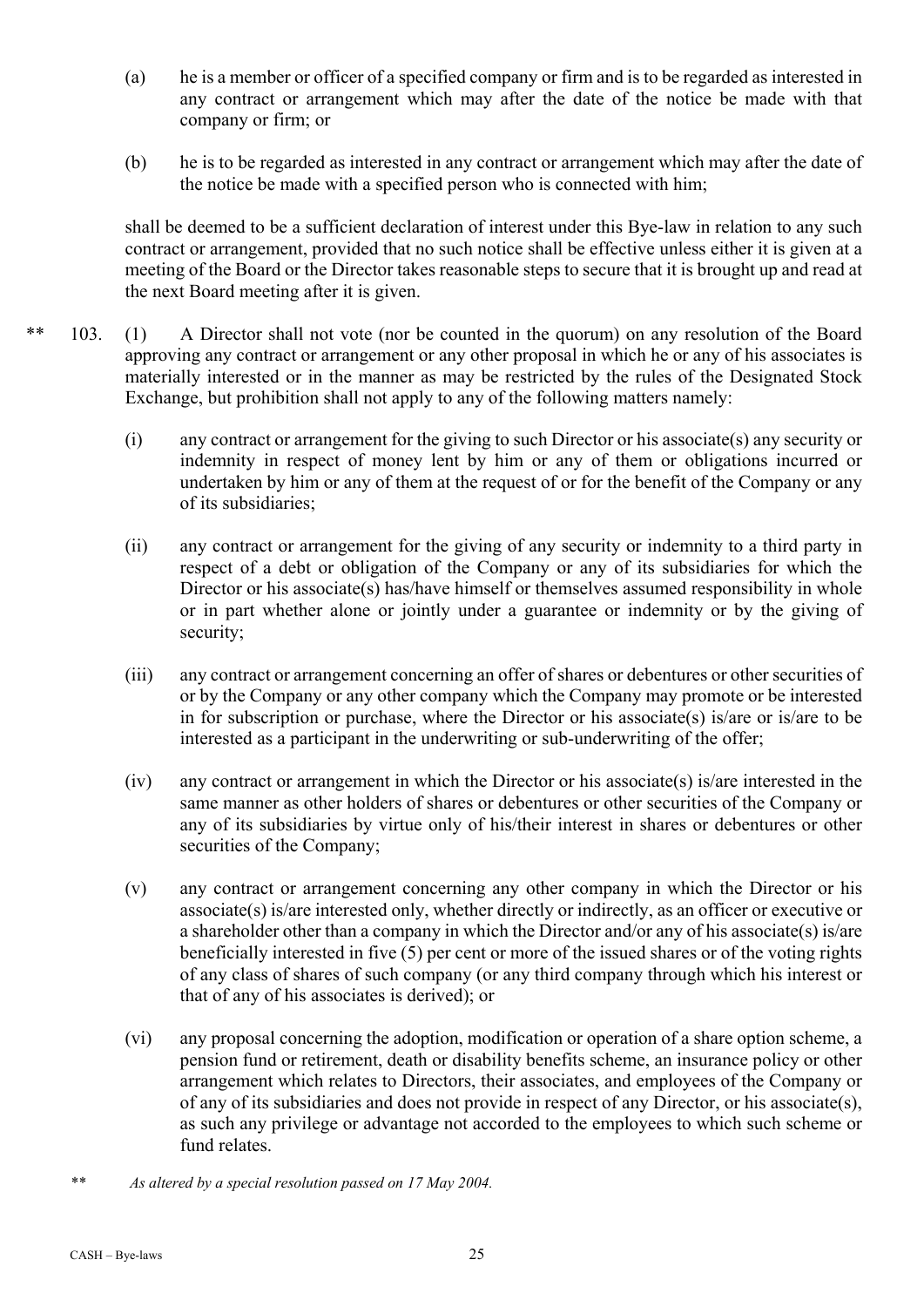(2) A company shall be deemed to be a company in which a Director owns five (5) per cent or more if and so long as (but only if and so long as) he and his associates (as defined by the rules, where applicable, of the Designated Stock Exchange), (either directly or indirectly) are the holders of or beneficially interested in five (5) per cent or more of any class of the equity share capital of such company or of the voting rights available to members of such company (or of any third company through which his interest is derived). For the purpose of this paragraph there shall be disregarded any shares held by a Director as bare or custodian trustee and in which he has no beneficial interest, any shares comprised in a trust in which the Director's interest is in reversion or remainder if and so long as some other person in entitled to receive the income thereof, and any shares comprised in an authorised unit trust scheme in which the Director is interested only as a unit holder.

(3) Where a company in which a Director together with his associates (as defined by the rules, where applicable, of the Designated Stock Exchange) holds five (5) per cent or more is materially interested in a transaction, then that Director shall also be deemed materially interested in such transaction.

(4) If any question shall arise at any meeting of the Board as to the materiality of the interest of a Director (other than the chairman of the meeting) or as to the entitlement of any Director (other than such chairman) to vote and such question is not resolved by his voluntarily agreeing to abstain from voting, such question shall be referred to the chairman of the meeting and his ruling in relation to such other Director shall be final and conclusive except in a case where the nature or extent of the interest of the Director concerned as known to such Director has not been fairly disclosed to the Board. If any question as aforesaid shall arise in respect of the chairman of the meeting such question shall be decided by a resolution of the Board (for which purpose such chairman shall not vote thereon) and such resolution shall be final and conclusive except in a case where the nature or extent of the interest of such chairman as known to such chairman has not been fairly disclosed to the Board.

# **GENERAL POWERS OF THE DIRECTORS**

104. (1) The business of the Company shall be managed and conducted by the Board, which may pay all expenses incurred in forming and registering the Company and may exercise all powers of the Company (whether relating to the management of the business of the Company or otherwise) which are not by the Statutes or by these Bye-laws required to be exercised by the Company in general meeting, subject nevertheless to the provisions of the Statutes and of these Bye-laws and to such regulations being not inconsistent with such provisions, as may be prescribed by the Company in general meeting, but no regulations made by the Company in general meeting shall invalidate any prior act of the Board which would have been valid if such regulations had not been made. The general powers given by this Bye-law shall not be limited or restricted by any special authority or power given to the Board by any other Bye-law.

(2) Any person contracting or dealing with the Company in the ordinary course of business shall be entitled to rely on any written or oral contract or agreement or deed, document or instrument entered into or executed as the case may be by any two of the Directors acting jointly on behalf of the Company and the same shall be deemed to be validly entered into or executed by the Company as the case may be and shall, subject to any rule of law, be binding on the Company.

(3) Without prejudice to the general powers conferred by these Bye-laws it is hereby expressly declared that the Board shall have the following powers:

(a) To give to any person the right or option of requiring at a future date that an allotment shall be made to him of any share at par or at such premium as may be agreed.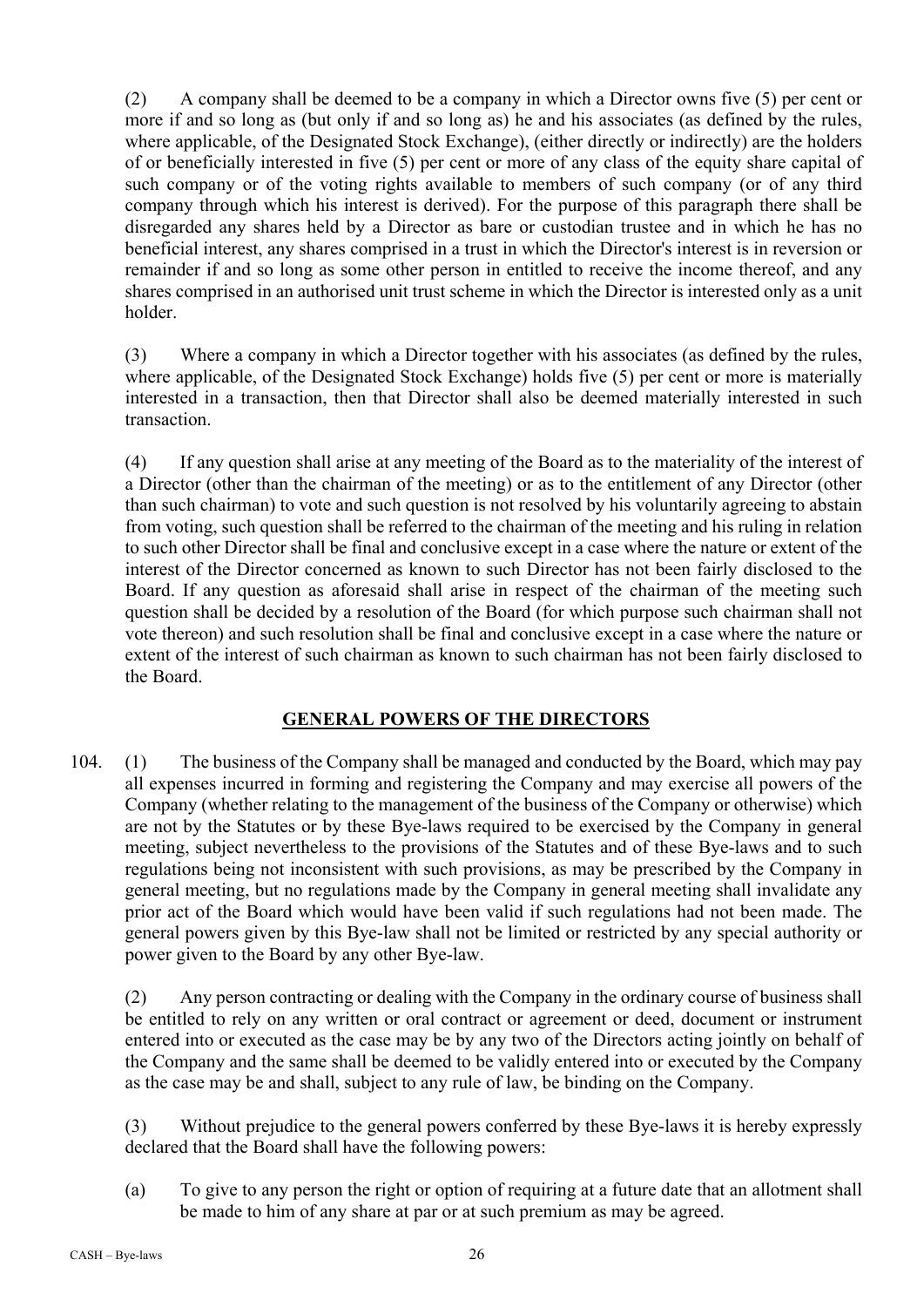- (b) To give to any Directors, officers or servants of the Company an interest in any particular business or transaction or participation in the profits thereof or in the general profits of the Company either in addition to or in substitution for a salary or other remuneration.
- (c) To resolve that the Company be discontinued in Bermuda and continued in a named country or jurisdiction outside Bermuda subject to the provisions of the Act.
- 105. The Board may establish any regional or local boards or agencies for managing any of the affairs of the Company in any place, and may appoint any persons to be members of such local boards, or any managers or agents, and may fix their remuneration (either by way of salary or by commission or by conferring the right to participation in the profits of the Company or by a combination of two or more of these modes) and pay the working expenses of any staff employed by them upon the business of the Company. The Board may delegate to any regional or local board, manager or agent any of the powers, authorities and discretions vested in or exercisable by the Board (other than its powers to make calls and forfeit shares), with power to sub-delegate, and may authorise the members of any of them to fill any vacancies therein and to act notwithstanding vacancies. Any such appointment or delegation may be made upon such terms and subject to such conditions as the Board may think fit, and the Board may remove any person appointed as aforesaid, and may revoke or vary such delegation, but no person dealing in good faith and without notice of any such revocation or variation shall be affected thereby.
- 106. The Board may by power of attorney appoint under the Seal any company, firm or person or any fluctuating body of persons, whether nominated directly or indirectly by the Board, to be the attorney or attorneys of the Company for such purposes and with such powers, authorities and discretions (not exceeding those vested in or exercisable by the Board under these Bye-laws) and for such period and subject to such conditions as it may think fit, and any such power of attorney may contain such provisions for the protection and convenience of persons dealing with any such attorney as the Board may think fit, and may also authorise any such attorney to sub-delegate all or any of the powers, authorities and discretions vested in him. Such attorney or attorneys may, if so authorised under the Seal of the Company, execute any deed or instrument under their personal seal with the same effect as the affixation of the Company's Seal.
- 107. The Board may entrust to and confer upon a managing director, joint managing director, deputy managing director, an executive director or any Director any of the powers exercisable by it upon such terms and conditions and with such restrictions as it thinks fit, and either collaterally with, or to the exclusion of, its own powers, and may from time to time revoke or vary all or any of such powers but no person dealing in good faith and without notice of such revocation or variation shall be affected thereby.
- 108. All cheques, promissory notes, drafts, bills of exchange and other instruments, whether negotiable or transferable or not, and all receipts for moneys paid to the Company shall be signed, drawn, accepted, endorsed or otherwise executed, as the case may be, in such manner as the Board shall from time to time by resolution determine. The Company's banking accounts shall be kept with such banker or bankers as the Board shall from time to time determine.
- 109. (1) The Board may establish or concur or join with other companies (being subsidiary companies of the Company or companies with which it is associated in business) in establishing and making contributions out of the Company's moneys to any schemes or funds for providing pensions, sickness or compassionate allowances, life assurance or other benefits for employees (which expression as used in this and the following paragraph shall include any Director or ex-Director who may hold or have held any executive office or any office of profit under the Company or any of its subsidiary companies) and ex-employees of the Company and their dependents or any class or classes of such person.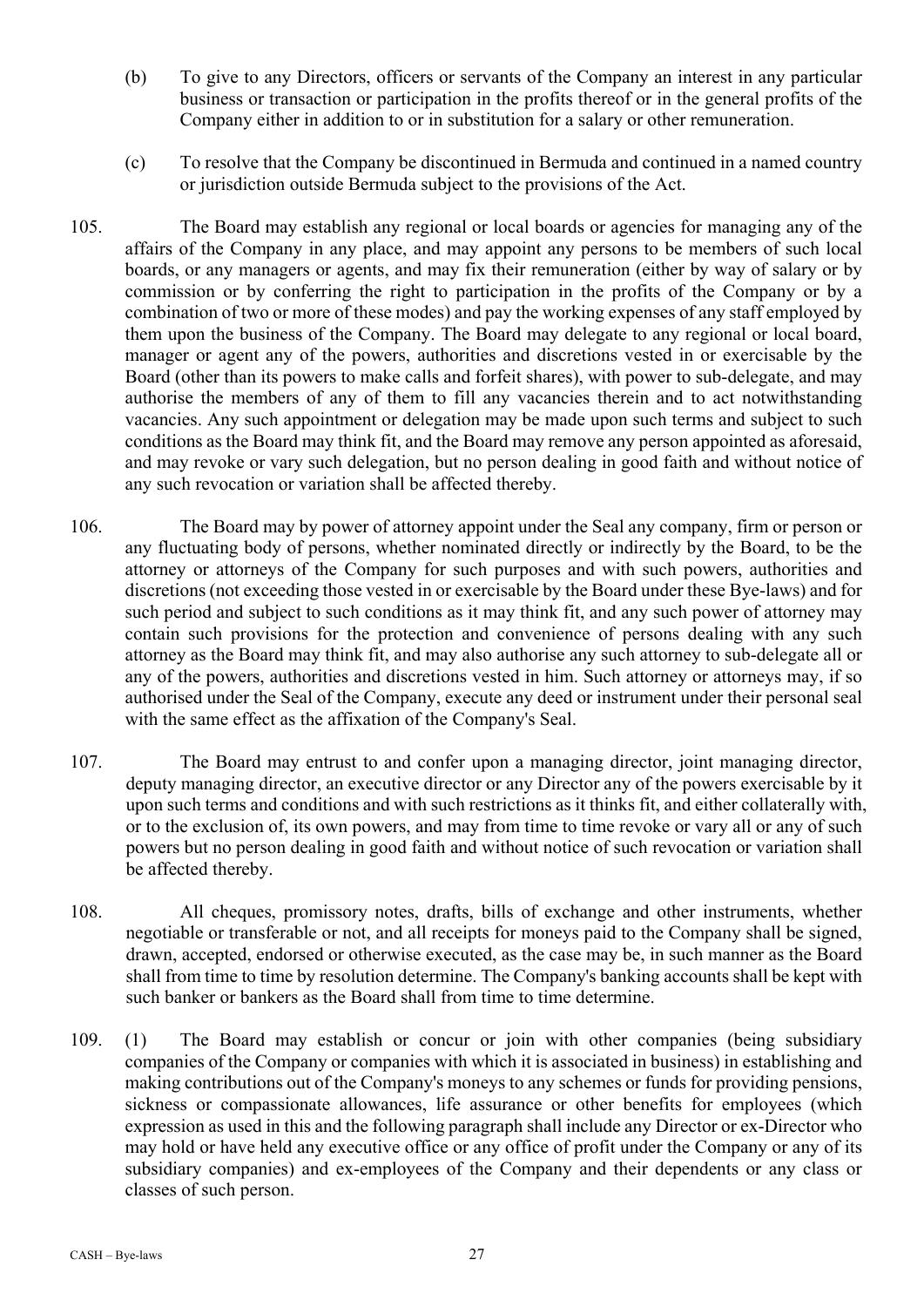(2) The Board may pay, enter into agreements to payer make grants of revocable or irrevocable, and either subject or not subject to any terms or conditions, pensions or other benefits to employees and ex-employees and their dependants, or to any of such persons, including pensions or benefits additional to those, if any, to which such employees or ex-employees or their dependants are or may become entitled under any such scheme or fund as mentioned in the last preceding paragraph. Any such pension or benefit may, as the Board considers desirable, be granted to an employee either before and in anticipation of or upon or at any time after his actual retirement.

# **BORROWING POWERS**

- 110. The Board may exercise all the powers of the Company to raise or borrow money and to mortgage or charge all or any part of the undertaking, property and assets (present and future) and uncalled capital of the Company and, subject to the Act, to issue debentures, bonds and other securities, whether outright or as collateral security for any debt, liability or obligation of the Company or of any third party.
- 111. Debentures, bonds and other securities may be made assignable free from any equities between the Company and the person to whom the same may be issued.
- 112. Any debentures, bonds or other securities may be issued at a discount (other than shares), premium or otherwise and with any special privileges as to redemption, surrender, drawings, allotment of shares, attending and voting at general meetings of the Company, appointment of Directors and otherwise.
- 113. (1) Where any uncalled capital of the Company is charged, all persons taking any subsequent charge thereon shall take the same subject to such prior charge, and shall not be entitled, by notice to the members or otherwise, to obtain priority over such prior charge.

(2) The Board shall cause a proper register to be kept, in accordance with the provisions of the Act, of all charges specifically affecting the property of the Company and of any series of debentures issued by the Company and shall duly comply with the requirements of the Act in regard to the registration of charges and debentures therein specified and otherwise.

# **PROCEEDINGS OF THE DIRECTORS**

- 114. The Board may meet for the despatch of business, adjourn and otherwise regulate its meetings as it considers appropriate. Questions arising at any meeting shall be determined by a majority of votes. In the case of any equality of votes the chairman of the meeting shall have an additional or casting vote.
- 115. A meeting of the Board may be convened by the Secretary on request of a Director or by any Director. The Secretary shall convene a meeting of the Board of which notice may be given in writing or by telephone or in such other manner as the Board may from time to time determine whenever he shall be required so to do by the president or chairman, as the case may be, or any Director. Any Director may waive notice of any meeting either prospectively or retrospectively.
- 116. (1) The quorum necessary for the transaction of the business of the Board may be fixed by the Board and, unless so fixed at any other number, shall be two (2). An alternate Director shall be counted in a quorum in the case of the absence of a Director for whom he is the alternate provided that he shall not be counted more than once for the purpose of determining whether or not a quorum is present.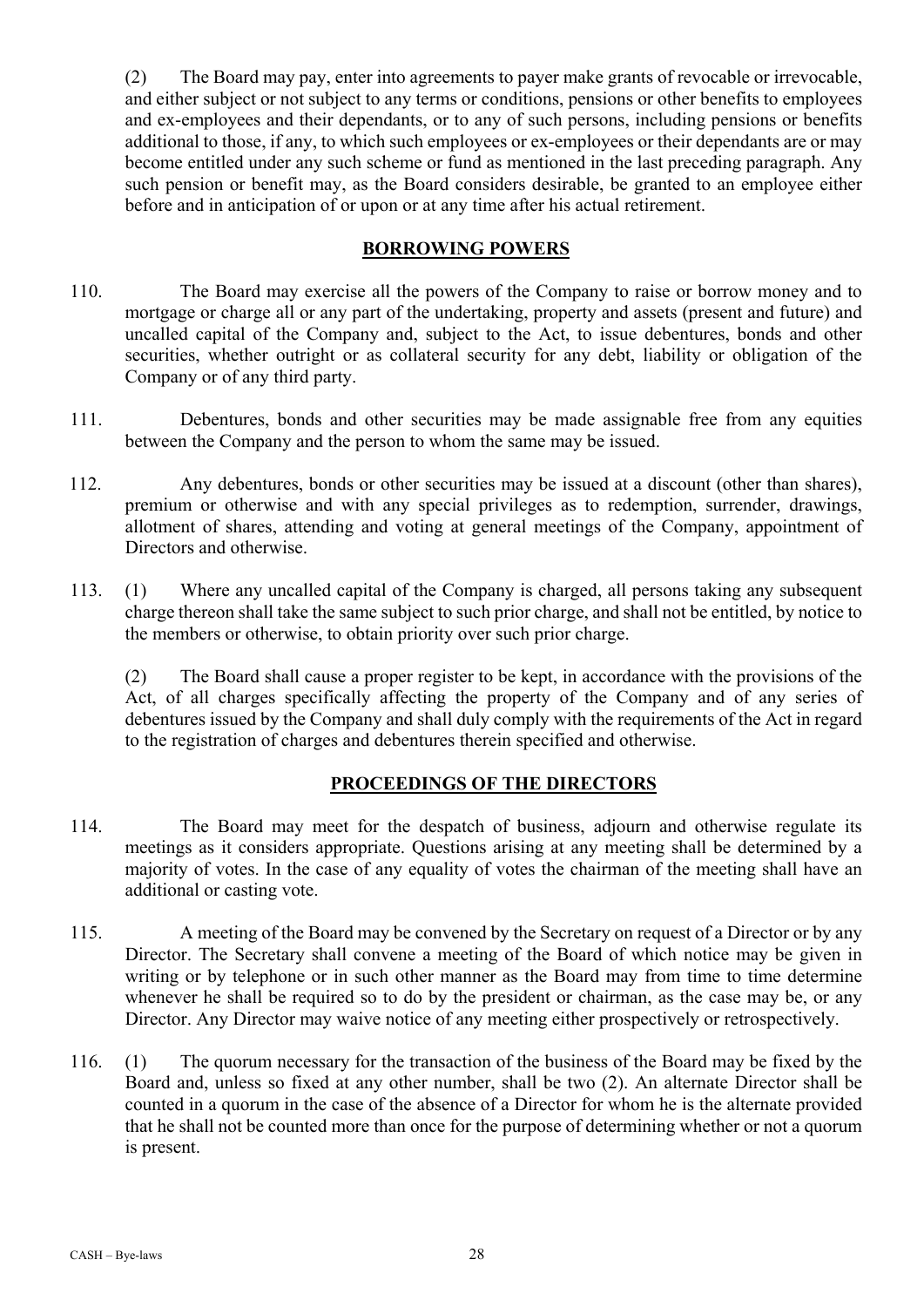(2) Directors may participate in any meeting of the Board by means of a conference telephone or other communications equipment through which all persons participating in the meeting can communicate with each other simultaneously and instantaneously and, for the purpose of counting a quorum, such participating shall constitute present at a meeting as if those participating were present in person.

(3) Any Director who ceases to be a Director at a Board meeting may continue to be present and to act as a Director and be counted in the quorum until the termination of such Board meeting if no other Director objects and if otherwise a quorum of Directors would not be present.

- 117. The continuing Directors or a sole continuing Director may act notwithstanding any vacancy in the Board but, if and so long as the number of Directors is reduced below the minimum number fixed by or in accordance with these Bye-laws, the continuing Directors or Director, notwithstanding that the number of Directors is below the number fixed by or in accordance with these Bye-laws as the quorum or that there is only one continuing Director, may act for the purpose of filling vacancies in the Board or of summoning general meetings of the Company but not for any other purpose.
- 118. The Board may elect a chairman and one or more deputy chairman of its meeting and determine the period for which they are respectively to hold such office. If no chairman or deputy chairman is elected, or if at any meeting neither the chairman nor any deputy chairman is present within five (5) minutes after the time appointed for holding the same, the Directors present may choose one of their number to be chairman of the meeting.
- 119. A meeting of the Board at which a quorum is present shall be competent to exercise all the powers, authorities and discretions for the time being vested in or exercisable by the Board.
- 120. (1) The Board may delegate any of its power, authorities and discretions to committees, consisting of such Director or Directors and other persons as it thinks fit, and they may, from time to time, revoke such delegation or revoke the appointment of and discharge any such committees either wholly or in part, and either as to persons or purposes. Any committee so formed shall, in the exercise of the powers, authorities and discretions so delegated, conform to any regulations which may be imposed on it by the Board.

(2) All acts done by any such committee in conformity with such regulations, and in fulfilment of the purposes for which it was appointed, but not otherwise, shall have like force and effect as if done by the Board, and the Board shall have power, with the consent of the Company in general meeting, to remunerate the members of any such committee, and charge such remuneration to the current expenses of the Company.

- 121. The meetings and proceedings of any committee consisting of two or more members shall be governed by the provisions contained in these Bye-laws for regulating the meetings and proceedings of the Board so far as the same are applicable and are not superseded by any regulations imposed by the Board under the last preceding Bye-law.
- 122. A resolution in writing signed by all the Directors except such as are temporarily unable to act through ill-health or disability, and all the alternate Directors, if appropriate, whose appointors are temporarily unable to act as aforesaid shall (provided that such number is sufficient to constitute a quorum and further provided that a copy of such resolution has been given or the contents thereof communicated to all the Directors for the time being entitled to receive notices of the Board meetings in the same manner as notices of meetings are required to be given by these Bye-laws) be as valid and effectual as if a resolution had been passed at a meeting of the Board duly convened and held. Such resolution may be contained in one document or in several documents in like form each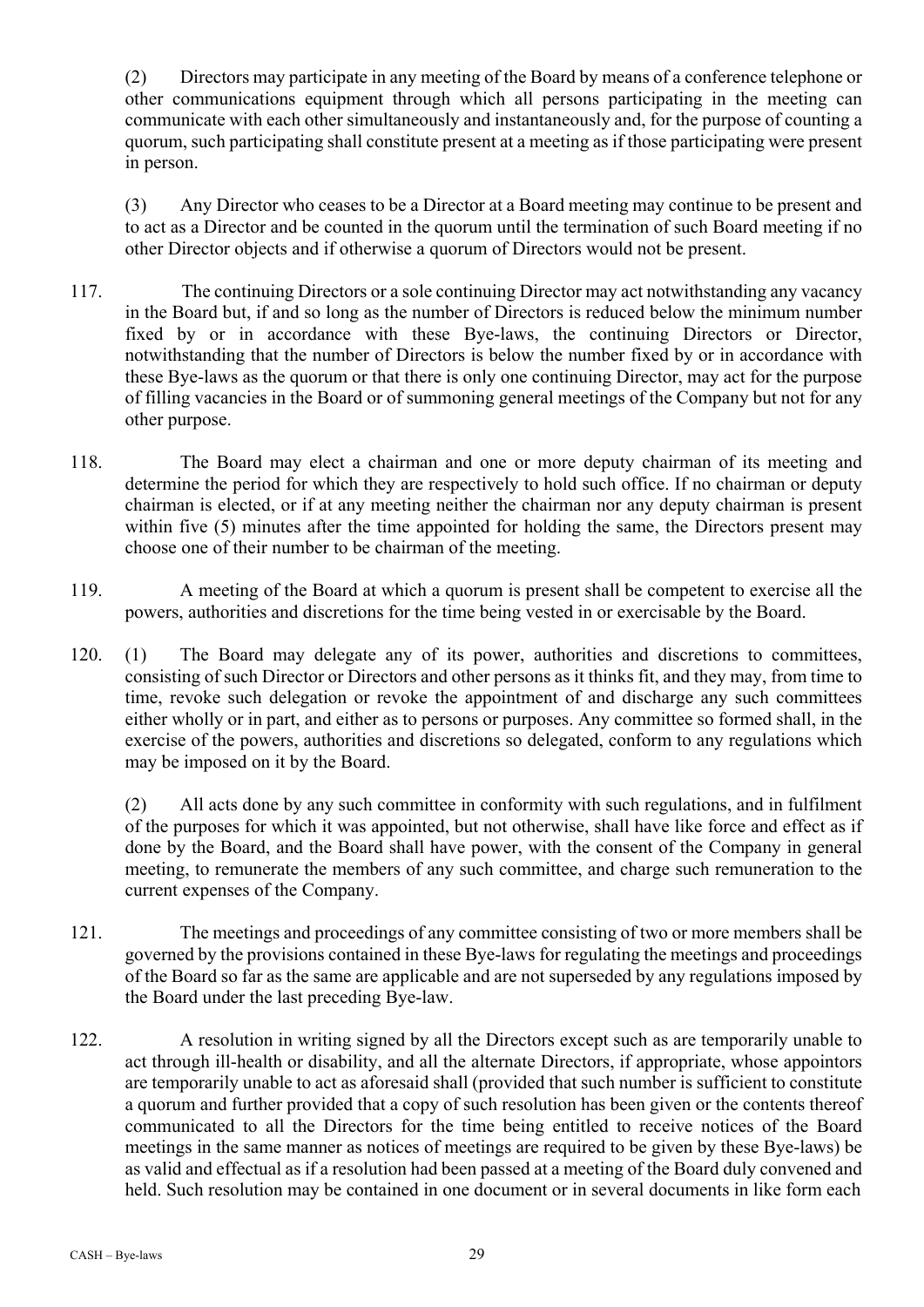signed by one or more of the Directors or alternate Directors and for this purpose a facsimile signature of a Director or au alternate Director shall be treated as valid.

123. All acts bona fide done by the Board or by any committee or by any person acting as a Director or members of a committee, shall, notwithstanding that it is afterwards discovered that there was some defect in the appointment of any member or the Board or such committee or person acting as aforesaid or that they or any of them were disqualified or had vacated office, be as valid as if every such person had been dilly appointed and was qualified and had continued to be a Director or member of such committee.

## **MANAGERS**

- 124. The Board may from time to time appoint a general manager, a manager or managers of the Company and may fix his or their remuneration either by way of salary or commission or by conferring the right to participation in the profits of the Company or by a combination of two or more of these modes and pay the working expenses of any of the staff of the general manager, manager or managers who may be employed by him or them upon the business of the Company.
- 125. The appointment of such general manager, manager or managers may be for such period as the Board may decide, and the Board may confer upon him or them all or any of the powers of the Board as they may think fit.
- 126. The Board may enter into such agreement or agreements with any such general manager, manager or managers upon such terms and conditions in all respects as the Board may in their absolute discretion think fit, including a power for such general manager, manager or managers to appoint an assistant manager or managers or other employees whatsoever under them for the purpose of carrying on the business of the Company.

### **OFFICERS**

\*\*\* 127. (1) The officers of the Company shall consist of a president and vice-president or chairman and deputy chairman (if so appointed by the Board), the Directors and Secretary and such additional officers (who may or may not be Directors) as the Board may from time to time determine, all of whom shall be deemed to be officers for the purposes of the Act and these Bye-laws.

> (2) The officers shall receive such remuneration as the Directors may from time to time determine.

> (3) Where the Company does not have a quorum of Directors ordinarily resident in Bermuda, the Company shall in accordance with the Act appoint and maintain a resident representative ordinarily resident in Bermuda and the resident representative shall maintain an office in Bermuda and comply with the provisions of the Act.

> The Company shall provide the resident representative with such documents and information as the resident representative may require in order to be able to comply with the provisions of the Act.

> The resident representative shall be entitled to have notice of, attend and be heard at any Directors' meetings or general meetings of the Company.

*\*\*\* As altered by a special resolution passed on 22 February 2008.*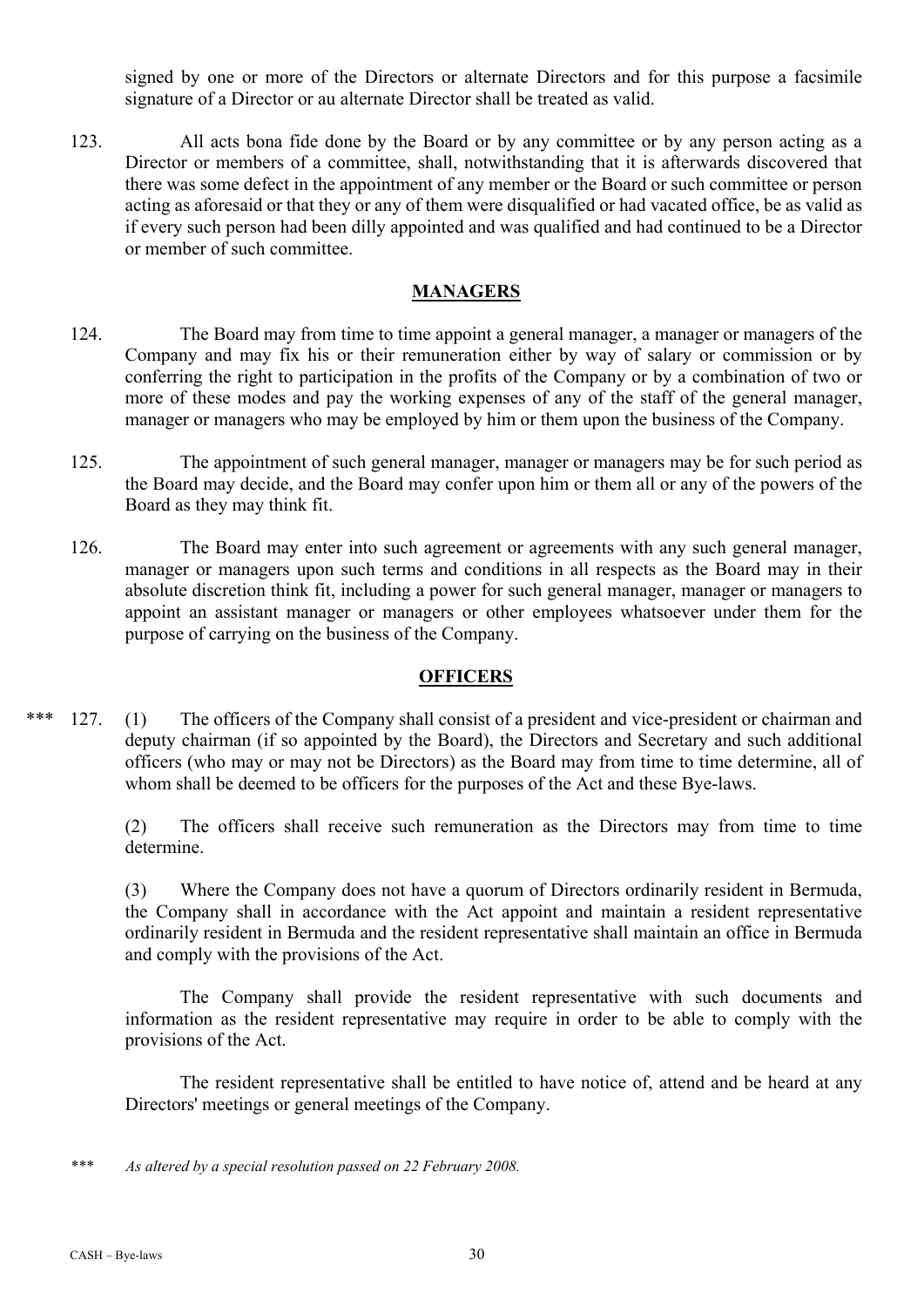128. (1) The Secretary and additional officers, if any, shall be appointed by the Board and shall hold office on such terms and for such period as the Board may determine. If thought fit, two (2) or more persons may be appointed as joint Secretaries. The Board may also appoint from time to time on such terms as it thinks fit one or more assistant or deputy Secretaries.

(2) The Secretary shall attend all meetings of the Members and shall keep correct minutes of such meetings and enter the same in the proper books provided for the purpose. He shall perform such other duties as are prescribed by the Act or these Bye-laws or as may be prescribed by the Board.

- \*\*\* 129. If the Board has appointed a chairman, the chairman shall act as chairman of all meetings of the Members and of the Directors at which he is present. If a chairman has not been appointed by the Board or is absent, the chairman of a meeting shall be elected or appointed by those present at the meeting.
	- 130. The officers of the Company shall have such powers and perform such duties in the management, business and affairs of the Company as may be delegated to them by the Directors from time to time.
	- 131. A provision of the Act or of these Bye-laws requiring or authorising a thing to be done by or to a Director and the Secretary shall not be satisfied by its being done by or to the same person acting both as Director and as or in place of the Secretary.

# **REGISTER OF DIRECTORS AND OFFICERS**

- 132. (1) The Board shall cause to be kept in one or more books at its Office a Register of Directors and Officers and shall enter therein the following particulars with respect to each Director and Officer, that is to say:
	- (a) his or her first name and surname; and
	- (b) his or her address.
	- (2) The Board shall within a period of fourteen (14) days from the occurrence of:
	- (a) any change among its Directors and Officers; or
	- (b) any change in the particulars contained in the Register of Directors and Officers,

cause to be entered on the Register of Directors and Officers the particulars of such change and of the date on which it occurred.

(3) The Register of Directors and Officers shall be open to inspection by members of the public without charge at the Office between 10:00 a.m. and 12:00 noon on every business day.

- (4) In this Bye-law "Officer" has the meaning ascribed to it in Section 92A(7) of the Act.
- *\*\*\* As altered by a special resolution passed on 22 February 2008.*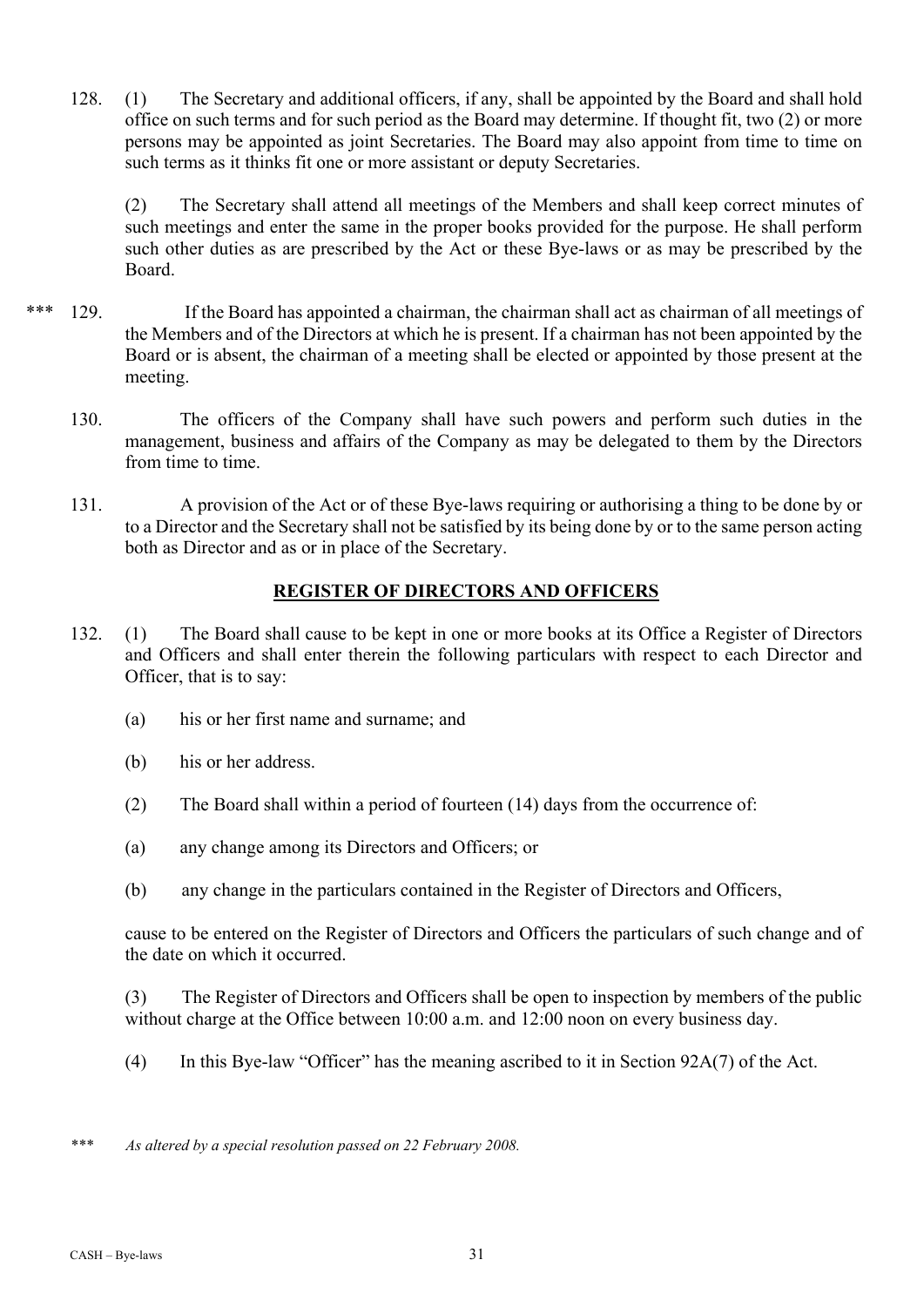### **MINUTES**

- 133. The Board shall cause Minutes to be duly entered in books provided for the purpose:
	- (a) of all elections and appointments of officers;
	- (b) of the names of the Directors present at each meeting of the Directors and of any committee of the Directors;
	- (c) of all resolutions and proceedings of each general meeting of the Members, meetings of the Board and meetings of committees of the Board.

### **SEAL**

134. (1) The Company shall have one or more Seals, as the Board may determine. For the purpose of sealing documents creating or evidencing securities issued by the Company, the Company may have a securities seal which is a facsimile of the Seal of the Company with the addition of the words "Securities Seal" on its face or in such other form as the Board may approve. The Board shall provide for the custody of each Seal and no Seal shall be used without the authority of the Board or of a committee of the Board authorised by the Board in that behalf. Subject as otherwise provided in these Bye-laws, any instrument to which a Seal is affixed shall be signed autographically by one Director and the Secretary or by two Directors or by such other person (including a Director) or persons as the Board may appoint, either generally or in any particular case, save that as regards any certificates for shares or debentures or other securities of the Company the Board may by resolution determine that such signatures or either of them shall be dispensed with or affixed by some method or system of mechanical signature. Every instrument executed in manner provided by this Bye-Law shall be deemed to be sealed and executed with the authority of the Board previously given.

(2) Where the Company has a Seal for use abroad, the Board may by writing under the Seal appoint any agent or committee abroad to be the duly authorised agent of the Company for the purpose of affixing and using such Seal and the Board may impose restrictions on the use thereof as may be thought fit. Wherever in these Bye-laws reference is made to the Seal, the reference shall, when and so far as may be applicable, be deemed to include any such other Seal as aforesaid.

# **AUTHENTICATION OF DOCUMENTS**

135. Any Director or the Secretary or any person appointed by the Board for the purpose may authenticate any documents affecting the constitution of the Company and any resolution passed by the Company or the Board or any committee, and any books, records, documents and accounts relating to the business of the Company, and to certify copies thereof or extracts therefrom as true copies or extracts, and if any books, records documents or accounts are elsewhere than at the Office or the head office the local manager or other officer of the Company having the custody thereof shall be deemed to be a person so appointed by the Board. A document purporting to be a copy of a resolution, or an extract from the minutes of a meeting, of the Company or of the Board or any committee which is so certified shall be conclusive evidence in favour of all persons dealing with the Company upon the faith thereof that such resolution has been duly passed or, as the case may be, that such minutes or extract is a true and accurate record of proceedings at a duly constituted meeting.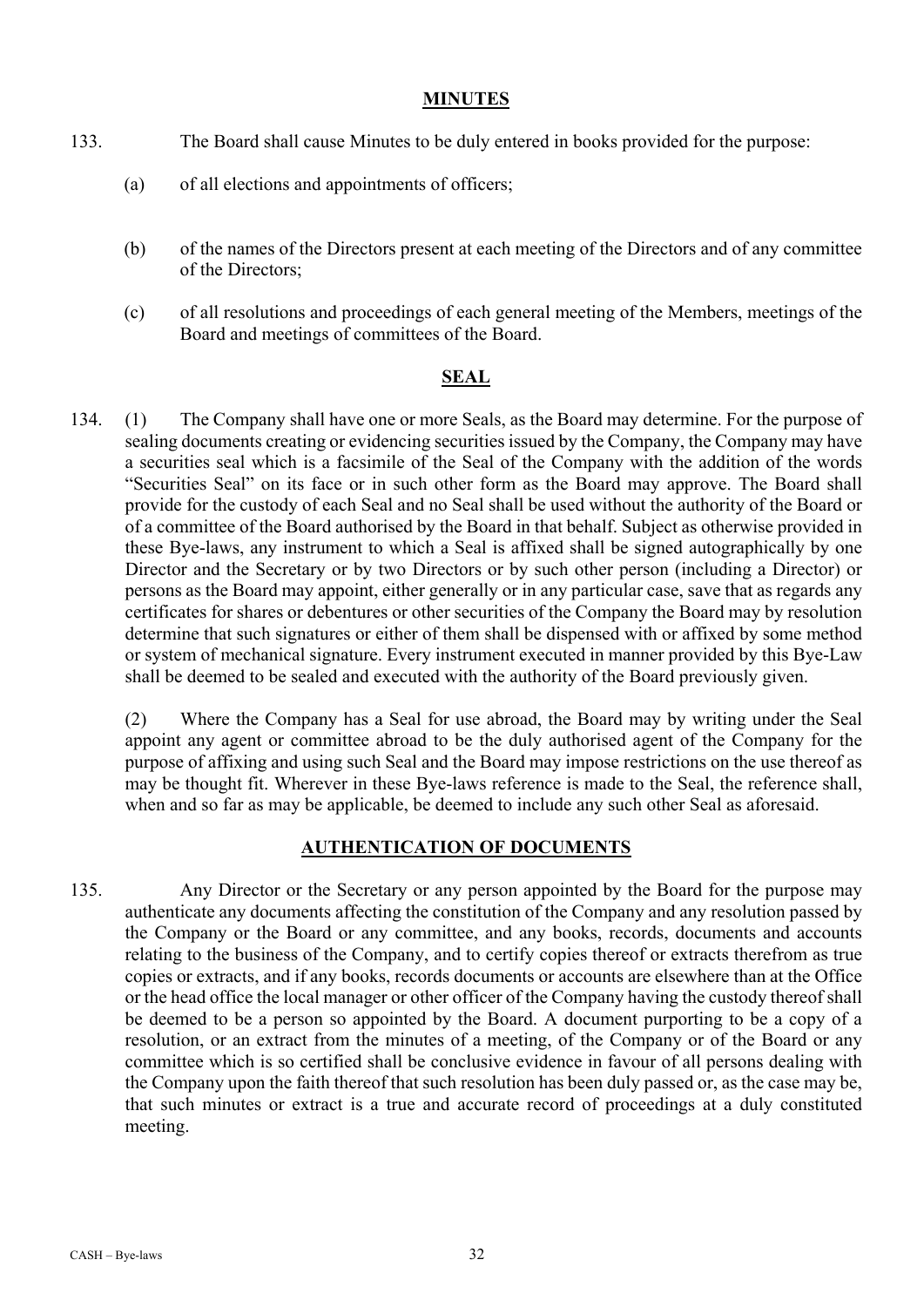# **DESTRUCTION OF DOCUMENTS**

- 136. The Company shall be entitled to destroy the following documents at the following times:
	- (a) any share certificate which has been cancelled at any time after the expiry of one (1) year from the date of such cancellation;
	- (b) any dividend mandate or any variation or cancellation thereof or any notification of change of name or address at any time after the expiry of two (2) years from the date such mandate variation cancellation or notification was recorded by the Company;
	- (c) any instrument of transfer of shares which has been registered at any time after the expiry of seven (7) years from the date of registration;
	- (d) any allotment letters after the expiry of seven (7) years from the date of issue thereof; and
	- (e) copies of powers of attorney, grants of probate and letters of administration at any time after the expiry of seven (7) years after the account to which the relevant power of attorney, grant of probate or letters of administration related has been closed;

and it shall conclusively be presumed in favour of the Company that every entry in the Register purporting to be made on the basis of any such documents so destroyed was duly and properly made and every share certificate so destroyed was a valid certificate duly and properly cancelled and that every instrument of transfer so destroyed was a valid and effective instrument duly and properly registered and that every other document destroyed hereunder was a valid and effective document in accordance with the recorded particulars thereof in the books or records of the Company. Provided always that: (1) the foregoing provisions of this Bye-law shall apply only to the destruction of a document in good faith and without express notice to the Company that the preservation of such document was relevant to a claim; (2) nothing contained in this Bye-law shall be construed as imposing upon the Company any liability in respect of the destruction of any such document earlier than as aforesaid or in any case where the conditions of proviso (1) above are not fulfilled; and (3) references in this Bye-law to the destruction of any document include references to its disposal in any manner.

# **DIVIDENDS AND OTHER PAYMENTS**

- 137. Subject to the Act, the Company in General Meeting may from time to time declare dividends in any currency to be paid to the Members but no dividend shall be declared in excess of the amount recommended by the Board. The Company in general meeting may also make a distribution to the Members out of any contributed surplus (as ascertained in accordance with the Act).
- 138. No dividend shall be paid or distribution made out of contributed surplus if to do so would render the Company unable to pay its liabilities as they become due or the realisable value of its assets would thereby become less than the aggregate of its liabilities and its issued share capital and share premium accounts.
- 139. Except in so far as the rights attaching to, or the terms of issue of, any share otherwise provide:
	- (a) all dividends shall be declared and paid according to the amounts paid up on the shares in respect of which the dividend is paid, but no amount paid up on a share in advance of calls shall be treated for the purposes of this Bye-law as paid up on the share; and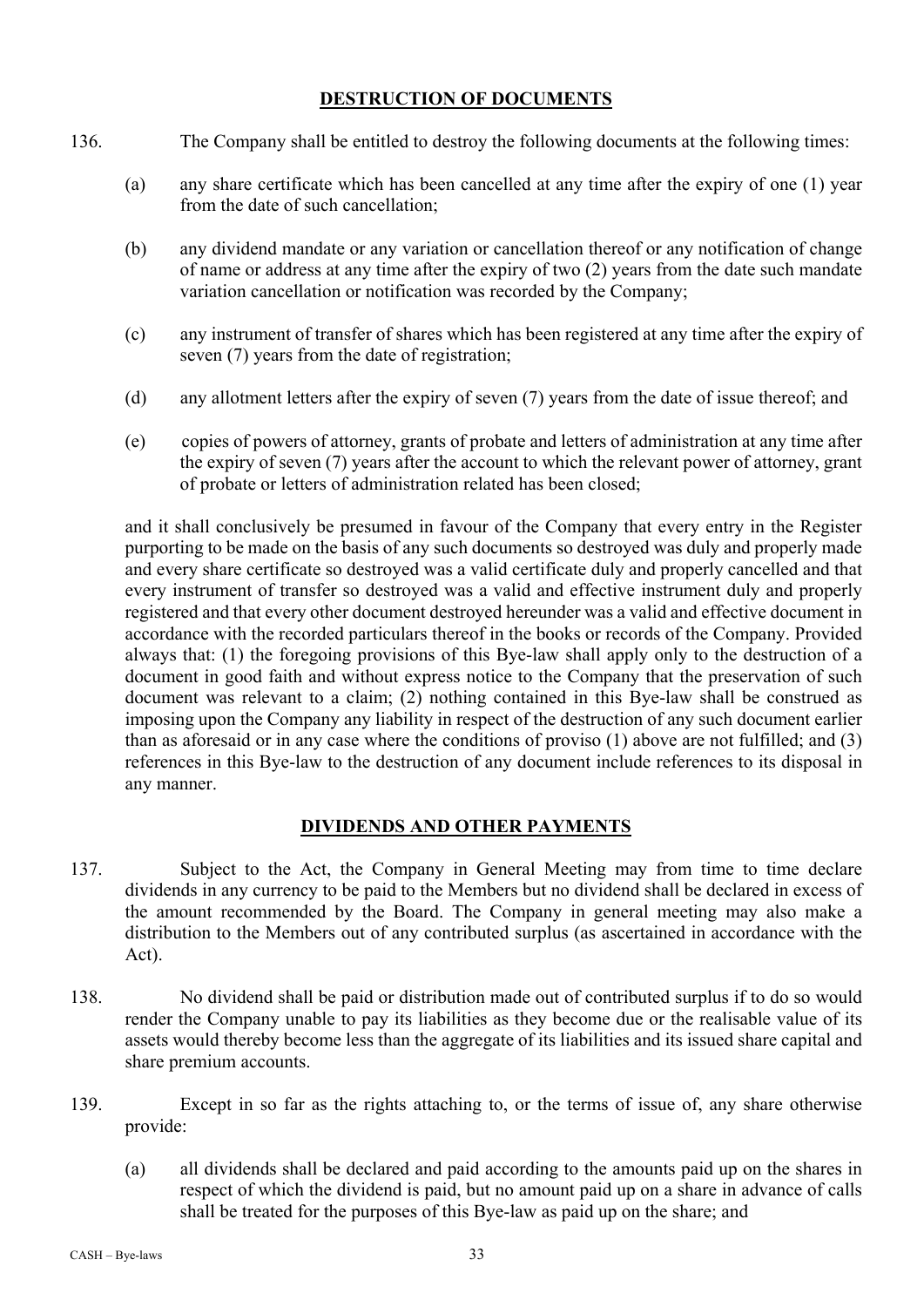- (b) all dividends shall be apportioned and paid pro rata according to the amounts paid up on the shares during any portion or portions of the period in respect of which the dividend is paid.
- 140. The Board may from time to time pay to the Members such interim dividends as appear to the Board to be justified by the profits of the Company and in particular (but without prejudice to the generality of the foregoing) if at any time the share capital of the Company is divided into different classes, the Board may pay such interim dividends in respect of those shares in the capital of the Company which confer on the holders thereof deferred or non-preferential rights as well as in respect of those shares which confer on the holders thereof preferential rights with regard to dividend and provided that the Board acts bona fide the Board shall not incur any responsibility to the holders of shares conferring any preference for any damage that they may suffer by reason of the payment of an interim dividend on any shares having deferred or non-preferential rights and may also pay any fixed dividend which is payable on any shares of the Company half-yearly or on any other dates, whenever such profits, in the opinion of the Board, justifies such payment.
- 141. The Board may deduct from any dividend or other moneys payable to a Member by the Company on or in respect of any shares all sums of money (if any) presently payable by him to the Company on account of calls or otherwise.
- 142. No dividend or other moneys payable by the Company on or in respect of any share shall bear interest against the Company.
- 143. Any dividend, interest or other sum payable in cash to the holder of shares may be paid by cheque or warrant sent through the post addressed to the holder at his registered address or, in the case of joint holders, addressed to the holder whose name stands first in the Register in respect of the shares at his address as appearing in the Register or addressed to such person and at such address as the holder or joint holders may in writing direct. Every such cheque or warrant shall, unless the holder or joint holders otherwise direct, be made payable to the order of the holder or, in the case of joint holders, to the order of the holder whose name stands first on the Register in respect of such shares, and shall be sent at his or their risk and payment of the cheque or warrant by the bank on which it is drawn shall constitute a good discharge to the Company notwithstanding that it may subsequently appear that the same has been stolen or that any endorsement thereon has been forged. Any one of two or more joint holders may give effectual receipts for any dividends or other moneys payable or property distributable in respect of the shares held by such joint holders.
- 144. All dividends or bonuses unclaimed for one (1) year after having been declared may be invested or otherwise made use of by the Board for the benefit of the Company until claimed. Any dividend or bonuses unclaimed after a period of six (6) years from the date of declaration shall be forfeited and shall revert to the Company. The payment by the Board of any unclaimed dividend or other sums payable on or in respect of a share into a separate account shall not constitute the Company a trustee in respect thereof.
- 145. Whenever the Board or the Company in general meeting have resolved that a dividend be paid or declared, the Board may further resolve that such dividend be satisfied wholly or in part by the distribution of specific assets of any kind and in particular of paid up shares, debentures or warrants to subscribe securities of the Company or any other company, or in anyone or more of such ways, and where any difficulty arises in regard to the distribution the Board may settle the same as it thinks expedient, and in particular may issue certificates in respect of fractions of shares, disregard fractional entitlements or round the same up or down, and may fix the value for distribution of such specific assets, or any part thereof, and may determine that cash payments shall be made to any members upon the footing of the value so fixed in order to adjust the rights of all parties, and may vest any such specific assets in trustees as may seem expedient to the Board and may appoint any person to sign any requisite instruments of transfer and other documents on behalf of the persons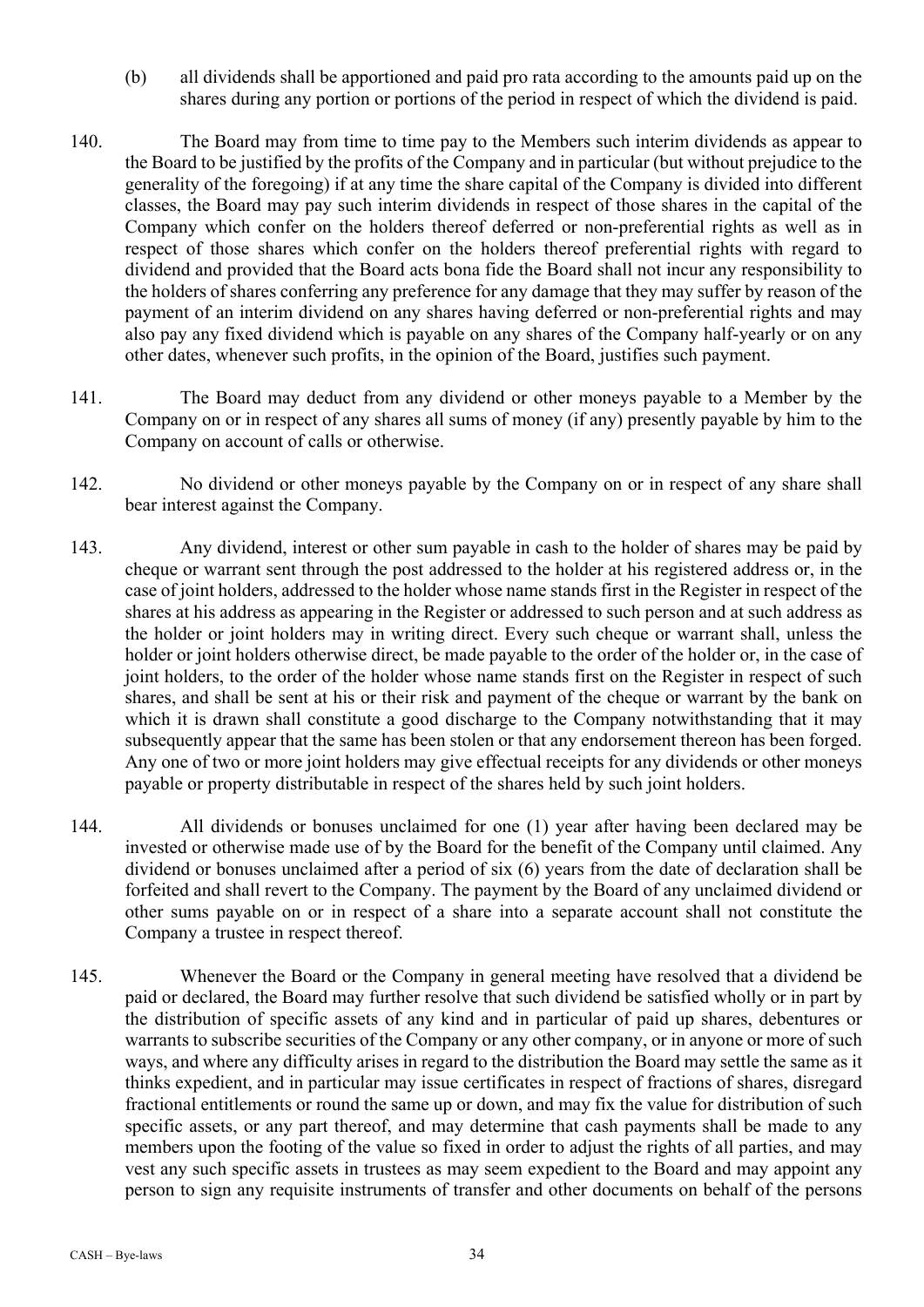entitled to the dividend, and such appointment shall be effective and binding on the Members. The Board may resolve that no such assets shall be made available to Members with registered addresses in any particular territory or territories where in the absence of a registration statement or other special formalities, such distribution of assets would or might, in the opinion of the Board, be unlawful or impracticable and in such event the only entitlement of the Members aforesaid shall be to receive cash payments as aforesaid. Members affected as a result of the foregoing sentence shall not be or be deemed to be a separate class of members for any purpose whatsoever.

- 146. (1) Whenever the Board or the Company in general meeting has resolved that a dividend be paid or declared on any class of the share capital of the Company, the Board may further resolve either:
	- (a) that sum dividend be satisfied wholly or in part in the form of an allotment of shares credited as fully paid up, provided that the shareholders entitled thereto will be entitled to elect to receive such dividend ( or part thereof if the Board so determines) in cash in lieu of such allotment. In such case, the following provisions shall apply;
		- (i) the basis of any such allotment shall be determined by the Board;

(ii) the Board, after determining the basis of allotment, shall give not less than two (2) weeks' notice in writing to the holders of the relevant shares of the right of election accorded to them and shall send with such notice forms of election and specify the procedure to be followed and the place at which and the latest date and time by which duly completed forms of election must be lodged in order to be effective;

(iii) the right of election may be exercised in respect of the whole or part of that portion of the dividend is respect of which the right of election has been accorded; and

(iv) the dividend (or that part of the dividend to be satisfied by the allotment of shares as aforesaid) shall not be payable in cash on shares in respect whereof the cash election has not been duly exercised ("the non-elected shares") and in satisfaction thereof shares of the relevant class shall be allotted credited as fully paid up to the holders of the non-elected shares on the basis of allotment determined as aforesaid and for such purpose the Board shall capitalise and apply out of any part of the undivided profits of the Company (including profits carried and standing to the credit of any reserves or other special account other than the Subscription Rights Reserve) as the Board may determine, such sum as may be required to pay up in full the appropriate number of shares of the relevant class for allotment and distribution to and amongst the holders of the non-elected shares on such basis; or

- (b) that the shareholders entitled to such dividend shall be entitled to elect to receive an allotment of shares credited as fully paid up in lieu of the whole or such part of the dividend as the Board may think fit In such case, the following provisions shall apply:
	- (i) the basis of any such allotment shall be determined by the Board;

(ii) the Board, after determining the basis of allotment, shall give not less than two (2) weeks' notice in writing to the holders of the relevant shares of the right of election accorded to them and shall send with such notice forms of election and specify the procedure to be followed and the place at which and the latest date and time by which duly completed forms of election must be lodged in order to be effective;

(iii) the right of election may be exercised in respect of the whole or part of that portion of the dividend in respect of which the right of election has been accorded; and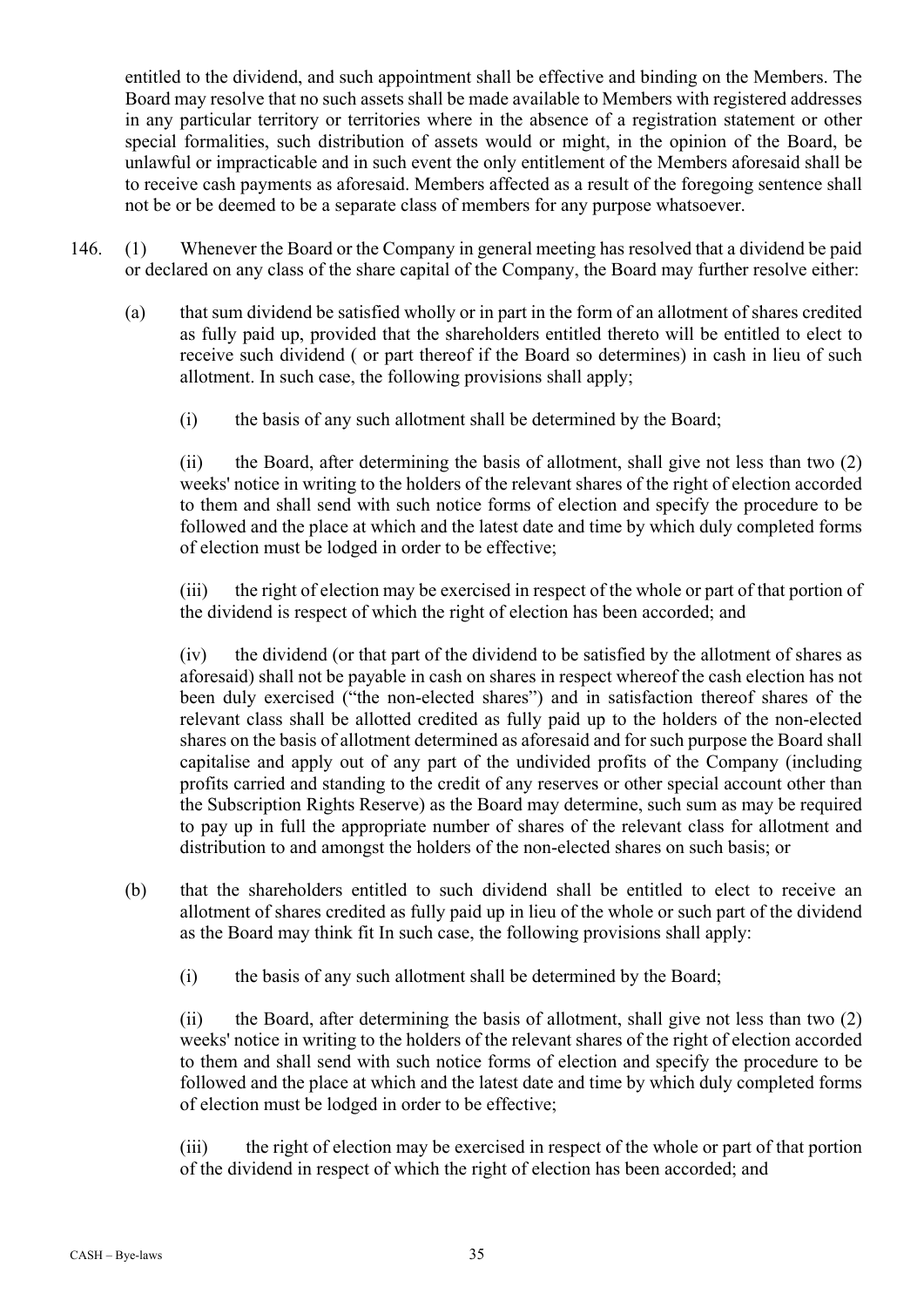(iv) the dividend (or that part of the dividend in respect of which a right of election has been accorded) shall not be payable in cash on shares in respect whereof the share election has been duly exercised ("the elected shares") and in lieu thereof shares of the relevant class shall be allotted credited as fully paid up to the holders of the elected shares on the basis of allotment determined as aforesaid and for such purpose the Board shall capitalise and apply out of any part of the undivided profits of the Company (including profits carried and standing to the credit of any reserves or other special account other than the Subscription Rights Reserve) as the Board may determine, such sum as may be required to pay up in full the appropriate number of shares of the relevant class for allotment and distribution to and amongst the holders of the elected shares on such basis.

- (2) (a) The shares allotted pursuant to the provisions of paragraph (1) of this Bye-law shall rank pari passu in all respects with shares of the same class (if any) then in issue save only as regards participation in the relevant dividend or in any other distributions, bonuses or rights paid, made, declared or announced prior to or contemporaneously with the payment or declaration of the relevant dividend unless, contemporaneously with the announcement by the Board of their proposal to apply the provisions of sub-paragraph (a) or (b) of paragraph (2) of this Bye-law in relation to the relevant dividend or contemporaneously with their announcement of the distribution, bonus or rights in question, the Board shall specify that the shares to be allotted pursuant to the provisions of paragraph (1) of this Bye-law shall rank for participation in such distribution, bonus or rights.
	- (b) The Board may do all acts and things considered necessary or expedient to give effect to any capitalisation pursuant to the provisions of paragraph (1) of this Bye-law, with full power to the Board to make such provisions as it thinks fit in the case of shares becoming distributable in fractions (including provisions whereby, in whole or in part, fractional entitlements are aggregated and sold and the net proceeds distributed to those entitled, or are disregarded or rounded up or down or whereby the benefit of fractional entitlements accrues to the Company rather than to the members concerned). The Board may authorise any person to enter into on behalf of all Members interested, an agreement with the Company providing for such capitalisation and matters incidental thereto and any agreement made pursuant to such authority shall be effective and binding on all concerned.

(3) The Company may upon the recommendation of the Board by ordinary resolution resolve in respect of anyone particular dividend of the Company that notwithstanding the provisions of paragraph (1) of this Bye-law a dividend may be satisfied wholly in the form of an allotment of shares credited as fully paid up without offering any right to shareholders to elect to receive such dividend in cash in lieu of such allotment.

(4) The Board may on any occasion determine that rights of election, and the allotment of shares under paragraph (1) of this Bye-law shall not be made available or made to any shareholders with registered addresses in any territory where, in the absence of a registration statement or other special formalities, the circulation of an offer of such rights of election or the allotment of shares would or might, in the opinion of the Board, be unlawful or impracticable, and in such event the provisions aforesaid shall be read and construed subject to such determination. Members affected as a result of the foregoing sentence shall not be or be deemed to be a separate class of Members for any purpose whatsoever.

(5) Any resolution declaring a dividend on shares of any class, whether a resolution of the Company in general meeting or a resolution of the Board, may specify that the same shall be payable or distributable to the persons registered as the holders of such shares at the close of business on a particular date, notwithstanding that it may be a date prior to that on which the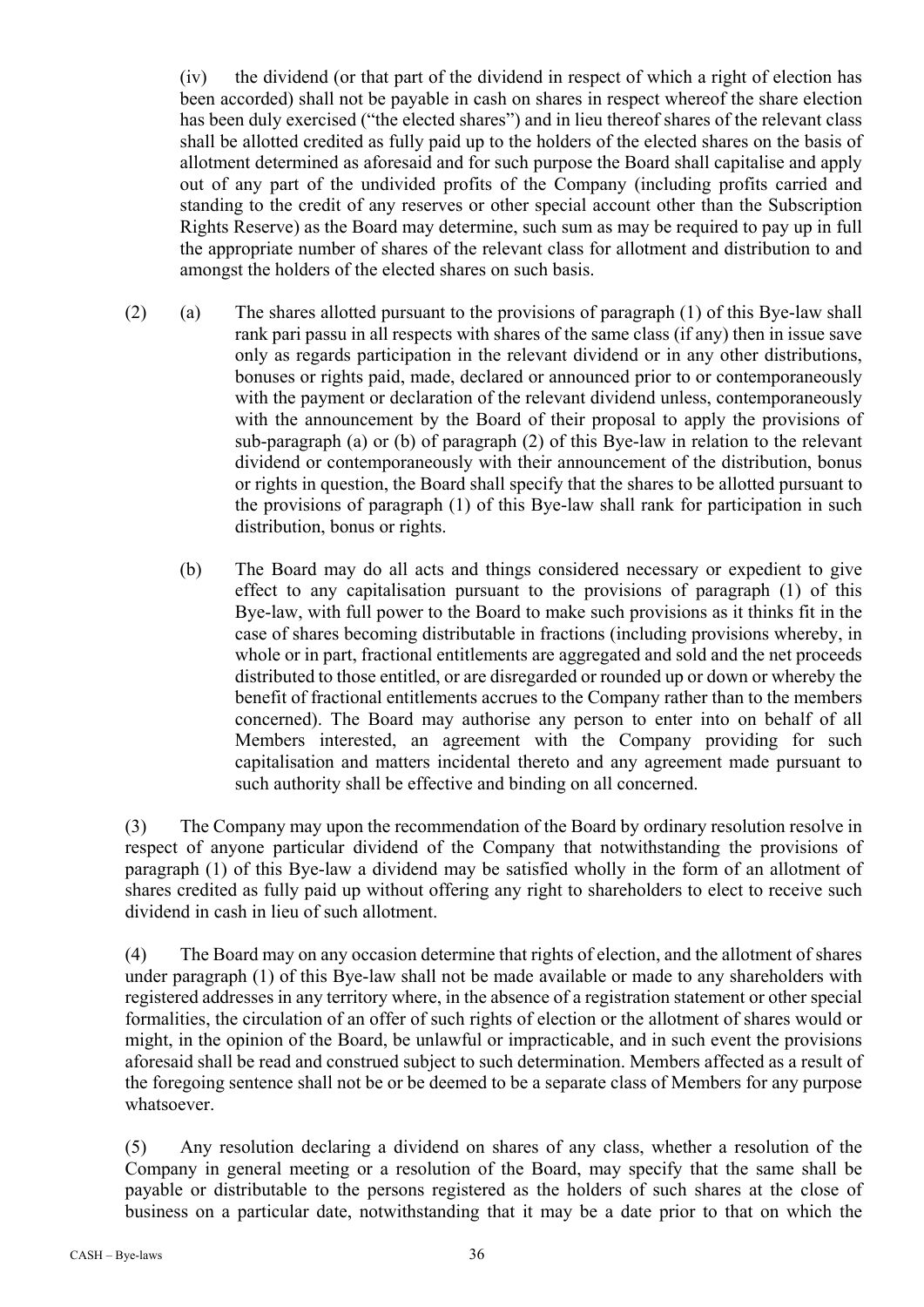resolution is passed, and thereupon the dividend shall be payable or distributable to them in accordance with their respective holdings so registered, but without prejudice to the rights inter se in respect of such dividend of transferors and transferees of any such shares. The provisions of this Bye-law shall mutatis mutandis apply to bonuses, capitalisation issues, distributions of realised capital profits or offers or grants made by the Company to the Members.

#### **RESERVES**

147. Before recommending any dividend, the Board may set aside out of the profits of the Company such sums as it determines as reserves which shall, at the discretion of the Board, be applicable for any purpose to which the profits of the Company may be properly applied and pending such application may, also at such discretion, either be employed in the business of the Company or be invested in such investments as the Board may from time to time think fit and so that it shall not be necessary to keep any investments constituting the reserve or reserves separate or distinct from any other investments of the Company. The Board may also without placing the same to reserve carry forward any profits which it may think prudent not to distribute.

### **CAPITALISATION**

- 148. The Company may, upon the recommendation of the Board, at any time and from time to time pass an ordinary resolution to the effect that it is desirable to capitalise all or any part of any amount for the time being standing to the credit of any reserve or fund (including the profit and loss account) whether or not the same is available for distribution and accordingly that such amount be set free for distribution among the Members or any class of members who would be entitled thereto if it where distributed by way of dividend and in the same proportions, on the footing that the same is not paid in cash but is applied either in or towards paying up the amounts for the time being unpaid on any shares in the Company held by such Members respectively or in paying up in full unissued shares, debentures or other obligations of the Company, to be allotted and distributed credited as fully paid up among such Members, or partly in one way and partly in the other, and the Board shall give effect to such resolution provided that, for the purposes of this Bye-law and subject to Section 40(2A) of the Act, a share premium account and any reserve or fund representing unrealised profits, may be applied only in paying up in full unissued shares of the Company to be allotted to such Members credited as fully paid. In carrying sums to reserve and in applying the same the Board shall comply with the provisions of the Act.
- 149. The Board may settle, as it considers appropriate, any difficulty arising in regard to any distribution under the last preceding Bye-law and in particular may issue certificates in respect of fractions of shares or authorise any person to sell and transfer any fractions or may resolve that the distribution should be as nearly as may be practicable in the correct proportion but not exactly so or may ignore fractions altogether, and may determine that cash payments shall be made to any Members in order to adjust the rights of all parties, as may seem expedient to the Board. The Board may appoint any person to sign on behalf of the persons entitled to participate in the distribution any contract necessary or desirable for giving effect thereto and such appointment shall be effective and binding upon the Members.

### **SUBSCRIPTION RIGHTS RESERVE**

150. The following provisions shall have effect to the extent that they are not prohibited by and are in compliance with the Act:

(1) If, so long as any the rights attached to any warrants issued by the Company to subscribe for shares of the Company shall remain exercisable, the Company does any act or engages in any transaction which, as a result of any adjustments to the subscription price in accordance with the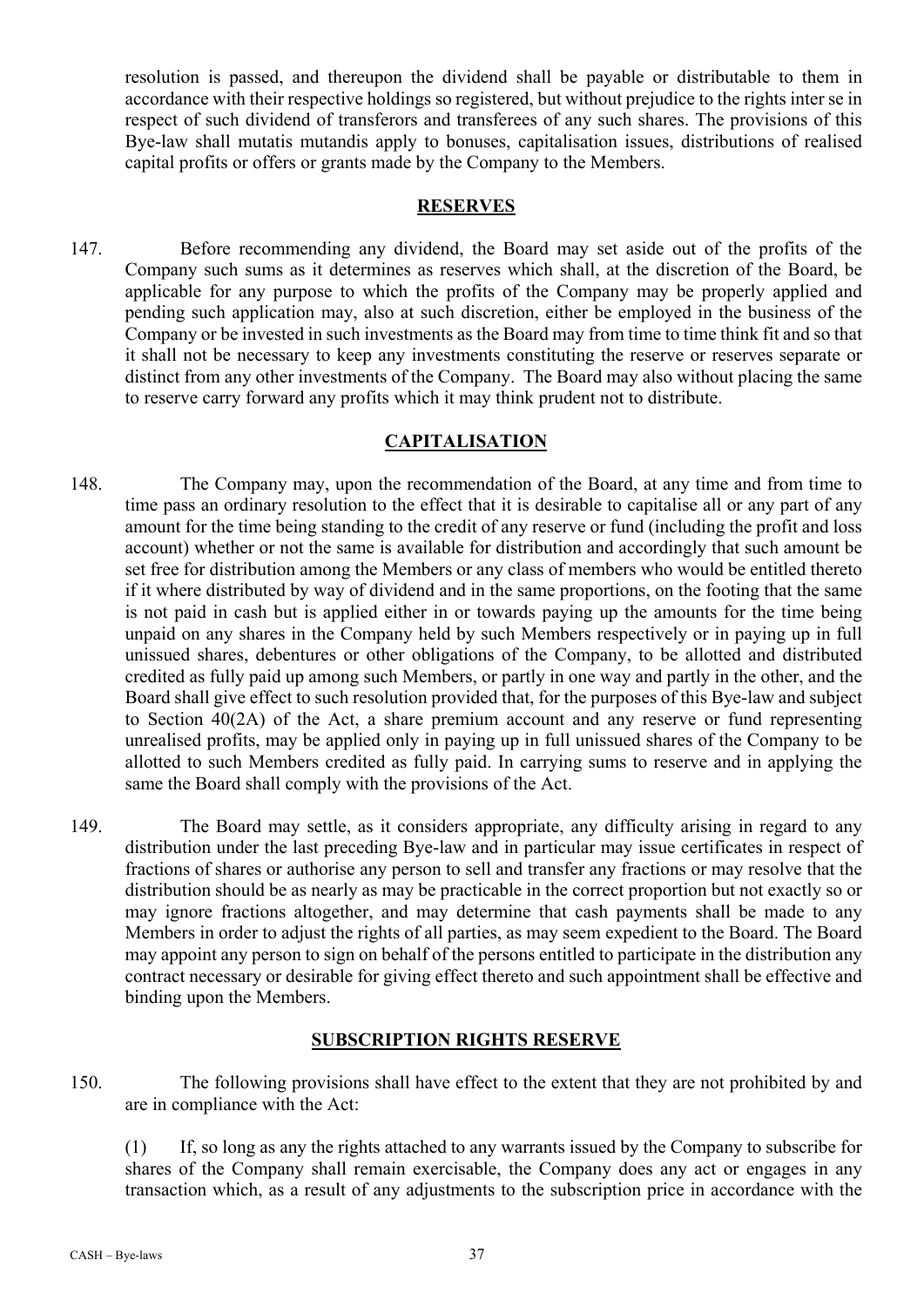provisions of the conditions of the warrants, would reduce the subscription price to below the par value of a share, then the following provisions shall apply:

- (a) as from the date of such act or transaction the Company shall establish and thereafter (subject as provided in this Bye-law) maintain in accordance with the provisions of this Bye-law a reserve (the "Subscription Rights Reserve") the amount of which shall at no time be less than the sum which for the time being would' be required to be capitalised and applied in paying up in full the nominal amount of the additional shares required to be issued and allotted credited as fully paid pursuant to sub-paragraph (c) below on the exercise in full of all the subscription rights outstanding and shall apply the Subscription Rights Reserve in paying up such additional shares in full as and when the same are allotted;
- (b) the Subscription Rights Reserve shall not be used for any purpose other than that specified above unless all other reserves of the Company (other than share premium account) have been extinguished and will then only be used to make good losses of the Company if and so far as is required by law;
- (c) upon the exercise of all or any of the subscription rights represented by any warrant, the relevant subscription rights shall be exercisable in respect of a nominal amount of shares equal to the amount in cash which the holder of such warrant is required to pay on exercise of the subscription rights represented thereby (or, as the case may he the relevant portion thereof in the event of a partial exercise of the subscription rights) and, in addition, there shall be allotted in respect of such subscription rights to the exercising warrantholder, credited as fully paid, such additional nominal amount of shares as is equal to the difference between:

(i) the said amount in cash which the holder of such warrant is required to pay on exercise of the subscription rights represented thereby (or, as the case may be, the relevant portion thereof in the event of a partial exercise of the subscription rights); and

(ii) the nominal amount of shares in respect of which such subscription rights would have been exercisable having regard to the provisions of the conditions of the warrants, had it been possible for such subscription rights to represent the right to subscribe for shares at less than par and immediately upon such exercise so much of the sum standing to the credit of the Subscription Rights Reserve as is required to pay up in full such additional nominal amount of shares shall be capitalised and applied in paying up in full such additional nominal amount of shares which shall forthwith be allotted credited as fully paid to the exercising warrantholders; and

(d) if, upon the exercise of the subscription rights represented by any warrant, the amount standing to the credit of the Subscription Rights Reserve is not sufficient to pay up in full such additional nominal amount of shares equal to such difference as aforesaid to which the exercising warrantholder is entitled, the Board shall apply any profits or reserves then or thereafter becoming available (including, to the extent permitted by law, share premium account) for such purpose until such additional nominal amount of shares is paid up and allotted as aforesaid and until then no dividend or other distribution shall be paid or made on the fully paid shares of the Company then in issue. Pending such payment and allotment, the exercising warrantholder shall be issued by the Company with a certificate evidencing his right to the allotment of such additional nominal amount of shares. The rights represented by any such certificate shall be in registered form and shall be transferable in whole or in part in units of one share in the like manner as the shares for the time being are transferable, and the Company shall make such arrangements in relation to the maintenance of a register therefor and other matters in relation thereto as the Board may think fit and adequate particulars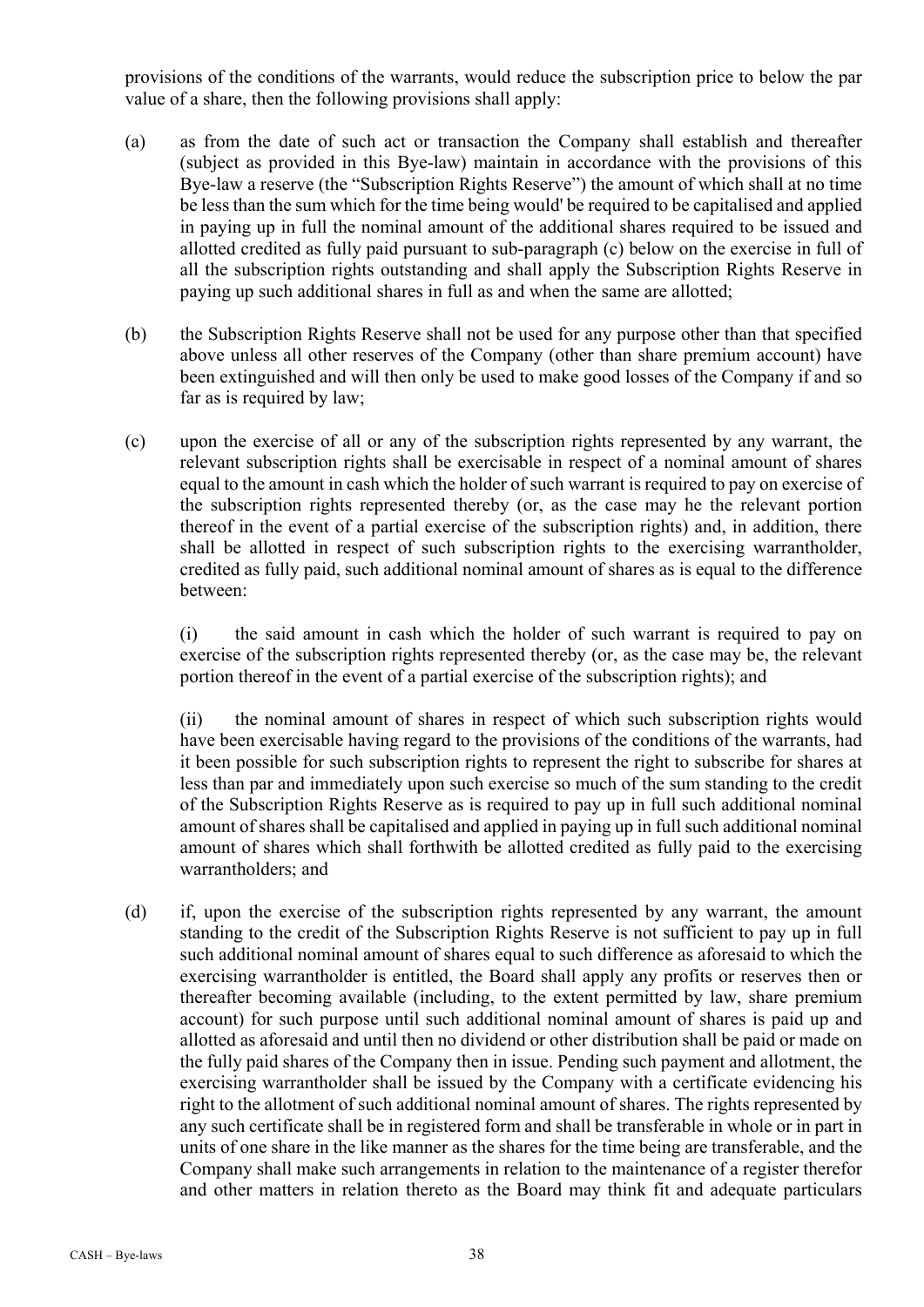thereof shall be made known to each relevant exercising warrantholder upon the issue of such certificate.

(2) Shares allotted pursuant to the provisions of this Bye-law shall rank pari passu in all respects with the other shares allotted on the relevant exercise of the subscription rights represented by the warrant concerned. Notwithstanding anything contained in paragraph (1) of this Bye-law, no fraction of any share shall be allotted on exercise of the subscription rights.

(3) The provision of this Bye-law as to the establishment and maintenance of the Subscription Rights Reserve shall not be altered or added to in any way which would vary or abrogate, or which would have the effect of varying or abrogating the provisions for the benefit of any warrantholder or class of warrantholders under this Bye-law without the sanction of a special resolution of such warrantholders or class of warrantholders.

(4) A certificate or report by the auditors for the time being of the Company as to whether or not the Subscription Rights Reserve is required to be established and maintained and if so the amount thereof so required to be established and maintained, as to the purposes for which the Subscription Rights Reserve has been used, as to the extent to which it has been used to make good losses of the Company, as to the additional nominal amount of shares required to be allotted to exercising warrantholders credited as fully paid, and as to any other matter concerning the Subscription Rights Reserve shall (in the absence of manifest error) be conclusive and binding upon the Company and all warrantholders and shareholders.

# **ACCOUNTING RECORDS**

- 151. The Board shall cause true accounts to be kept of the sums of money received and expended by the Company, and the matters in respect of which such receipt and expenditure take place, and of the property, assets, credits and liabilities of the Company and of all other matters required by the Act or necessary to give a true and fair view of the Company's affairs and to explain its transactions.
- 152. The accounting records shall be kept at the Office or, subject to the Act, at such other place or places as the Board decides and shall always be open to inspection by the Directors of the Company. No Member (other than a Director of the Company) shall have any right of inspecting any accounting record or book or document of the Company except as conferred by law or authorised by the Board or the Company in general meeting.
- 153. Subject to Section 88 of the Act, a printed copy of the Directors' report, accompanied by the balance sheet and profit and loss account, including every document required by law to be annexed thereto, made up to the end of the applicable financial year and containing a summary of the assets and liabilities of the company under convenient heads and a statement of income and expenditure, together with a copy of the Auditors' report, shall be sent to each person entitled thereto at least twenty-one (21) days before the date of the general meeting and laid before the Company in general meeting in accordance with the requirements of the Act provided that this Bye-law shall not require a copy of those documents to be sent to any person whose address the Company is not aware or to more than one of the joint holders of any shares or debentures, or, to the extent not prohibited in these Bye-laws, the foregoing requirement in this Bye-law 153 shall be deemed satisfied in any manner permitted by and subject to the due compliance with all applicable Statutes, rules and regulations, including the rules of the Designated Stock Exchange, and to obtaining all necessary consents, if any, required thereunder.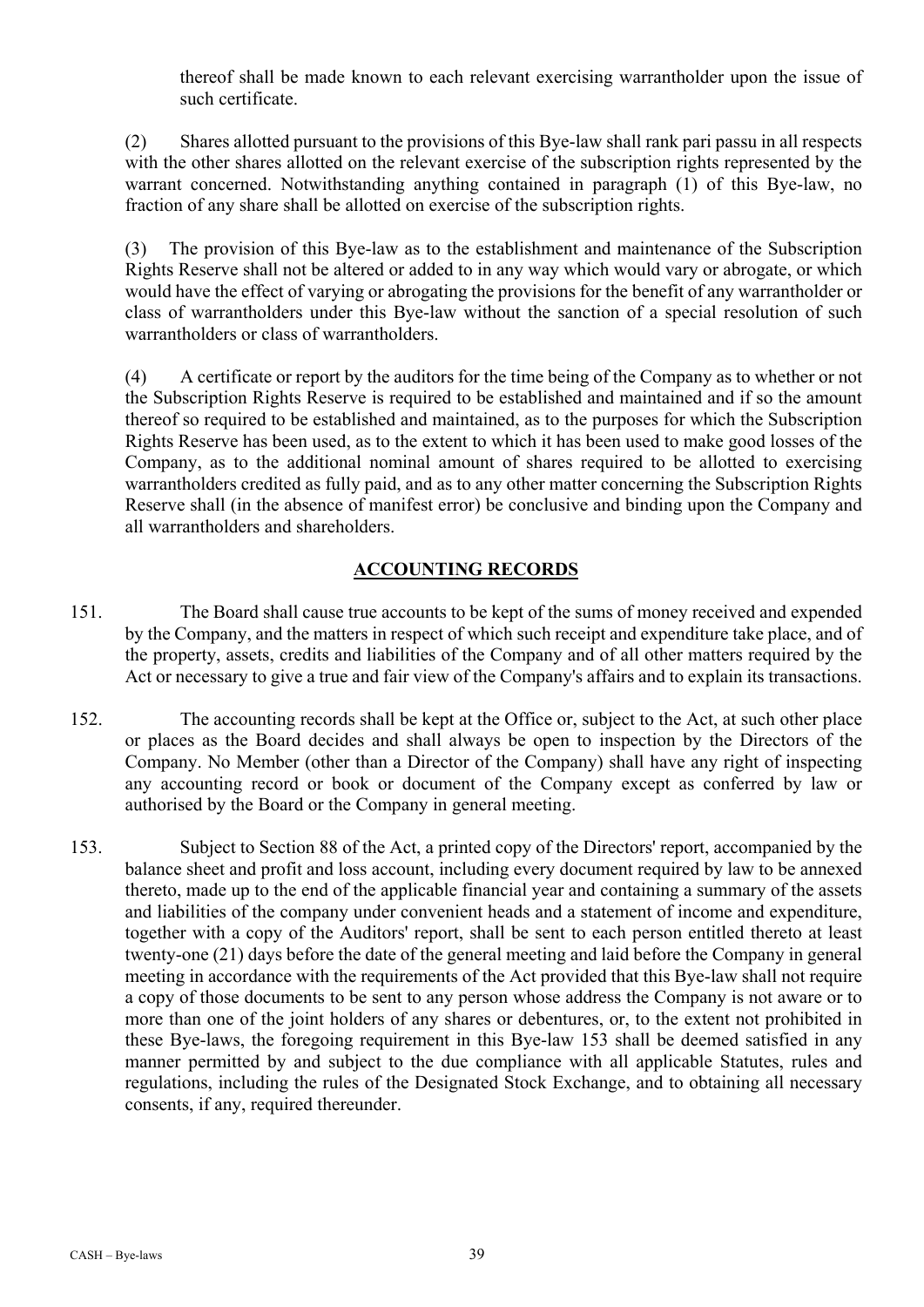## **AUDIT**

- 154. (1) Subject to Section 88 of the Act, at the annual general meeting or at a subsequent special general meeting in each year, the Members shall appoint an auditor to audit the accounts of the Company and such auditor shall hold office until the Members appoint another auditor. Such auditor may be a Member but no Director or officer or employee of the Company shall, during his continuance in office, be eligible to act as an auditor of the Company.
- \*\* (2) Subject to Section 89 of the Act, a person, other than a retiring Auditor, shall not be capable of being appointed Auditor at an annual general meeting unless notice in writing of an intention to nominate that person to the office of Auditor has been given not less twenty-one (21) days (or such other period as may be prescribed by the Act or the rules of the Designated Stock Exchange or any applicable Statutes, rules and regulations) before the annual general meeting and furthermore, the Company shall send a copy of any such notice to the retiring Auditor.

(3) The Members may, at any general meeting convened and held in accordance with these Bye-laws, by special resolution remove the Auditor at any time before the expiration of his term of office and shall by ordinary resolution at that meeting appoint another Auditor in his stead for the remainder of his term.

- 155. Subject to Section 88 of the Act the accounts of the Company shall be audited at least once in every year.
- 156. The remuneration of the Auditor shall be fixed by the Company in general meeting or in such manner as the Members may determine.
- \*\*\* 157. If the office of auditor becomes vacant by the resignation or death of the Auditor, or by his becoming incapable of acting be reason of illness or other disability at a time when his services are required, the Directors shall have power to fill the vacancy and fix the remuneration of the Auditor so appointed.
	- 158. The Auditor shall at all reasonable times have access to all books kept by the Company and to all accounts and vouchers relating thereto; and he may call on the Directors or officers of the Company for any information in their possession relating to the books or affairs of the Company.
	- 159. The statement of income and expenditure and the balance sheet provided for by these Bye-Laws shall be examined by the Auditor and compared by him with the books, accounts and vouchers relating thereto; and he shall make a written report thereon stating whether such statement and balance sheet are drawn up so as to present fairly the financial position of the Company and the results of its operations for the period under review and, in case information shall have been called for from Directors or officers of the Company, whether the same has been furnished and has been satisfactory. The financial statements of the Company shall be audited by the Auditor in accordance with generally accepted auditing standards. The Auditor shall make a written report thereon in accordance with generally accepted auditing standards and the report of the Auditor shall be submitted to the Members in general meeting. The generally accepted auditing standards referred to herein may be those of a country or jurisdiction other than Bermuda. If so, the financial statements and the report of the Auditor should disclose this fact and name such country or jurisdiction.

*<sup>\*\*</sup> As altered by a special resolution passed on 17 May 2004* 

*<sup>\*\*\*</sup> As altered by a special resolution passed on 22 February 2008.*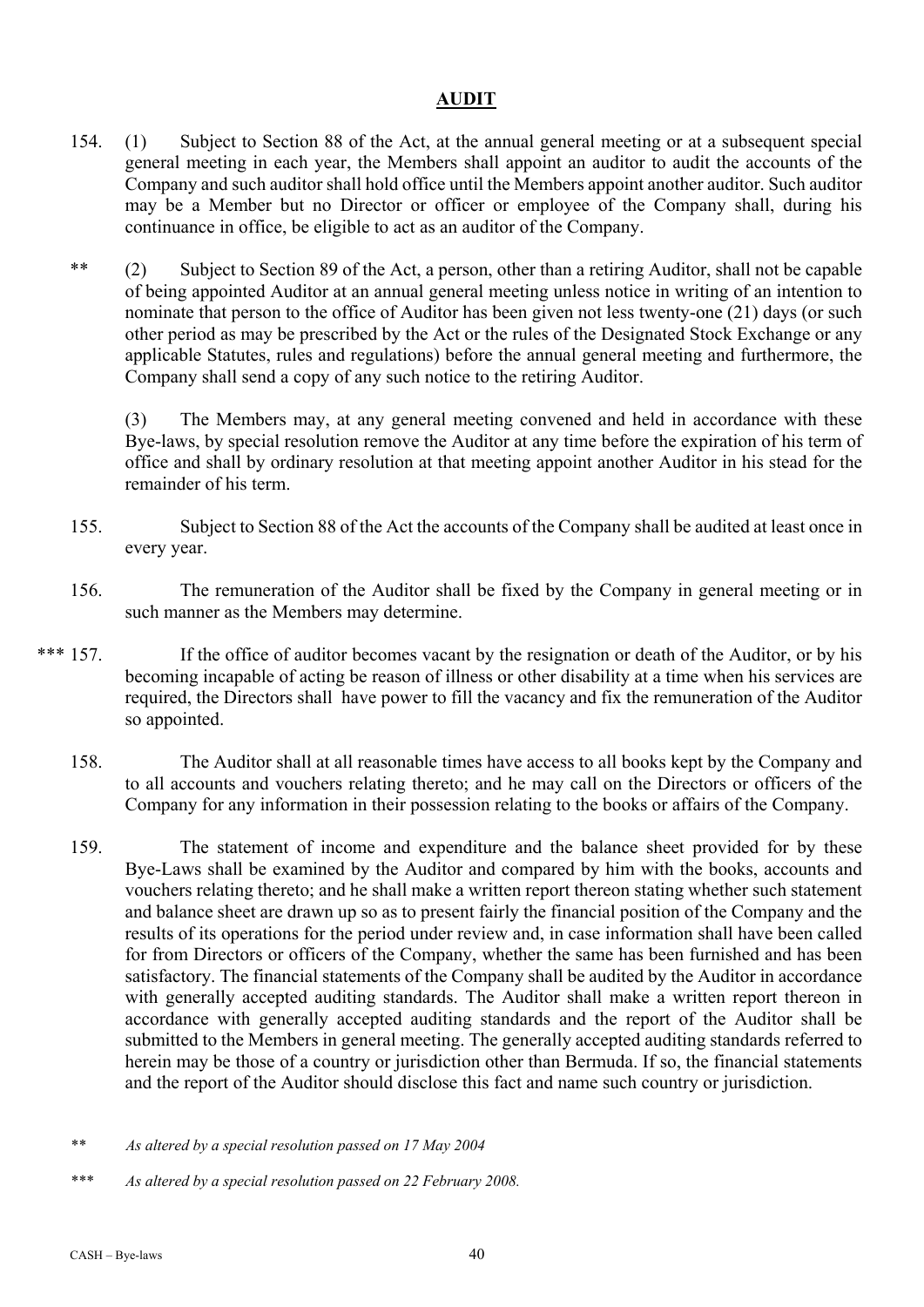### **NOTICES**

- \*\* 160. Any Notice or document (including "corporate communication" within the meaning ascribed thereto under the rules of the Designated Stock Exchange) from the Company to a Member may be given in either the English language or the Chinese language, and shall, to the extent permitted or not prohibited by the rules of the Designated Stock Exchange or any applicable laws and in the manner as prescribed thereunder, be served in writing or by cable, telex or facsimile transmission message, or in other form of electronic transmission or communication, or by public announcement, and be served or delivered by the Company on or to any Member personally, or by sending or transmitting it to the postal address, telex or facsimile transmission number, electronic number or address or website provided by the Member, or by advertisement in appointed newspapers (as defined in the Act) or in newspapers published daily and circulating generally in the territory, or by placing the Notice or document on the Company's website. In the case of joint holders of a share all notices shall be given to that one of the joint holders whose name stands first in the Register and notice so given shall be deemed a sufficient service on or delivery to all the joint holders.
	- 161. Any Notice or other document:
		- (a) if served or delivered by post, shall be sent airmail where appropriate and shall be deemed to have been served or delivered on the day following that on which the envelope containing the same, properly prepaid and addressed, is put into the post; in proving such service or delivery it shall be sufficient to prove that the envelope or wrapper containing the notice or document was properly addressed and put into the post and a certificate in writing signed by the Secretary or other officer of the Company or other person appointed by the Board that the envelope or wrapper containing the notice or other document was so addressed and put into the post shall be conclusive evidence thereof; and
		- (b) if served or delivered in any other manner contemplated by these Bye-laws, shall be deemed to have been served or delivered at the time of personal service or delivery or, as the case may be, at the time of the relevant despatch or transmission; and in proving such service or delivery a certificate in writing signed by the Secretary or other officer of the Company or other person appointed by the Board as to the fact and time of such service, delivery, despatch or transmission shall be conclusive evidence thereof.
	- 162. (1) Any Notice or other document delivered or sent by post to or left at the registered address of any Member in pursuance of these Bye-laws shall, notwithstanding that such Member is then dead or bankrupt or that any other event has occurred, and whether or not the Company has notice of the death or bankruptcy or other event, be deemed to have been duly served or delivered in respect of any share registered in the name of such Member as sole or joint holder unless his name shall, at the time of the service or delivery of the notice or document, have been removed from the Register as the holder of the share, and such service or delivery shall for all purposes he deemed a sufficient service or delivery of such Notice or document on all persons interested (whether jointly with or as claiming through or under him) in the share.

(2) A notice may be given by the Company to the person entitled to a share in consequence of the death, mental disorder or bankruptcy of a Member by sending it through the post in a prepaid letter, envelope or wrapper addressed to him by name, or by the title of representative of the deceased, or trustee of the bankrupt, or by any like description, at the address, if any, supplied for the purpose by the person claiming to be so entitled, or (until such an address has been so supplied) by giving the notice in any manner in which the same might have been given if the death, mental disorder or bankruptcy had not occurred.

*\*\* As altered by a special resolution passed on 17 May 2004.*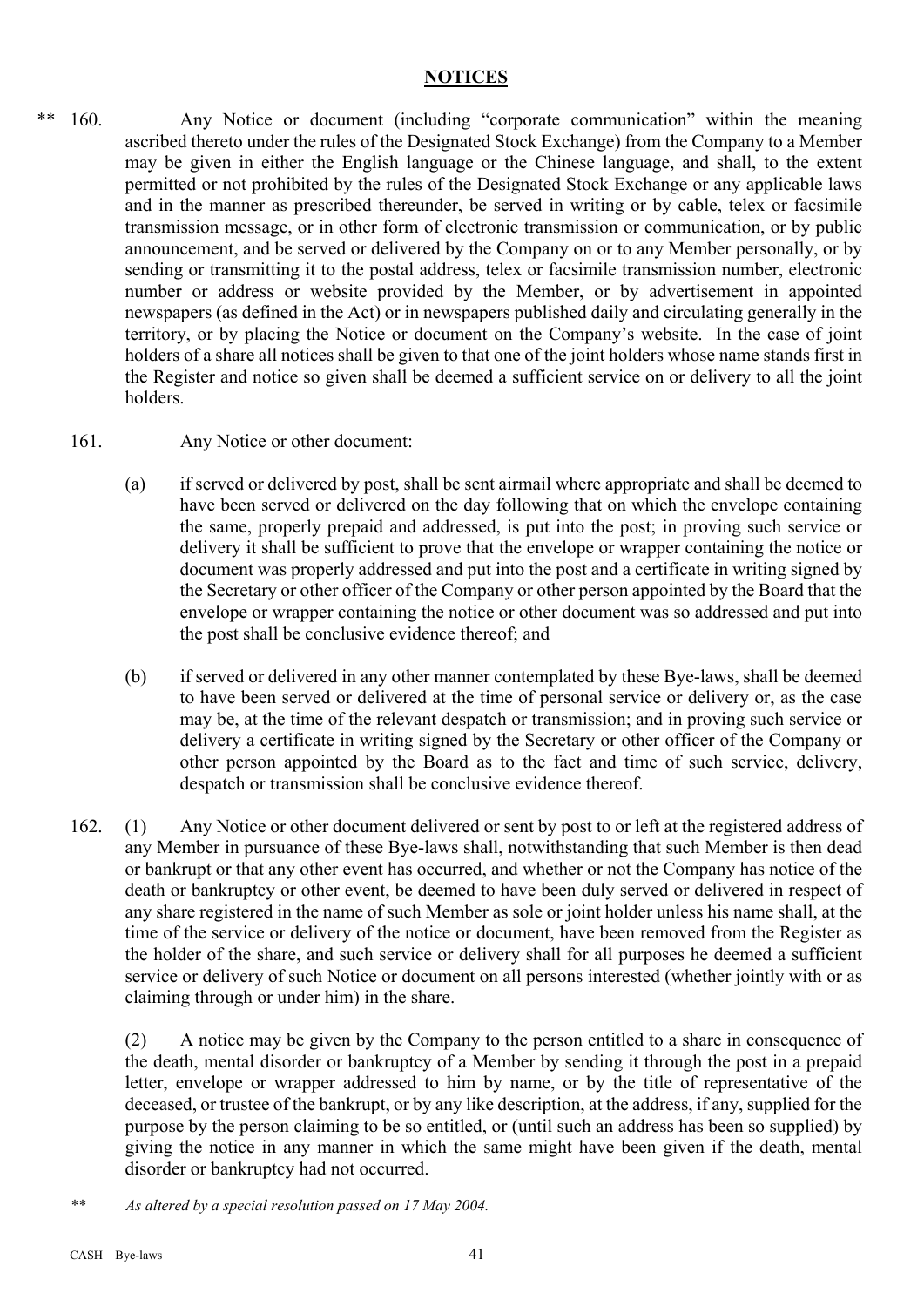(3) Any person who by operation of law, transfer or other means whatsoever shall become entitled to any share shall be bound by every notice in respect of such share which prior to his name and address being entered on the Register shall have been duly given to the person from whom he derives his title to such share.

### **SIGNATURES**

\*\* 163. For the purposes of these Bye-laws, a cable or telex or facsimile or electronic transmission message purporting to come from a holder of shares or, as the case may be, a Director or alternate Director, or, in the case of a corporation which is a holder of shares from a director or the secretary thereof or a duly appointed attorney or duly authorised representative thereof for it and on its behalf, shall in the absence of express evidence to the contrary available to the person relying thereon at the relevant time be deemed to be a document or instrument in writing signed by such holder or Director or alternate Director in the terms in which it is received.

### **WINDING UP**

164. (1) The Board shall have power in the name and on behalf of the Company to present a petition to the court for the Company to be wound up.

(2) A resolution that the Company be wound up by the court or be wound up voluntarily shall be a special resolution.

165. If the Company shall be wound up (whether the liquidation is voluntary or by the court) the liquidator may, with the authority of a special resolution and any other sanction required by the Act, divide among the Members in specie or kind the whole or any part of the assets of the Company and whether or not the assets shall consist of properties of one kind or shall consist of properties to be divided as aforesaid of different kinds, and may for such purpose set such value as he deems fair upon anyone or more class or classes of property and may determine how such division shall be carried out as between the Members or different classes of Members. The liquidator may, with the like authority, vest any part of the assets in trustees upon such trusts for the benefit of the Members as the liquidator with the like authority shall think fit, and the liquidation of the Company may be closed and the Company dissolved, but so that no contributory shall be compelled to accept any shares or other property in respect of which there is a liability.

### **INDEMNITY**

- 166. (1) The Directors, Secretary and other officers and every Auditor for the time being of the Company and the liquidator or trustees (if any) for the time being acting in relation to any of the affairs of the Company and everyone of them, and everyone of their heirs, executors and administrators, shall be indemnified and secured harmless out of the assets and profits of the Company from and against all actions, costs, charges, losses, damages and expenses which they or any of them, their or any of their heirs, executors or administrators, shall or may incur or sustain by or by reason of any act done, concurred in or omitted in or about the execution of their duty, or supposed duty, in their respective offices or trusts; and none the them shall be answerable for the acts, receipts, neglects or defaults of the other or others of them or for joining in any receipts for the sake of conformity, or for any bankers or other persons with whom any moneys or effects belonging to the Company shall or may be lodged or deposited for safe custody, or for insufficiency or deficiency of any security upon which any moneys of or belonging to the Company shall be placed out on or invested, or for any other loss, misfortune or damage which may happen in the execution of their respective offices or trusts, or in relation thereto; PROVIDED THAT this indemnity shall not extend to any matter in respect of any wilful negligence, wilful default, fraud or dishonesty which may attach to any of said persons.
- *\*\* As altered by a special resolution passed on 17 May 2004.*